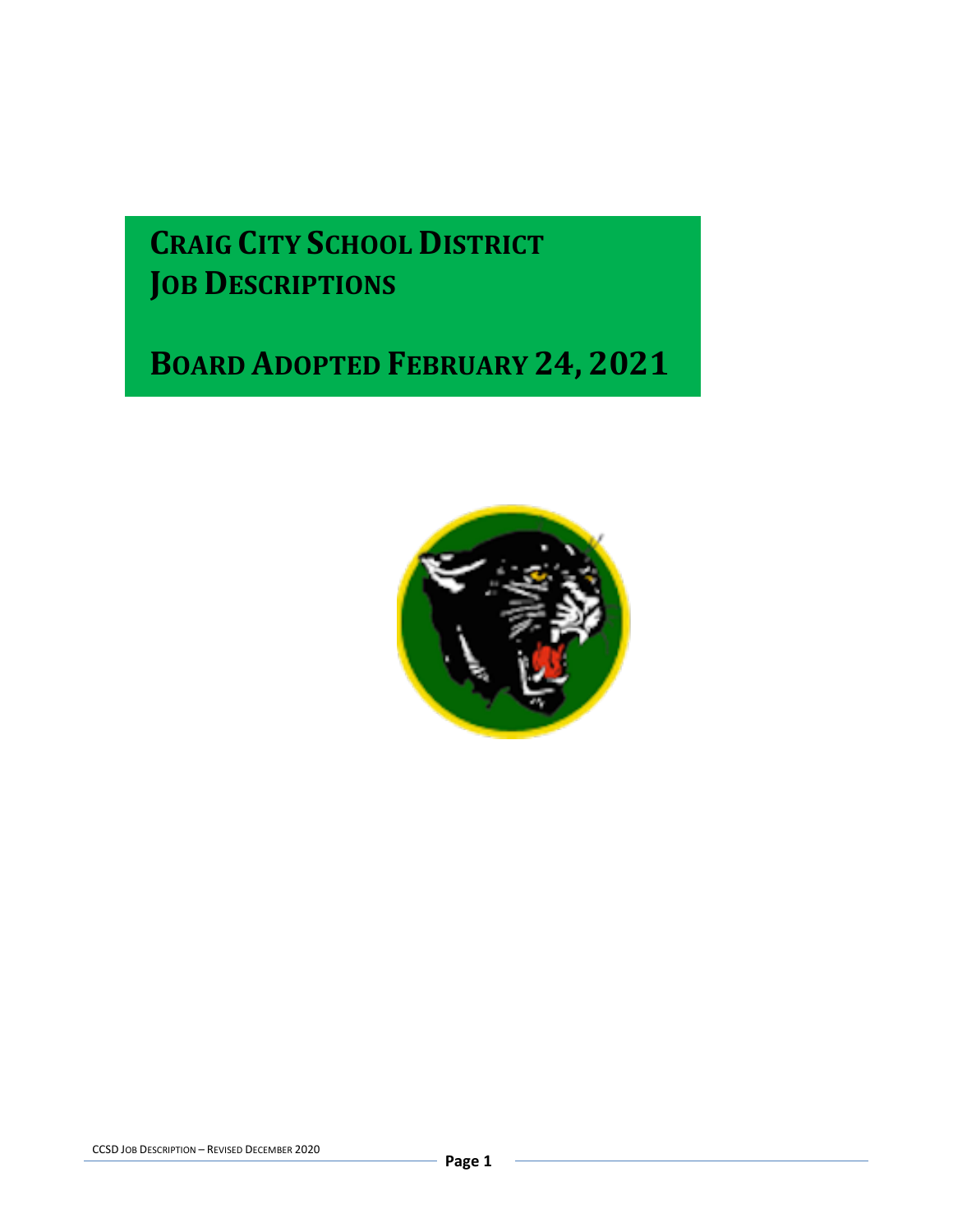# **CRAIG CITY SCHOOL DISTRICT JOB DESCRIPTIONS**

CERTIFIED - ADMINISTRATIVE - CLASSIFIED

| $\textit{COUNSELOR} \textit{} \textit{} \textit{} \textit{} \textit{} \textit{} \textit{} \textit{} \textit{} \textit{} \textit{} \textit{} \textit{} \textit{} \textit{} \textit{} \textit{} \textit{} \textit{} \textit{} \textit{} \textit{} \textit{} \textit{} \textit{} \textit{} \textit{} \textit{} \textit{} \textit{} \textit{} \textit{} \textit{} \textit{} \textit{}$ |  |
|------------------------------------------------------------------------------------------------------------------------------------------------------------------------------------------------------------------------------------------------------------------------------------------------------------------------------------------------------------------------------------|--|
|                                                                                                                                                                                                                                                                                                                                                                                    |  |
|                                                                                                                                                                                                                                                                                                                                                                                    |  |
|                                                                                                                                                                                                                                                                                                                                                                                    |  |
|                                                                                                                                                                                                                                                                                                                                                                                    |  |
|                                                                                                                                                                                                                                                                                                                                                                                    |  |
|                                                                                                                                                                                                                                                                                                                                                                                    |  |
| ADMINISTRATIVE ASSISTANT/ ACCOUNTS PAYABLE CLERK/PACE FINANCE COORDINATOR48                                                                                                                                                                                                                                                                                                        |  |
|                                                                                                                                                                                                                                                                                                                                                                                    |  |
|                                                                                                                                                                                                                                                                                                                                                                                    |  |
|                                                                                                                                                                                                                                                                                                                                                                                    |  |
|                                                                                                                                                                                                                                                                                                                                                                                    |  |
|                                                                                                                                                                                                                                                                                                                                                                                    |  |
|                                                                                                                                                                                                                                                                                                                                                                                    |  |
|                                                                                                                                                                                                                                                                                                                                                                                    |  |
|                                                                                                                                                                                                                                                                                                                                                                                    |  |
|                                                                                                                                                                                                                                                                                                                                                                                    |  |
|                                                                                                                                                                                                                                                                                                                                                                                    |  |
|                                                                                                                                                                                                                                                                                                                                                                                    |  |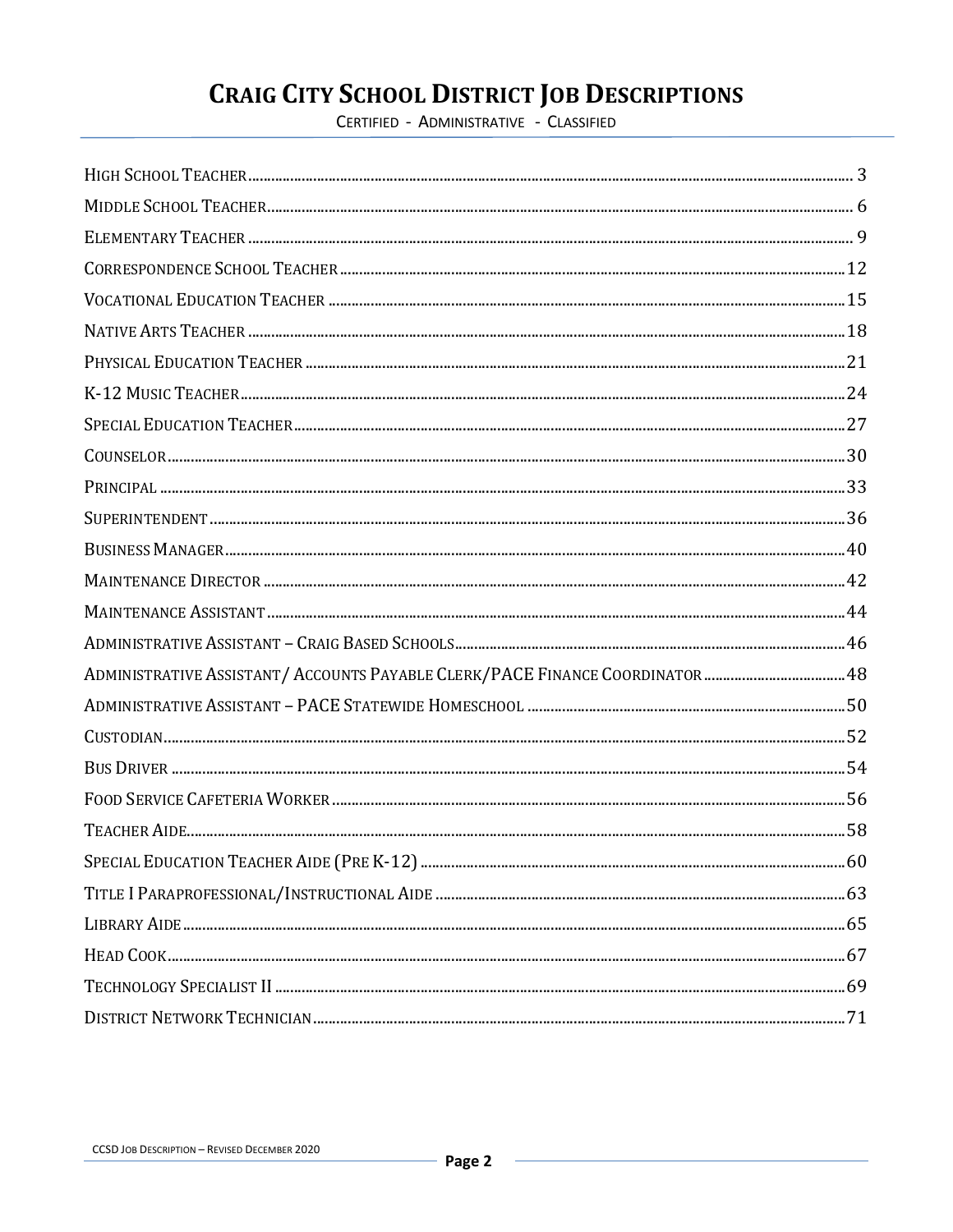### **HIGH SCHOOL TEACHER**

Classification: Certified Terms of Employment: 190 Days This is a salaried position assigned to the Certificated Employee Salary Schedule.

#### **Minimum Qualifications:**

- Baccalaureate degree in appropriate academic field.
- Alaska Initial, Professional, Master, or Type M Teaching Certificate as appropriate to assignment.
- Certificate of Health signed by a licensed physician.
- Ability to maintain confidentiality regarding school district related matters, students, families, and staff.

#### **Position Summary:**

A teacher is responsible for facilitating student learning by implementing specific curriculum within the Craig City School District. Inherent in this responsibility are the professional practices related to academic knowledge, educational skills, personal judgment, and ethical behavior as articulated in the Alaska Code of Ethics of the Education Profession and the Standards for Alaska's Teachers.

#### **Responsibilities:**

- 1. Support the mission of the Craig City School District.
- 2. Carry out all directives from school and district administration.
- 3. Comply with all applicable laws, Board Policies, and Administrative Regulations of the District.
- 4. Be familiar and comply with the terms of the Professional Teaching Practices Commission.
- 5. Be familiar and comply with the terms of the Collective Bargaining Agreement.
- 6. Personally demonstrate and facilitate others in demonstrating respect for the individual and cultural characteristics of others.
- 7. Facilitate, monitor and assess student learning.
	- a. Implement all adopted programs and materials as set forth in District curriculum documents.
	- b. Utilize District programs and tools for planning and grading as directed.
	- c. Assess the progress of students on a regular basis and provide progress reports as required. Use common, district-adopted, or other suitable assessments as appropriate for summative, formative, and/or diagnostic purposes.
	- d. Clearly articulate objectives and learning goals for all lessons, units and courses and communicate these to students and families.
	- e. Provide and support methods for students to monitor their own learning progress as appropriate.
	- f. Prepare for classes assigned and show written evidence of preparation upon request from the principal.
- 8. Participate in and contribute to the teaching profession.
	- a. Participate in and contribute to curriculum development.
	- b. Participate in and contribute to professional development.
	- c. Maintain a high standard of professional ethics.

#### **ESSENTIAL DUTIES:**

- 1. Instruct students using Alaska State Standards and adopted District curriculum.
- 2. Differentiate instruction to meet the individual needs, interests, and abilities of the students.
- 3. Plan, prepare and deliver lesson plans and instructional materials that facilitate active learning.
- 4. Communicate with parents frequently Communicate necessary information regularly to students, colleagues, and parents/guardians regarding student progress and student needs.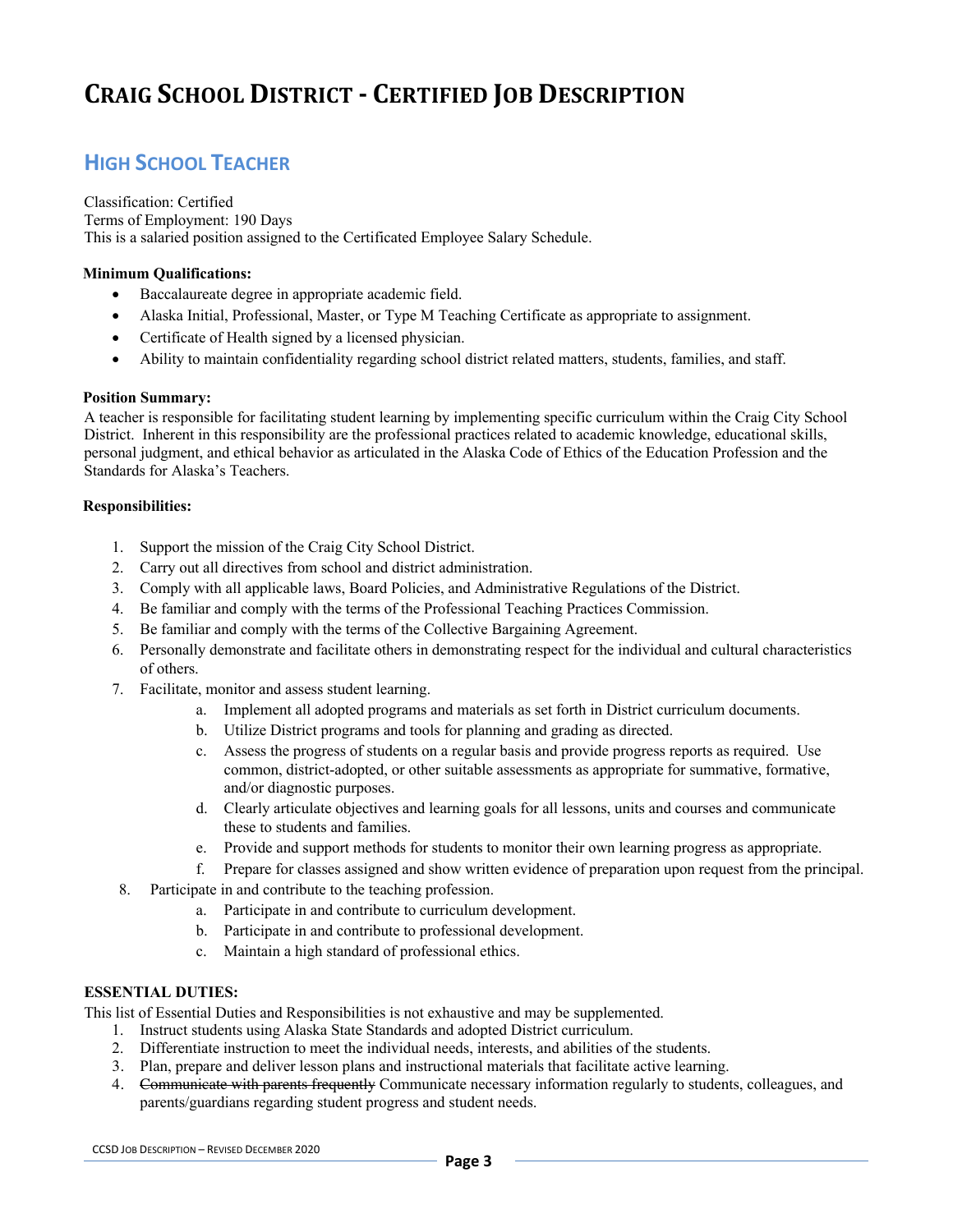- 5. Develop and implement the components of an effective lesson including a measurable objective, relevant activities and strategies for ensuring that all students learn.
- 6. Provide a variety of learning materials and resources for use in educational activities.
- 7. Evaluate student progress and provide constructive and appropriate feedback.
- 8. Provide a classroom management and classroom discipline plan ensuring student safety at all times.
- 9. Ensure assessment regulations and guidelines are followed at all times.
- 10. Create and maintain a learning environment in which all students are actively engaged and contributing members and which is conducive to learning for all students.
- 11. Recognize and fulfill the role as an agent of the District in all work and communication to display a positive attitude and image of the District, to join cooperatively and positively in all District initiatives, and to support and comply with all given directions.
- 12. Integrate technology into the instructional program.
- 13. Instructs pupils in use, care, and safe operation of computers, printers, and equipment.
- 14. Supervise students at all times and as assigned during lunch, recess, passing periods, assemblies, school events, and after school/bus duty.
- 15. Maintain accurate records regarding student attendance, grades, progress reports, and discipline as required by law.
- 16. Establish and develop positive relationships with students, families, staff, and the public.
- 17. Communicate concerns to administration quickly and clearly with the objective of solving problems as they arise.
- 18. Participate in establishing and maintaining a positive school climate.
- 19. Participate positively, productively, and creatively in efforts to solve problems and improve the instructional practice of the District.
- 20. Reports all incidents to school or district administration (e.g. fights, suspected child abuse, suspected substance abuse, harassment) for the purpose of maintaining personal safety of students, providing a positive learning environment and adhering to state law and Board Policies.
- 21. Directs and supervises student teachers, instructional assistants, volunteers and/or student workers for the purpose of providing an effective classroom program and addressing the needs of individual students.
- 22. Instruct students in citizenship, social skills and emotional control.
- 23. Counsel students for the purpose of improving performance, health status, appropriate behavior, problem solving techniques and a variety of personal issues.
- 24. Walk students to the lunchroom, gym and other classes and supervise students until the receiving teacher has assumed the role of supervisor.
- 25. Plan and coordinate the daily, weekly and monthly activities and schedule with staff and administration.
- 26. Participate in department, school, District and parent/guardian meetings.

- 1. Knowledge of content area and how to teach it.
- 2. Guide the learning process toward achievement of curriculum goals.
- 3. Employ a variety of instructional techniques and strategies aligned with instructional objectives, in order to meet the needs of all students.
- 4. Pursue professional growth and continuous improvement of professional practice of instruction, and demonstrate the qualities of a life-long learner.
- 5. Communicate effectively both written and orally.
- 6. Demonstrate preparation and skill in working with students from diverse cultural, economic, and ability backgrounds.
- 7. Encourage parent and community involvement, obtain information for parents when requested, promptly return phone calls and answer emails.
- 8. Perform other job-related duties as assigned by principal.

#### **EVALUATION:**

Performance of this job will be evaluated in accordance with the Board's policy on Evaluation of Certified Personnel.

#### **EQUIPMENT USED:**

Computer, interactive white boards, calculator, copier, fax machine, intercom, telephone/voice mail, email, emergency response systems.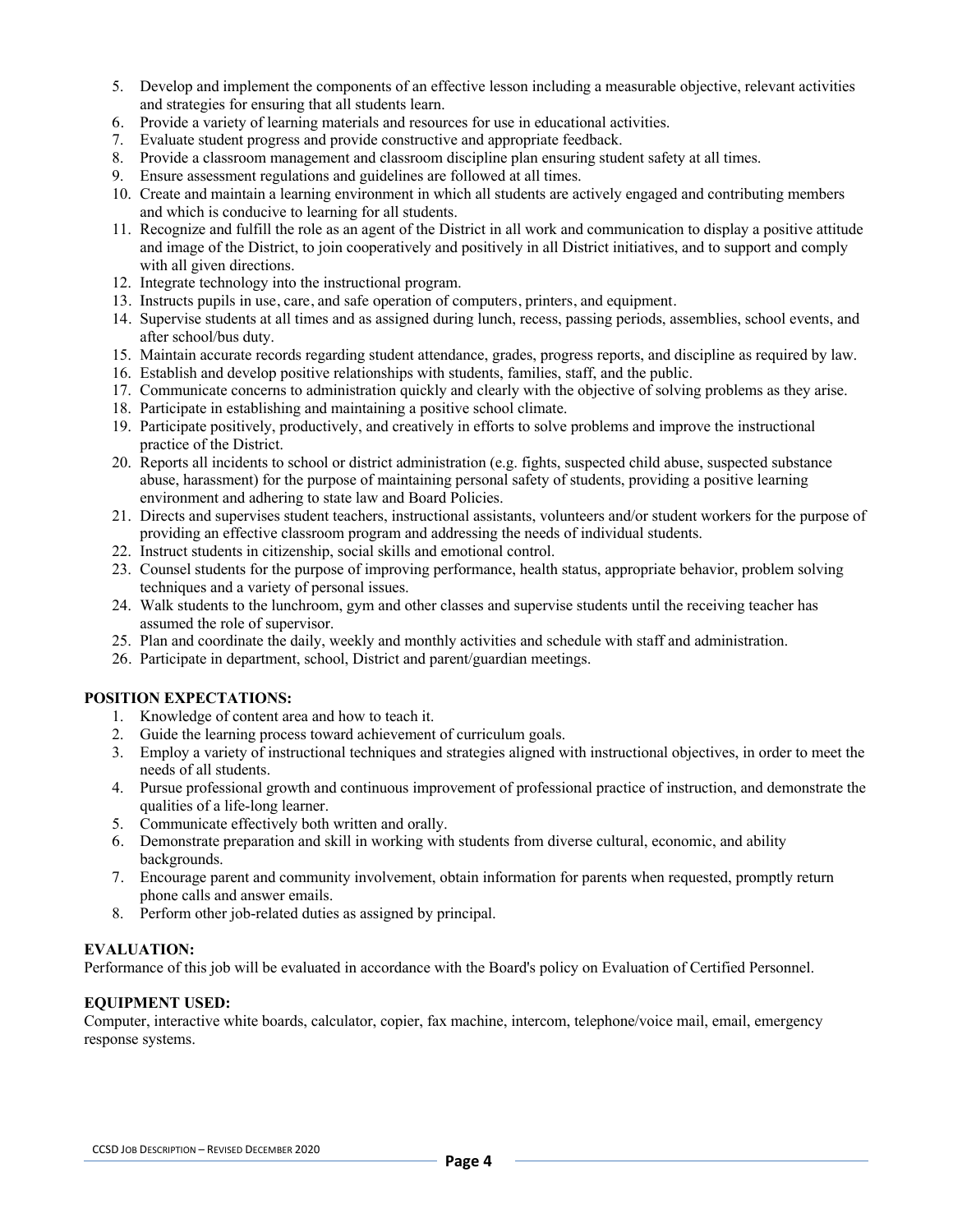#### **WORK ENVIRONMENT:**

While performing the duties of this job, the employee regularly works inside. The employee must be able to meet deadlines with severe time limitations.

#### **PHYSICAL DEMANDS:**

- 1. Ability to safely, regularly lift and/or move up to 20 pounds and occasionally lift and/or move up to 50 pounds.
- 2. Ability to stoop, kneel, crawl, bend, turn, reach, climb, balance, or other movements as necessary to meet mission.
- 3. Ability to work indoors and outdoors year-round.
- 4. Adherence to all district health and safety policies.
- 5. Adherence to professional dress and appearance expectations as appropriate to assignment.
- 6. See and read a computer screen and printed matter with or without vision aids.
- 7. Hear and understand speech at normal levels and on the telephone with or without hearing aids.
- 8. Speak so that others may understand at normal levels and on the telephone.

#### **MENTAL/MOTOR DEMANDS:**

While performing the duties of this job, the employee rarely performs routine work. The employee frequently exercises flexibility (ability to shift from one task to another). Guidance and reinforcement are infrequently available. The employee must frequently work within time constraints and maintain intense focus. The employee is frequently involved in social interactions that require oral and written communications.

*The physical demands, work-environment characteristics, and mental/motor demands described within this job description are representative of those that must be met by an employee to successfully perform the essential functions of this job. Reasonable accommodations may be made to enable individuals with disabilities to perform the essential functions.*

*The Craig City School District is committed to providing equal educational and employment opportunities, services and benefits to all students and employees without regard to race, color, religion, physical handicap, national origin, sex, or other prohibitions. This policy is consistent with local, state and federal employment laws and regulations.*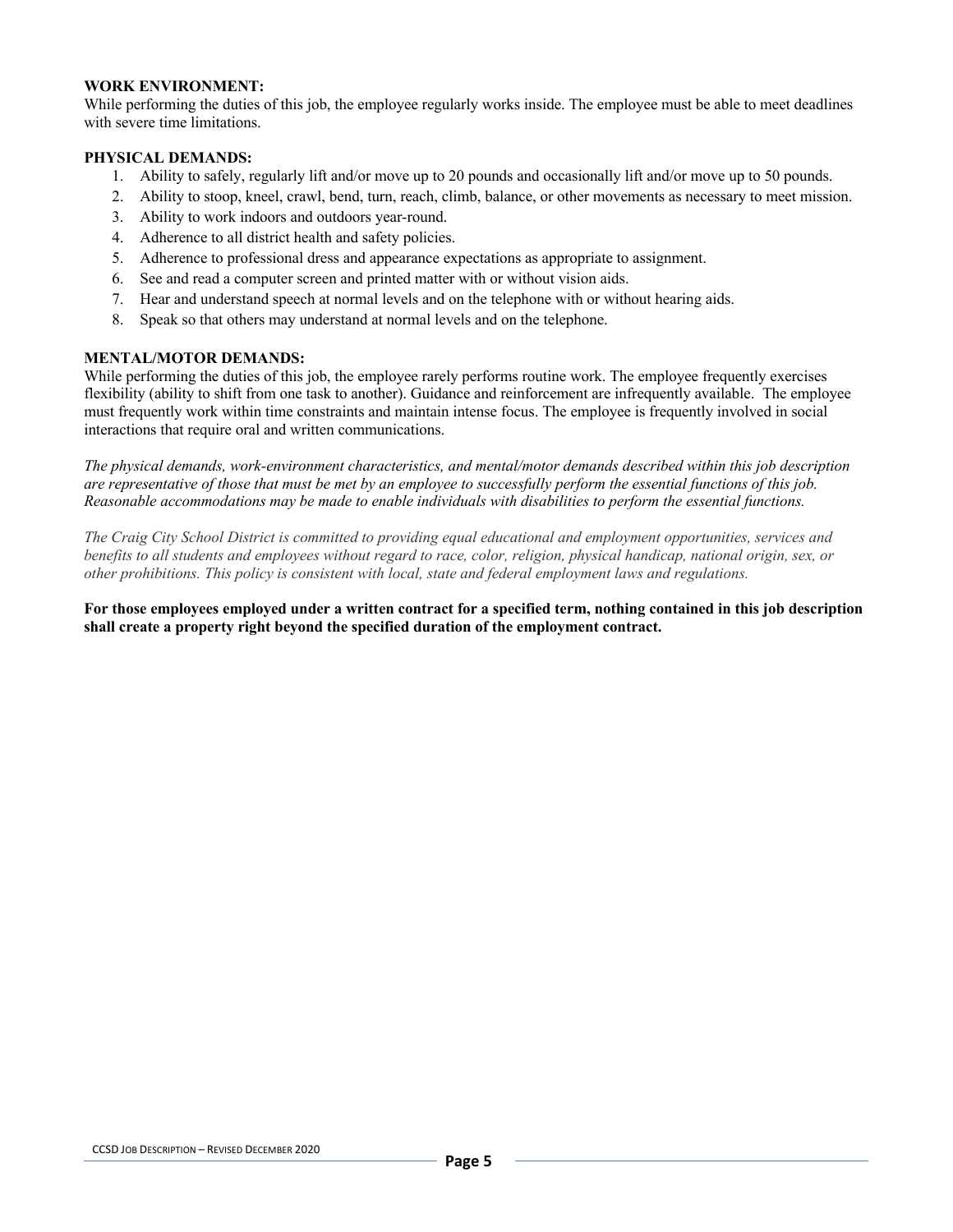### **MIDDLE SCHOOL TEACHER**

Classification: Certified Terms of Employment: 190 Days This is a salaried position assigned to the Certificated Employee Salary Schedule.

#### **Minimum Qualifications:**

- Baccalaureate degree in appropriate academic field.
- Alaska Initial, Professional, Master, or Type M Teaching Certificate as appropriate to assignment.
- Certificate of Health signed by a licensed physician.
- Ability to maintain confidentiality regarding school district related matters, students, families, and staff.

#### **Position Summary:**

A teacher is responsible for facilitating student learning by implementing specific curriculum within the Craig City School District. Inherent in this responsibility are the professional practices related to academic knowledge, educational skills, personal judgment, and ethical behavior as articulated in the Alaska Code of Ethics of the Education Profession and the Standards for Alaska's Teachers.

#### **Responsibilities:**

- 1. Support the mission of the Craig City School District.
- 2. Carry out all directives from school and district administration.
- 3. Comply with all applicable laws, Board Policies, and Administrative Regulations of the District.
- 4. Be familiar and comply with the terms of the Professional Teaching Practices Commission.
- 5. Be familiar and comply with the terms of the Collective Bargaining Agreement.
- 6. Personally demonstrate and facilitate others in demonstrating respect for the individual and cultural characteristics of others.
- 7. Facilitate, monitor and assess student learning.
	- a. Implement all adopted programs and materials as set forth in District curriculum documents.
	- b. Utilize District programs and tools for planning and grading as directed.
	- c. Assess the progress of students on a regular basis and provide progress reports as required. Use common, district-adopted, or other suitable assessments as appropriate for summative, formative, and/or diagnostic purposes.
	- d. Clearly articulate objectives and learning goals for all lessons, units and courses and communicate these to students and families.
	- e. Provide and support methods for students to monitor their own learning progress as appropriate.
	- f. Prepare for classes assigned and show written evidence of preparation upon request from the principal.
- 8. Participate in and contribute to the teaching profession.
	- a. Participate in and contribute to curriculum development.
	- b. Participate in and contribute to professional development.
	- c. Maintain a high standard of professional ethics.

#### **ESSENTIAL DUTIES:**

- 1. Instruct students using Alaska State Standards and adopted District curriculum.
- 2. Differentiate instruction to meet the individual needs, interests, and abilities of the students.
- 3. Plan, prepare and deliver lesson plans and instructional materials that facilitate active learning.
- 4. Communicate with parents frequently Communicate necessary information regularly to students, colleagues, and parents/guardians regarding student progress and student needs.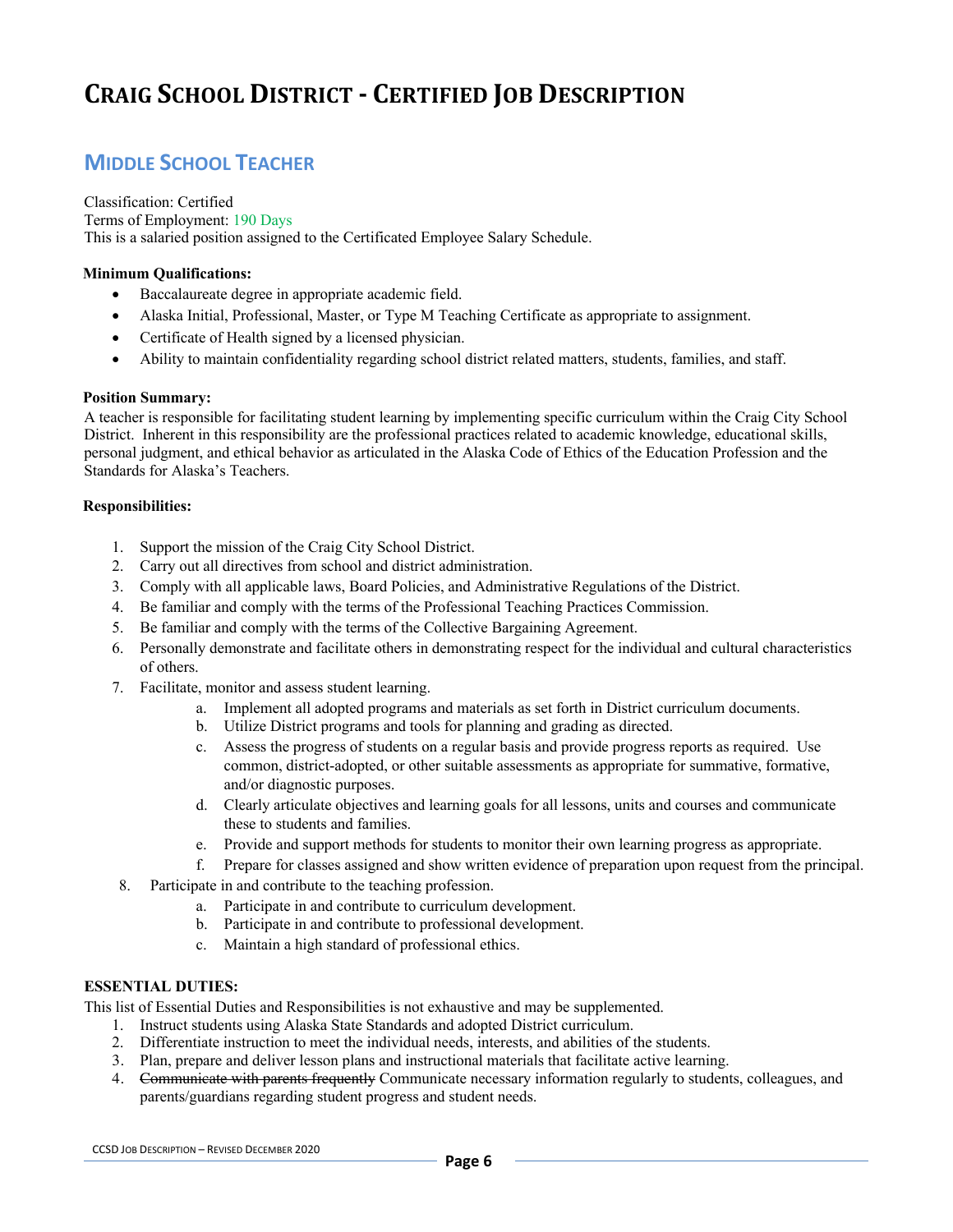- 5. Develop and implement the components of an effective lesson including a measurable objective, relevant activities and strategies for ensuring that all students learn.
- 6. Provide a variety of learning materials and resources for use in educational activities.
- 7. Evaluate student progress and provide constructive and appropriate feedback.
- 8. Provide a classroom management and classroom discipline plan ensuring student safety at all times.
- 9. Ensure assessment regulations and guidelines are followed at all times.
- 10. Create and maintain a learning environment in which all students are actively engaged and contributing members and which is conducive to learning for all students.
- 11. Recognize and fulfill the role as an agent of the District in all work and communication to display a positive attitude and image of the District, to join cooperatively and positively in all District initiatives, and to support and comply with all given directions.
- 12. Integrate technology into the instructional program.
- 13. Instructs pupils in use, care, and safe operation of computers, printers, and equipment.
- 14. Supervise students at all times and as assigned during lunch, recess, passing periods, assemblies, school events, and after school/bus duty.
- 15. Maintain accurate records regarding student attendance, grades, progress reports, and discipline as required by law.
- 16. Establish and develop positive relationships with students, families, staff, and the public.
- 17. Communicate concerns to administration quickly and clearly with the objective of solving problems as they arise.
- 18. Participate in establishing and maintaining a positive school climate.
- 19. Participate positively, productively, and creatively in efforts to solve problems and improve the instructional practice of the District.
- 20. Reports all incidents to school or district administration (e.g. fights, suspected child abuse, suspected substance abuse, harassment) for the purpose of maintaining personal safety of students, providing a positive learning environment and adhering to state law and Board Policies.
- 21. Directs and supervises student teachers, instructional assistants, volunteers and/or student workers for the purpose of providing an effective classroom program and addressing the needs of individual students.
- 22. Instruct students in citizenship, social skills and emotional control.
- 23. Counsel students for the purpose of improving performance, health status, appropriate behavior, problem solving techniques and a variety of personal issues.
- 24. Walk students to the lunchroom, gym and other classes and supervise students until the receiving teacher has assumed the role of supervisor.
- 25. Plan and coordinate the daily, weekly and monthly activities and schedule with staff and administration.
- 26. Participate in department, school, District and parent/guardian meetings.

- 1. Knowledge of content area and how to teach it.
- 2. Guide the learning process toward achievement of curriculum goals.
- 3. Employ a variety of instructional techniques and strategies aligned with instructional objectives, in order to meet the needs of all students.
- 4. Pursue professional growth and continuous improvement of professional practice of instruction, and demonstrate the qualities of a life-long learner.
- 5. Communicate effectively both written and orally.
- 6. Demonstrate preparation and skill in working with students from diverse cultural, economic, and ability backgrounds.
- 7. Encourage parent and community involvement, obtain information for parents when requested, promptly return phone calls and answer emails.
- 8. Perform other job-related duties as assigned by principal.

#### **EVALUATION:**

Performance of this job will be evaluated in accordance with the Board's policy on Evaluation of Certified Personnel.

#### **EQUIPMENT USED:**

Computer, interactive white boards, calculator, copier, fax machine, intercom, telephone/voice mail, email, emergency response systems.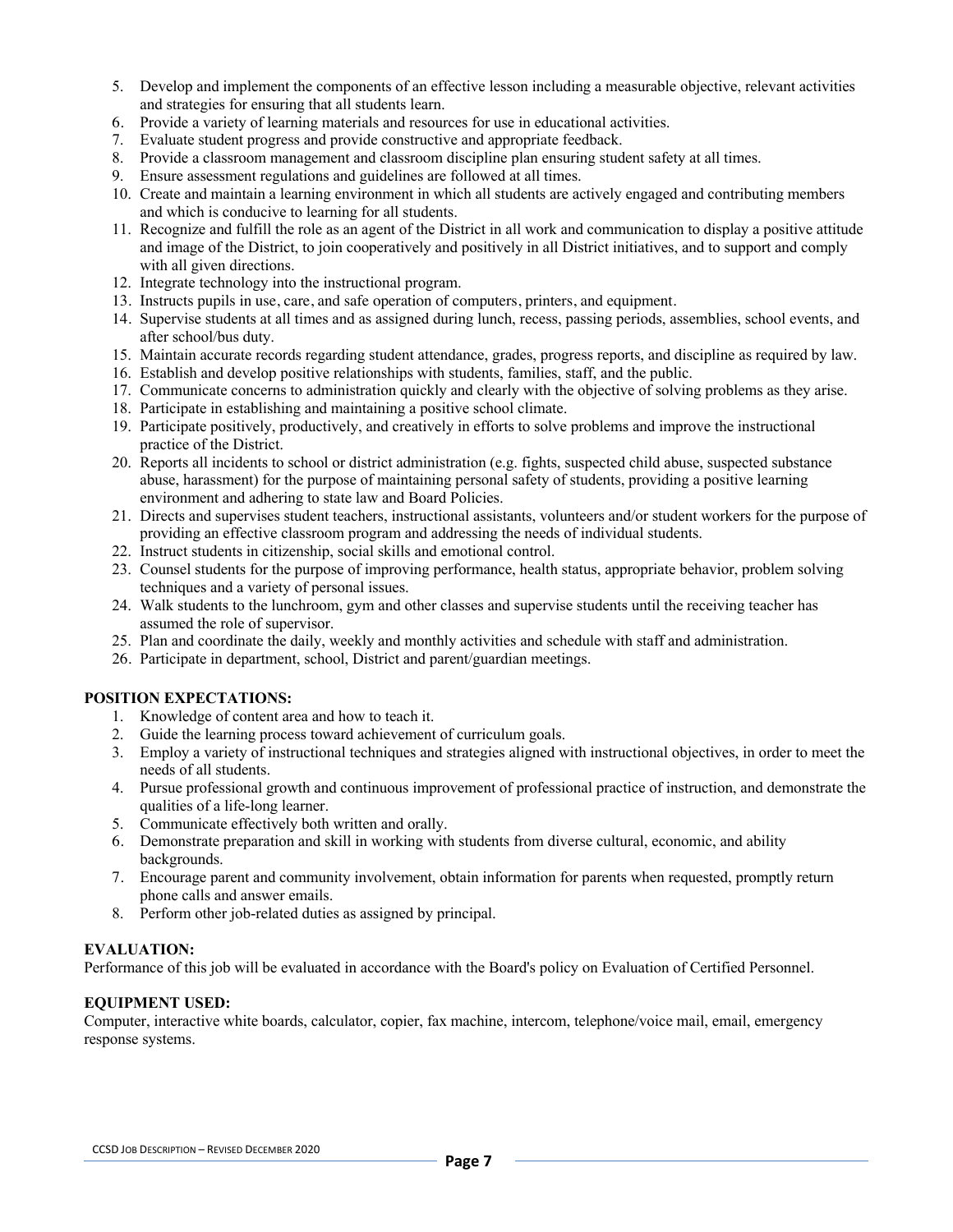#### **WORK ENVIRONMENT:**

While performing the duties of this job, the employee regularly works inside. The employee must be able to meet deadlines with severe time limitations.

#### **PHYSICAL DEMANDS:**

- 1. Ability to safely, regularly lift and/or move up to 20 pounds and occasionally lift and/or move up to 50 pounds.
- 2. Ability to stoop, kneel, crawl, bend, turn, reach, climb, balance, or other movements as necessary to meet mission.
- 3. Ability to work indoors and outdoors year-round.
- 4. Adherence to all district health and safety policies.
- 5. Adherence to professional dress and appearance expectations as appropriate to assignment.
- 6. See and read a computer screen and printed matter with or without vision aids.
- 7. Hear and understand speech at normal levels and on the telephone with or without hearing aids.
- 8. Speak so that others may understand at normal levels and on the telephone.

#### **MENTAL/MOTOR DEMANDS:**

While performing the duties of this job, the employee rarely performs routine work. The employee frequently exercises flexibility (ability to shift from one task to another). Guidance and reinforcement are infrequently available. The employee must frequently work within time constraints and maintain intense focus. The employee is frequently involved in social interactions that require oral and written communications.

*The physical demands, work-environment characteristics, and mental/motor demands described within this job description are representative of those that must be met by an employee to successfully perform the essential functions of this job. Reasonable accommodations may be made to enable individuals with disabilities to perform the essential functions.*

*The Craig City School District is committed to providing equal educational and employment opportunities, services and benefits to all students and employees without regard to race, color, religion, physical handicap, national origin, sex, or other prohibitions. This policy is consistent with local, state and federal employment laws and regulations.*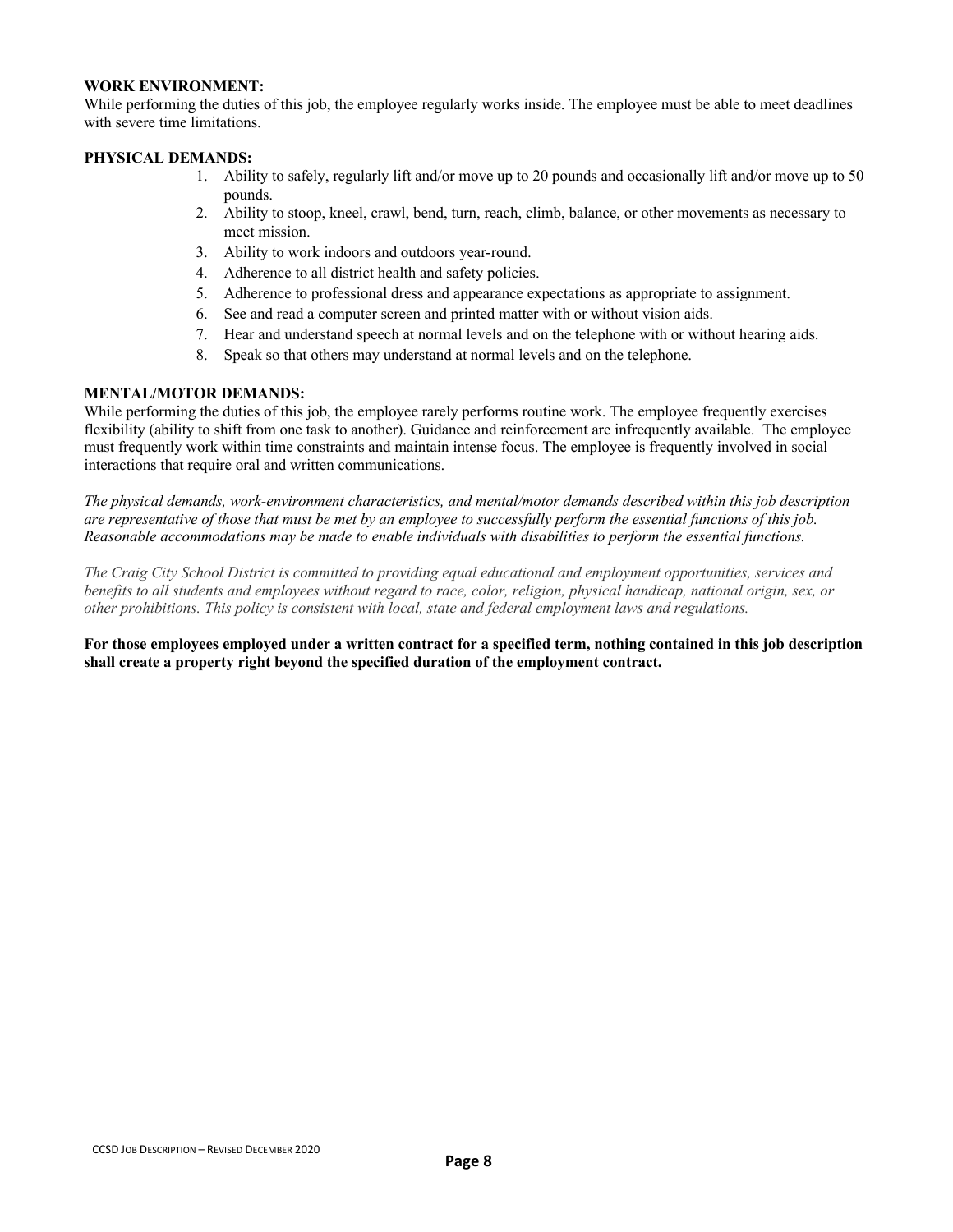### **ELEMENTARY TEACHER**

Classification: Certified Terms of Employment: 190 Days This is a salaried position assigned to the Certificated Employee Salary Schedule.

#### **Minimum Qualifications:**

- Baccalaureate degree in appropriate academic field.
- Alaska Initial, Professional, Master, or Type M Teaching Certificate as appropriate to assignment.
- Certificate of Health signed by a licensed physician.
- Ability to maintain confidentiality regarding school district related matters, students, families, and staff.

#### **Position Summary:**

A teacher is responsible for facilitating student learning by implementing specific curriculum within the Craig City School District. Inherent in this responsibility are the professional practices related to academic knowledge, educational skills, personal judgment, and ethical behavior as articulated in the Alaska Code of Ethics of the Education Profession and the Standards for Alaska's Teachers.

#### **Responsibilities:**

- 1. Support the mission of the Craig City School District.
- 2. .Carry out all directives from school and district administration.
- 3. Comply with all applicable laws, Board Policies, and Administrative Regulations of the District.
- 4. Be familiar and comply with the terms of the Professional Teaching Practices Commission.
- 5. Be familiar and comply with the terms of the Collective Bargaining Agreement.
- 6. Personally demonstrate and facilitate others in demonstrating respect for the individual and cultural characteristics of others.
- 7. Facilitate, monitor and assess student learning.
	- a. Implement all adopted programs and materials as set forth in District curriculum documents.
	- b. Utilize District programs and tools for planning and grading as directed.
	- c. Assess the progress of students on a regular basis and provide progress reports as required. Use common, district-adopted, or other suitable assessments as appropriate for summative, formative, and/or diagnostic purposes.
	- d. Clearly articulate objectives and learning goals for all lessons, units and courses and communicate these to students and families.
	- e. Provide and support methods for students to monitor their own learning progress as appropriate.
	- f. Prepare for classes assigned and show written evidence of preparation upon request from the principal.
- 8. Participate in and contribute to the teaching profession.
	- a. Participate in and contribute to curriculum development.
	- b. Participate in and contribute to professional development.
	- c. Maintain a high standard of professional ethics.

#### **ESSENTIAL DUTIES:**

- 1. Instruct students using Alaska State Standards and adopted District curriculum.
- 2. Differentiate instruction to meet the individual needs, interests, and abilities of the students.
- 3. Plan, prepare and deliver lesson plans and instructional materials that facilitate active learning.
- 4. Communicate with parents frequently Communicate necessary information regularly to students, colleagues, and parents/guardians regarding student progress and student needs.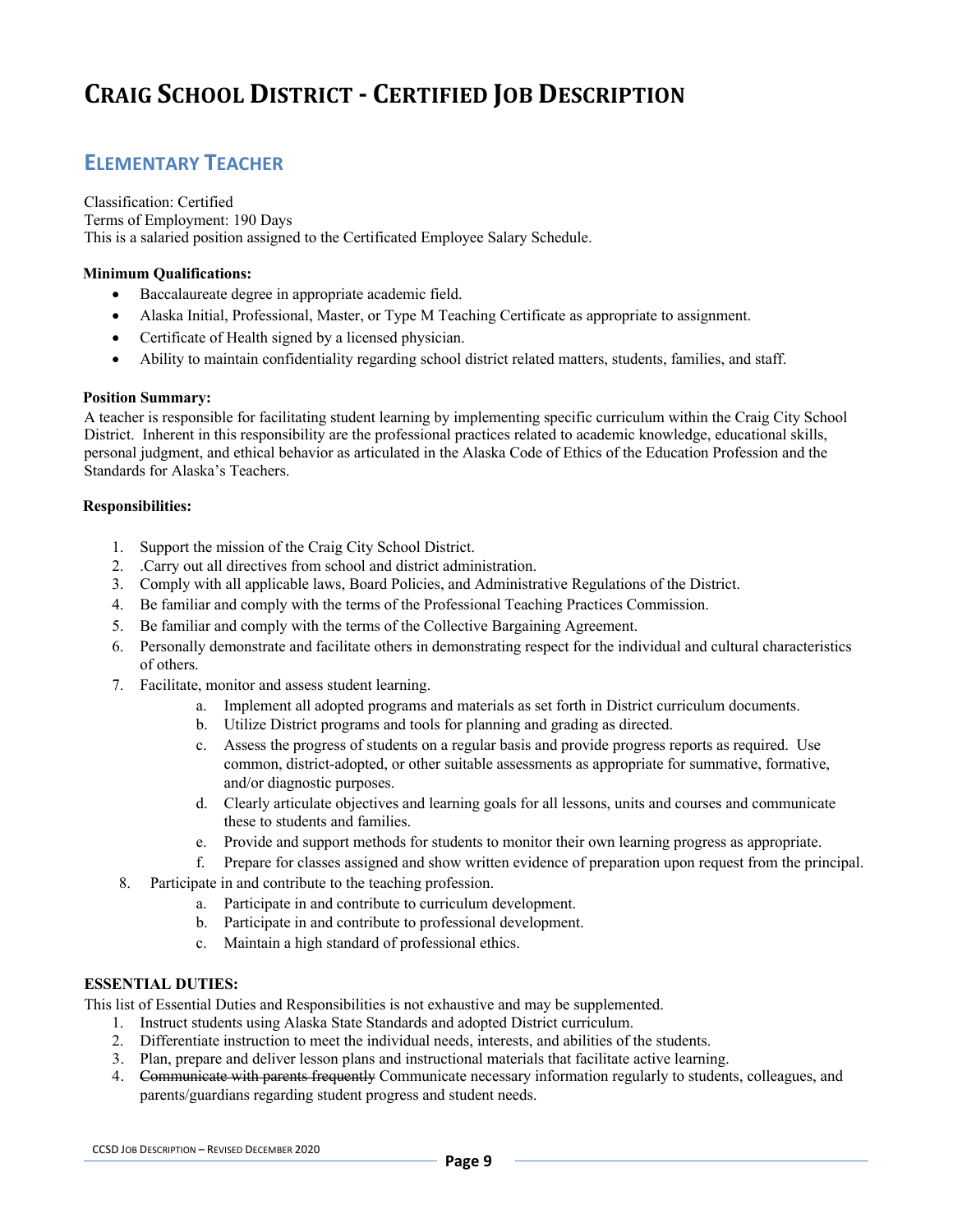- 5. Develop and implement the components of an effective lesson including a measurable objective, relevant activities and strategies for ensuring that all students learn.
- 6. Provide a variety of learning materials and resources for use in educational activities.
- 7. Evaluate student progress and provide constructive and appropriate feedback.
- 8. Provide a classroom management and classroom discipline plan ensuring student safety at all times.
- 9. Ensure assessment regulations and guidelines are followed at all times.
- 10. Create and maintain a learning environment in which all students are actively engaged and contributing members and which is conducive to learning for all students.
- 11. Recognize and fulfill the role as an agent of the District in all work and communication to display a positive attitude and image of the District, to join cooperatively and positively in all District initiatives, and to support and comply with all given directions.
- 12. Integrate technology into the instructional program.
- 13. Instructs pupils in use, care, and safe operation of computers, printers, and equipment.
- 14. Supervise students at all times and as assigned during lunch, recess, passing periods, assemblies, school events, and after school/bus duty.
- 15. Maintain accurate records regarding student attendance, grades, progress reports, and discipline as required by law.
- 16. Establish and develop positive relationships with students, families, staff, and the public.
- 17. Communicate concerns to administration quickly and clearly with the objective of solving problems as they arise.
- 18. Participate in establishing and maintaining a positive school climate.
- 19. Participate positively, productively, and creatively in efforts to solve problems and improve the instructional practice of the District.
- 20. Reports all incidents to school or district administration (e.g. fights, suspected child abuse, suspected substance abuse, harassment) for the purpose of maintaining personal safety of students, providing a positive learning environment and adhering to state law and Board Policies.
- 21. Directs and supervises student teachers, instructional assistants, volunteers and/or student workers for the purpose of providing an effective classroom program and addressing the needs of individual students.
- 22. Instruct students in citizenship, social skills and emotional control.
- 23. Counsel students for the purpose of improving performance, health status, appropriate behavior, problem solving techniques and a variety of personal issues.
- 24. Walk students to the lunchroom, gym and other classes and supervise students until the receiving teacher has assumed the role of supervisor.
- 25. Plan and coordinate the daily, weekly and monthly activities and schedule with staff and administration.
- 26. Participate in department, school, District and parent/guardian meetings.

- 1. Knowledge of content area and how to teach it.
- 2. Guide the learning process toward achievement of curriculum goals.
- 3. Employ a variety of instructional techniques and strategies aligned with instructional objectives, in order to meet the needs of all students.
- 4. Pursue professional growth and continuous improvement of professional practice of instruction, and demonstrate the qualities of a life-long learner.
- 5. Communicate effectively both written and orally.
- 6. Demonstrate preparation and skill in working with students from diverse cultural, economic, and ability backgrounds.
- 7. Encourage parent and community involvement, obtain information for parents when requested, promptly return phone calls and answer emails.
- 8. Perform other job-related duties as assigned by principal.

#### **EVALUATION:**

Performance of this job will be evaluated in accordance with the Board's policy on Evaluation of Certified Personnel.

#### **EQUIPMENT USED:**

Computer, interactive white boards, calculator, copier, fax machine, intercom, telephone/voice mail, email, emergency response systems.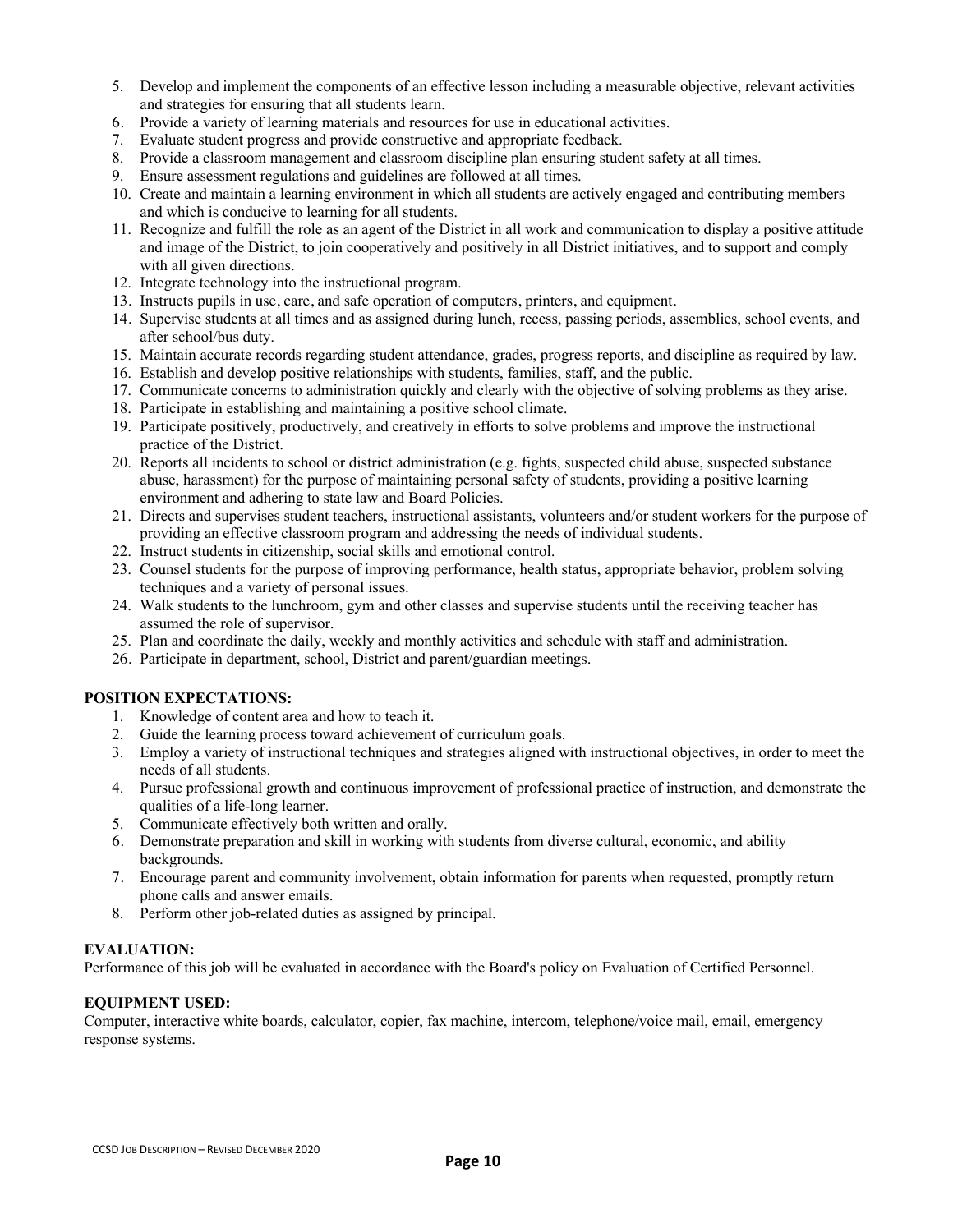#### **WORK ENVIRONMENT:**

While performing the duties of this job, the employee regularly works inside. The employee must be able to meet deadlines with severe time limitations.

#### **PHYSICAL DEMANDS:**

- 1. Ability to safely, regularly lift and/or move up to 20 pounds and occasionally lift and/or move up to 50 pounds.
- 2. Ability to stoop, kneel, crawl, bend, turn, reach, climb, balance, or other movements as necessary to meet mission.
- 3. Ability to work indoors and outdoors year-round.
- 4. Adherence to all district health and safety policies.
- 5. Adherence to professional dress and appearance expectations as appropriate to assignment.
- 6. See and read a computer screen and printed matter with or without vision aids.
- 7. Hear and understand speech at normal levels and on the telephone with or without hearing aids.
- 8. Speak so that others may understand at normal levels and on the telephone.

#### **MENTAL/MOTOR DEMANDS:**

While performing the duties of this job, the employee rarely performs routine work. The employee frequently exercises flexibility (ability to shift from one task to another). Guidance and reinforcement are infrequently available. The employee must frequently work within time constraints and maintain intense focus. The employee is frequently involved in social interactions that require oral and written communications.

*The physical demands, work-environment characteristics, and mental/motor demands described within this job description are representative of those that must be met by an employee to successfully perform the essential functions of this job. Reasonable accommodations may be made to enable individuals with disabilities to perform the essential functions.*

*The Craig City School District is committed to providing equal educational and employment opportunities, services and benefits to all students and employees without regard to race, color, religion, physical handicap, national origin, sex, or other prohibitions. This policy is consistent with local, state and federal employment laws and regulations.*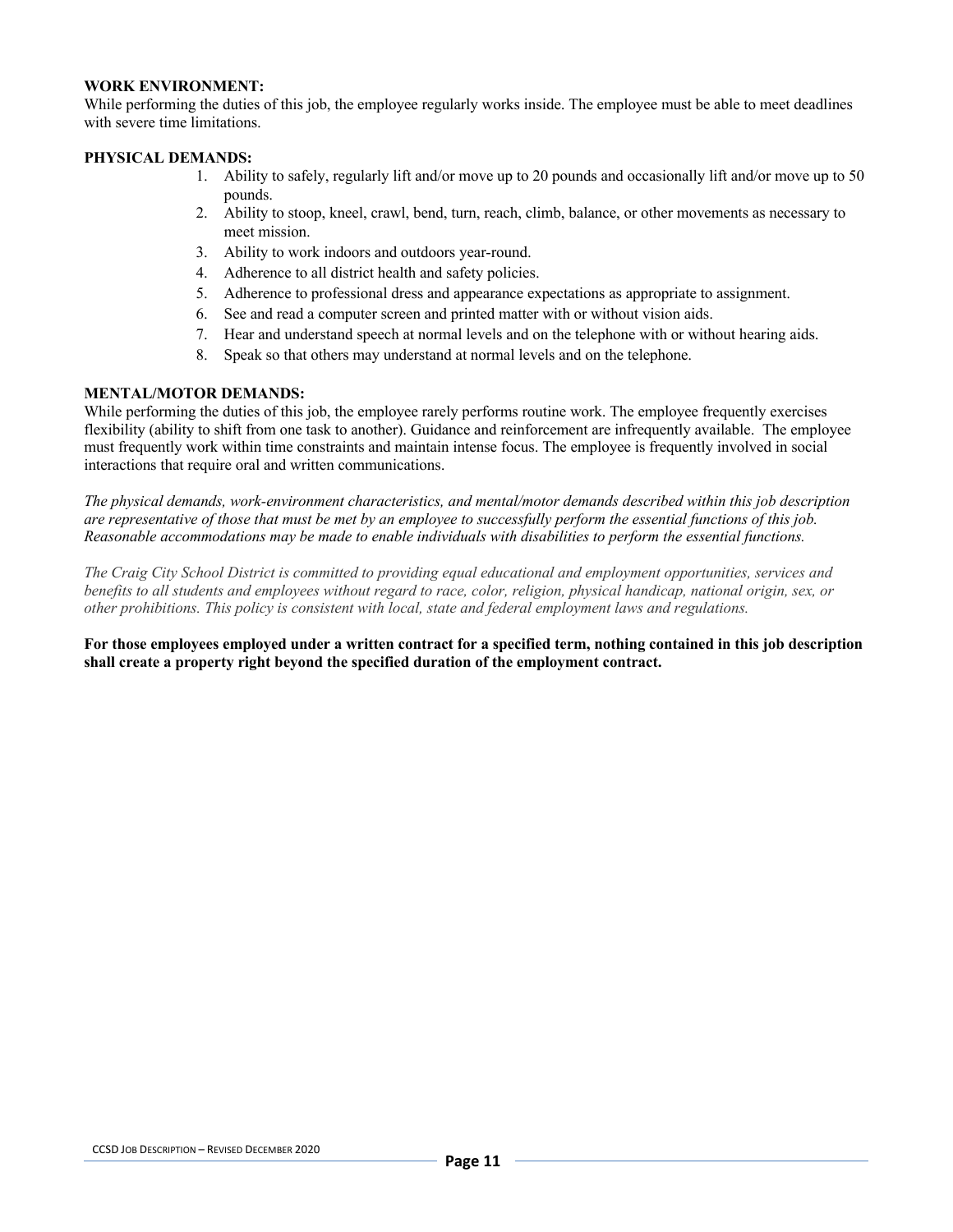### **CORRESPONDENCE SCHOOL TEACHER**

Classification: Certified Terms of Employment: 190 days over 12 months This is a salaried position assigned to the Certificated Employee Salary Schedule.

#### **Minimum Qualifications:**

- Baccalaureate degree in appropriate academic field.
- Alaska Initial, Professional, Master, or Type M Teaching Certificate as appropriate to assignment.
- Certificate of Health signed by a licensed physician.
- Ability to maintain confidentiality regarding school district related matters, students, families, and staff.

#### **Position Summary:**

A correspondence teacher is one who works with distance delivery families and their students. Responsibilities include guiding parents in the selection of materials to meet the educational needs of students, monitoring learning progress, and evaluating progress to assist parents to make determination of grades within Craig City School District guidelines and policy. Inherent in this responsibility are the professional practices related to academic knowledge, educational skills, personal judgment, and ethical behavior as articulated in the Alaska Code of Ethics of the Education Profession and the Standards for Alaska's Teachers.

#### **Responsibilities:**

- 1. Support the mission of the Craig City School District.
- 2. Carry out all directives from school and district administration.
- 3. Comply with all applicable laws, Board Policies, and Administrative Regulations of the District.
- 4. Be familiar and comply with the terms of the Professional Teaching Practices Commission.
- 5. Be familiar with and comply with the terms of the Collective Bargaining Agreement.
- 6. Personally demonstrate and facilitate others in demonstrating respect for the individual and cultural characteristics of others.
- 7. Facilitate, monitor and assess student learning.
	- a. Implement adopted programs and materials as set forth in District curriculum documents.
	- b. Utilize District programs and tools for planning and grading as directed.
	- c. Provide progress reports as required.
	- d. Provide and support methods for students to monitor their own learning progress as appropriate.
- 8. Participate in and contribute to the teaching profession.
	- a. Participate in and contribute to curriculum development.
	- b. Participate in and contribute to professional development.
	- c. Maintain a high standard of professional ethics.

#### **ESSENTIAL DUTIES:**

- 1. Create Student Learning Plans based on data, parent input and knowledge of curricular options, with parent and student using the appropriate district curriculum and Alaska State Standards.
- 2. Assist families in the instruction of students using the appropriate district approved curriculum, CCSD Standards, and Alaska State Standards.
- 3. Differentiate instruction to meet the individual needs, interests, and abilities of the students.
- 4. Communicate with parents frequently, at least monthly, and maintain record of contacts.
- 5. Help homeschool parents develop and implement the components of an effective lesson including a measurable objective, relevant activities and strategies for ensuring that all students learn.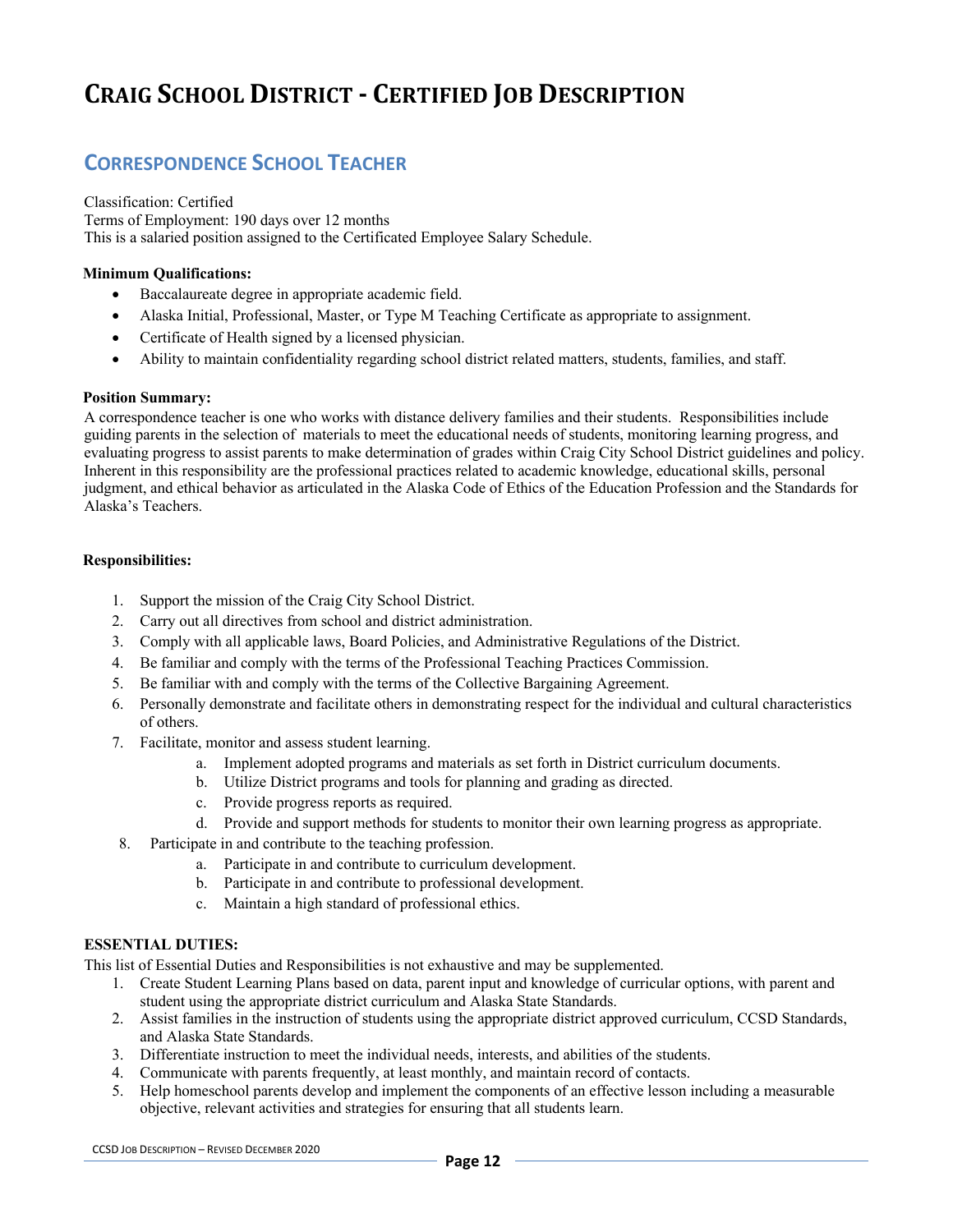- 6. Evaluate student progress based on quarterly grades and semester work samples. Provide constructive feedback.
- 7. Provide a classroom/workshop management/discipline plan ensuring student safety at all times.
- 8. Coordinate proctored, district, and state assessments and ensure assessment regulations and guidelines are followed at all times.
- 9. Provide high interest workshops/activities throughout the year.
- 10. Available to provide workshop and testing on some evenings and Saturdays.
- 11. Create and maintain a clean learning center in which all students feel welcome and safe, which is conducive to learning for all students.
- 12. Recognize and fulfill the role as an agent of the District in all work and communication to display a positive attitude and image of the District, to join cooperatively and positively in all District initiatives, and to support and comply with all given directions.
- 13. Support the integration of technology into the instructional program.
- 14. Supervise students at all times when in learning center and at school events, workshops, and field trips.
- 15. Instruct pupils and parents in use, care, and safe operation of computers, tablets, printers, and equipment, as necessary.
- 16. Maintain accurate records regarding student documents and grades as required by law.
- 17. Establish and develop positive relationships with students, families, staff, and the public.
- 18. Communicate concerns to administration quickly and clearly with the objective of solving problems as they arise.
- 19. Participate in establishing and maintaining a positive school climate.
- 20. Participate positively, productively, and creatively in efforts to solve problems and improve the instructional practice of the District.
- 21. Reports all incidents to school or district administration (e.g. fights, suspected child abuse, suspected substance abuse, harassment) for the purpose of maintaining personal safety of students, providing a positive learning environment and adhering to state law and Board Policies.
- 22. Directs and supervises student teachers, instructional assistants, volunteers and/or student workers for the purpose of providing an effective learning center and addressing the needs of individual students.
- 23. Plan and coordinate the daily, weekly and monthly activities and schedule with staff and administration.
- 24. Assist families with reimbursement process, including approving and creating purchase requests, answering reimbursement questions, and ordering course materials.
- 25. Other duties and responsibilities as assigned by the principal.

- 1. Knowledge of content area and how to teach it, correspondence regulations, and allotment/reimbursement procedures.
- 2. Guide the learning process toward achievement of curriculum goals.
- 3. Employ a variety of instructional techniques and strategies aligned with instructional objectives, in order to meet the needs of all students.
- 4. Pursue professional growth and continuous improvement of professional practice of instruction, and demonstrate the qualities of a life-long learner.
- 5. Communicate effectively both written and orally.
- 6. Perform other job-related duties as assigned by principal.

#### **EVALUATION:**

Performance of this job will be evaluated in accordance with the Board's policy on Evaluation of Certified Personnel.

#### **EQUIPMENT USED:**

Computer, videoconferencing software, interactive white boards, calculator, copier, fax machine, intercom, telephone/voice mail, email, emergency response systems.

#### **WORK ENVIRONMENT:**

While performing the duties of this job, the employee regularly works inside. The employee must be able to meet deadlines with severe time limitations.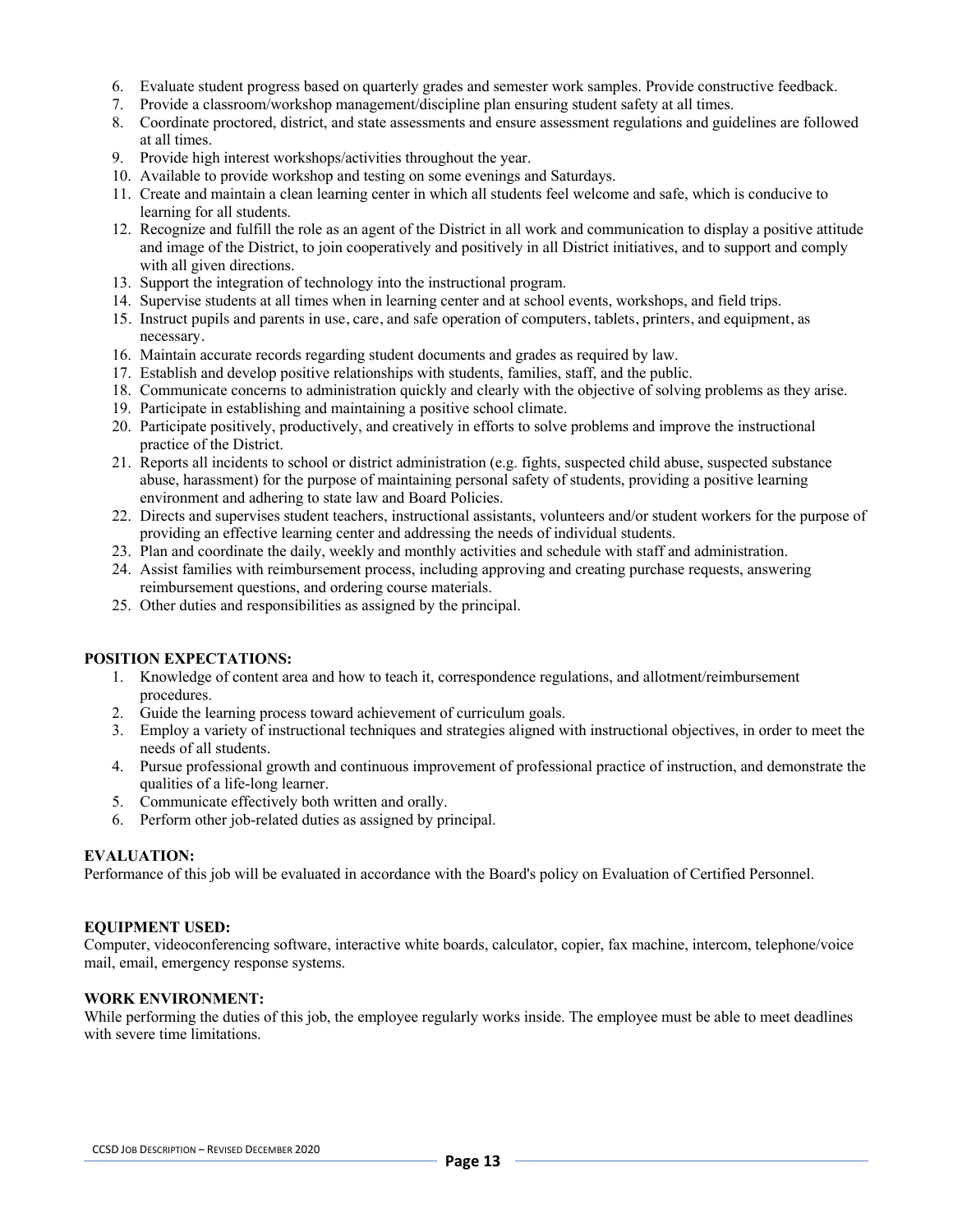#### **PHYSICAL DEMANDS:**

- 1. Ability to safely, regularly lift and/or move up to 20 pounds and occasionally lift and/or move up to 50 pounds.
- 2. Ability to stoop, kneel, crawl, bend, turn, reach, climb, balance, or other movements as necessary to meet mission.
- 3. Ability to work indoors and outdoors year-round.
- 4. Adherence to all district health and safety policies.
- 5. Adherence to professional dress and appearance expectations as appropriate to assignment.
- 6. See and read a computer screen and printed matter with or without vision aids.
- 7. Hear and understand speech at normal levels and on the telephone with or without hearing aids.
- 8. Speak so that others may understand at normal levels and on the telephone.

#### **MENTAL/MOTOR DEMANDS:**

While performing the duties of this job, the employee rarely performs routine work. The employee frequently exercises flexibility (ability to shift from one task to another). Guidance and reinforcement are infrequently available. The employee must frequently work within time constraints and maintain intense focus. The employee is frequently involved in social interactions that require oral and written communications.

*The physical demands, work-environment characteristics, and mental/motor demands described within this job description are representative of those that must be met by an employee to successfully perform the essential functions of this job. Reasonable accommodations may be made to enable individuals with disabilities to perform the essential functions.*

*The Craig City School District is committed to providing equal educational and employment opportunities, services and benefits to all students and employees without regard to race, color, religion, physical handicap, national origin, sex, or other prohibitions. This policy is consistent with local, state and federal employment laws and regulations.*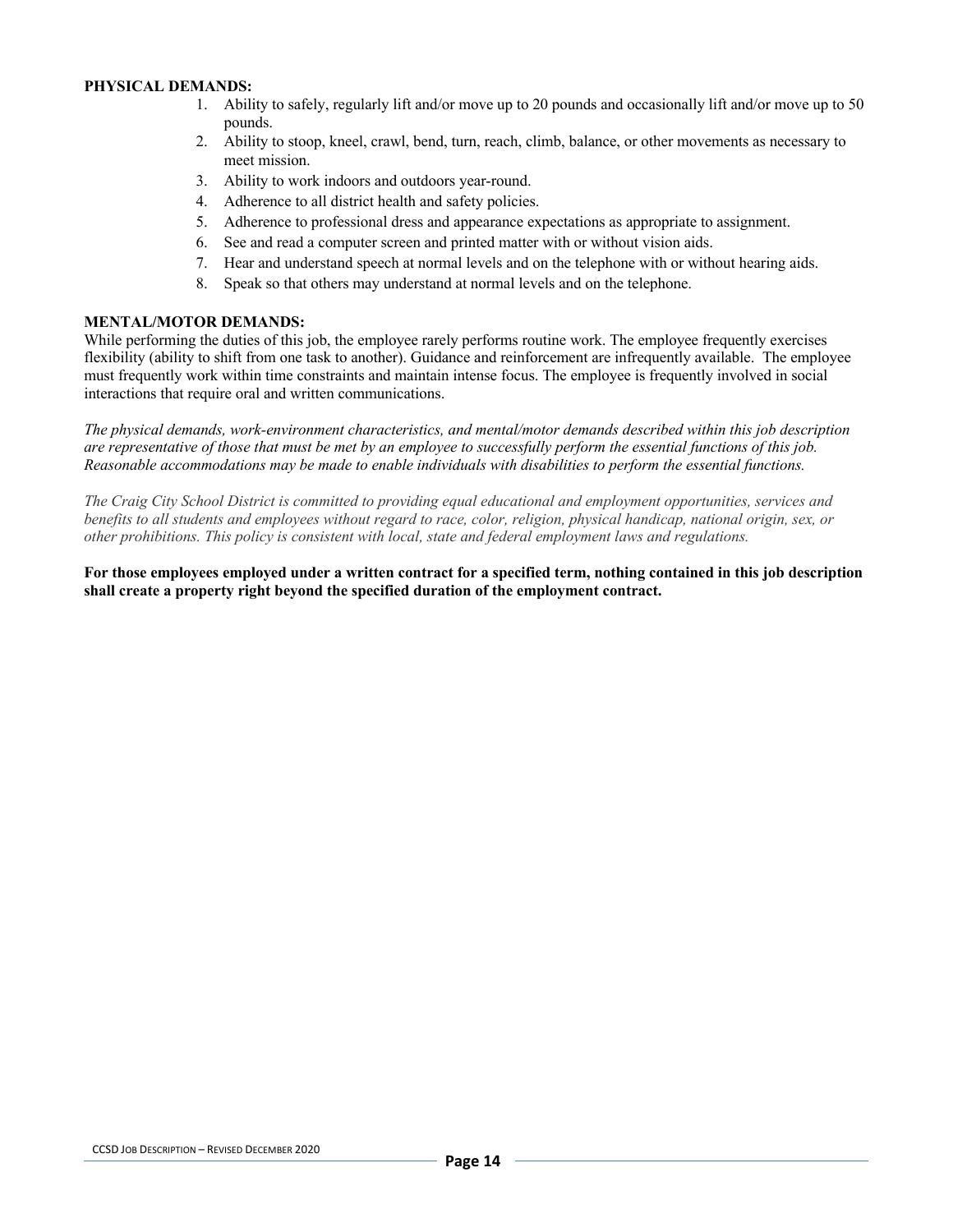### **VOCATIONAL EDUCATION TEACHER**

Classification: Certified Terms of Employment: 190 Days This is a salaried position assigned to the Certificated Employee Salary Schedule.

#### **Minimum Qualifications:**

- Baccalaureate degree and/or training and experience in appropriate vocational/technical field.
- Alaska Initial, Professional, Master, or Type M Teaching Certificate as appropriate to assignment.
- Certificate of Health signed by a licensed physician.
- Ability to maintain confidentiality regarding school district related matters, students, families, and staff.

#### **Position Summary:**

A teacher is responsible for facilitating student learning by implementing specific curriculum within the Craig City School District. Inherent in this responsibility are the professional practices related to academic knowledge, educational skills, personal judgment, and ethical behavior as articulated in the Alaska Code of Ethics of the Education Profession and the Standards for Alaska's Teachers.

#### **Responsibilities:**

- 1. Support the mission of the Craig City School District.
- 2. Carry out all directives from school and district administration.
- 3. Comply with all applicable laws, Board Policies, and Administrative Regulations of the District.
- 4. Be familiar and comply with the terms of the Professional Teaching Practices Commission.
- 5. Be familiar and comply with the terms of the Collective Bargaining Agreement.
- 6. Personally demonstrate and facilitate others in demonstrating respect for the individual and cultural characteristics of others.
- 7. Facilitate, monitor and assess student learning.
	- a. Implement all adopted programs and materials as set forth in District curriculum documents.
	- b. Utilize District programs and tools for planning and grading as directed.
	- c. Assess the progress of students on a regular basis and provide progress reports as required. Use common, district-adopted, or other suitable assessments as appropriate for summative, formative, and/or diagnostic purposes.
	- d. Clearly articulate objectives and learning goals for all lessons, units and courses and communicate these to students and families.
	- e. Provide and support methods for students to monitor their own learning progress as appropriate.
	- f. Prepare for classes assigned and show written evidence of preparation upon request from the principal.
- 8. Participate in and contribute to the teaching profession.
	- a. Participate in and contribute to curriculum development.
	- b. Participate in and contribute to professional development.
	- c. Maintain a high standard of professional ethics.

#### **ESSENTIAL DUTIES:**

- 1. Instruct students using the appropriate district curriculum and Alaska State Standards.
- 2. Differentiate instruction to meet the individual needs, interests, and abilities of the students.
- 3. Communicate with parents frequently.
- 4. Develop and implement the components of an effective lesson including a measurable objective, relevant activities and strategies for ensuring that all students learn.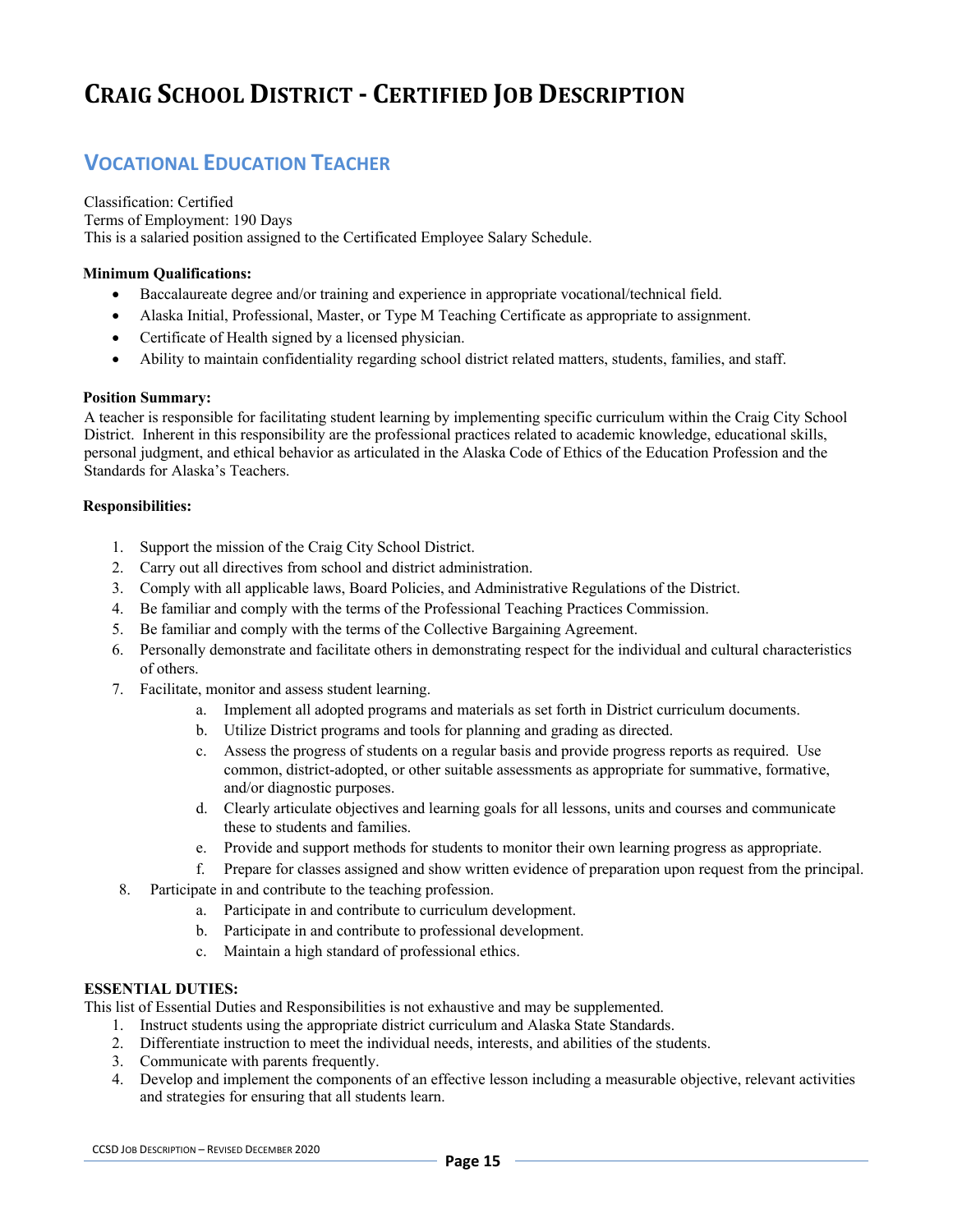- 5. Evaluate student progress and provide constructive feedback.
- 6. Provide a classroom management/discipline plan ensuring student safety at all times.
- 7. Ensure assessment regulations and guidelines are followed at all times.
- 8. Create and maintain a learning environment in which all students are actively engaged and contributing members and which is conducive to learning for all students.
- 9. Recognize and fulfill the role as an agent of the District in all work and communication to display a positive attitude and image of the District, to join cooperatively and positively in all District initiatives, and to support and comply with all given directions.
- 10. Integrate technology into the instructional program.
- 11. Supervise students at all times.
- 12. Instructs pupils in use of eye protection and safety guards, and in the use, care, and safe operation of tools, machines, and equipment.
- 13. Supervise students during lunch, passing periods, assemblies and school events as assigned.
- 14. Maintain accurate records regarding student attendance, grades and discipline as required by law.
- 15. Establish and develop positive relationships with students, families, staff, and the public.
- 16. Communicate concerns to administration quickly and clearly with the objective of solving problems as they arise.
- 17. Participate in establishing and maintaining a positive school climate.
- 18. Participate positively, productively, and creatively in efforts to solve problems and improve the instructional practice of the District.
- 19. Reports all incidents to school or district administration (e.g. fights, suspected child abuse, suspected substance abuse, harassment) for the purpose of maintaining personal safety of students, providing a positive learning environment and adhering to state law and Board Policies.
- 20. Directs and supervises student teachers, instructional assistants, volunteers and/or student workers for the purpose of providing an effective classroom program and addressing the needs of individual students.
- 21. Guides pupils in selection of appropriate projects.
- 22. Maintains control of storage and use of school-owned property. Makes minor adjustments and requests repairs to tools and equipment as required.
- 23. Selects and requisitions materials and equipment; maintains required inventory records, makes purchases as authorized.
- 24. Keeps informed of the industrial community's job entry requirements and instructs pupils in the requirements for obtaining and retaining these jobs.

- 1. Knowledge of content area and how to teach it.
- 2. Guide the learning process toward achievement of curriculum goals.
- 3. Employ a variety of instructional techniques and strategies aligned with instructional objectives, in order to meet the needs of all students.
- 4. Pursue professional growth and continuous improvement of professional practice of instruction, and demonstrate the qualities of a life-long learner.
- 5. Communicate effectively both written and orally.
- 6. Demonstrate preparation and skill in working with students from diverse cultural, economic, and ability backgrounds.
- 7. Encourage parent and community involvement, obtain information for parents when requested, promptly return phone calls and answer emails.
- 8. Perform other job-related duties as assigned by principal.

#### **EVALUATION:**

Performance of this job will be evaluated in accordance with the Board's policy on Evaluation of Certified Personnel.

#### **EQUIPMENT USED:**

Computer, interactive white boards, calculator, copier, fax machine, intercom, telephone/voice mail, email, emergency response systems.

#### **WORK ENVIRONMENT:**

While performing the duties of this job, the employee regularly works inside. The employee must be able to meet deadlines with severe time limitations.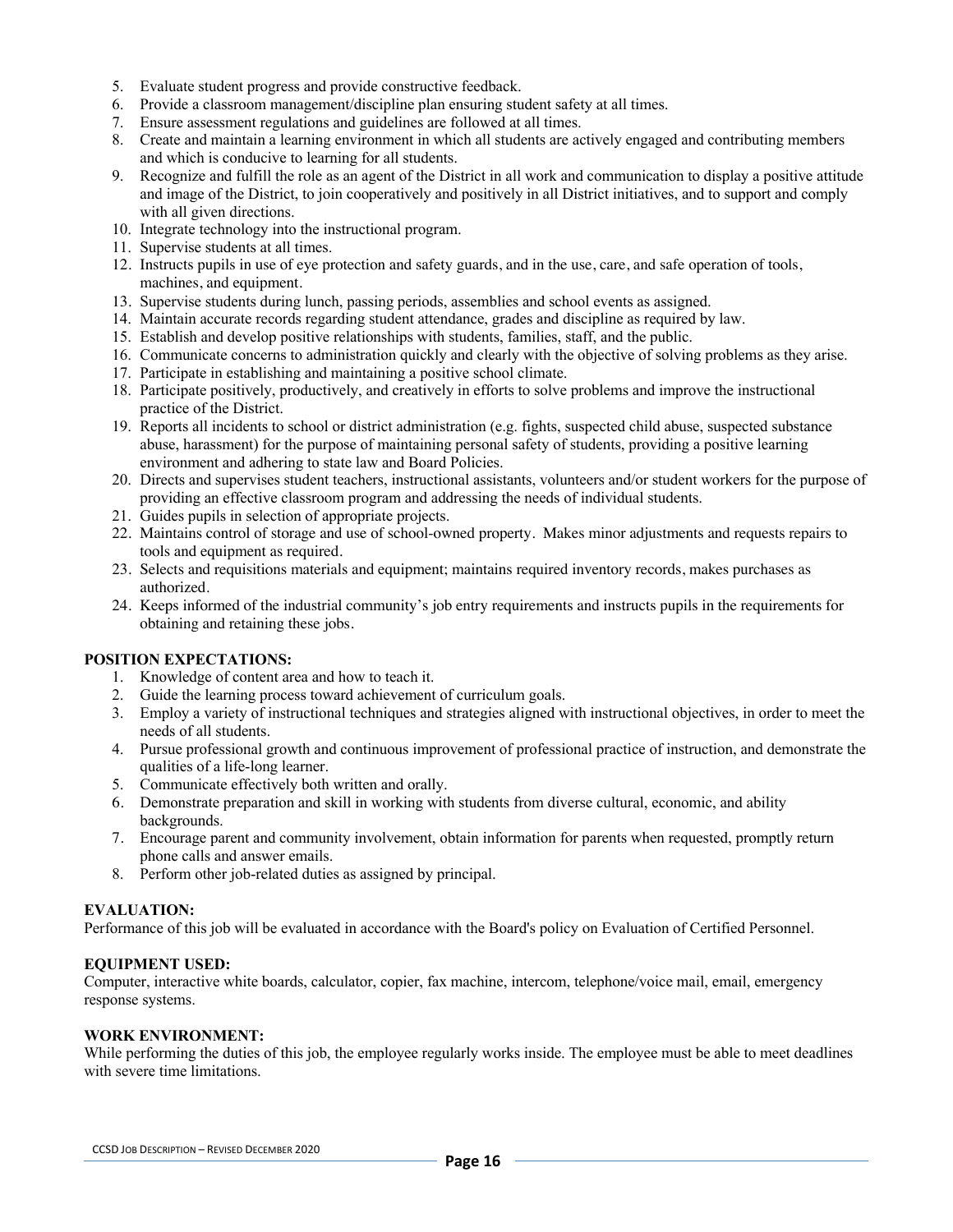#### **PHYSICAL DEMANDS:**

- 1. Ability to safely, regularly lift and/or move up to 20 pounds and occasionally lift and/or move up to 50 pounds.
- 2. Ability to stoop, kneel, crawl, bend, turn, reach, climb, balance, or other movements as necessary to meet mission.
- 3. Ability to work indoors and outdoors year-round.
- 4. Adherence to all district health and safety policies.
- 5. Adherence to professional dress and appearance expectations as appropriate to assignment.
- 6. See and read a computer screen and printed matter with or without vision aids.
- 7. Hear and understand speech at normal levels and on the telephone with or without hearing aids.
- 8. Speak so that others may understand at normal levels and on the telephone.

#### **MENTAL/MOTOR DEMANDS:**

While performing the duties of this job, the employee rarely performs routine work. The employee frequently exercises flexibility (ability to shift from one task to another). Guidance and reinforcement are infrequently available. The employee must frequently work within time constraints and maintain intense focus. The employee is frequently involved in social interactions that require oral and written communications.

*The physical demands, work-environment characteristics, and mental/motor demands described within this job description are representative of those that must be met by an employee to successfully perform the essential functions of this job. Reasonable accommodations may be made to enable individuals with disabilities to perform the essential functions.*

*The Craig City School District is committed to providing equal educational and employment opportunities, services and benefits to all students and employees without regard to race, color, religion, physical handicap, national origin, sex, or other prohibitions. This policy is consistent with local, state and federal employment laws and regulations.*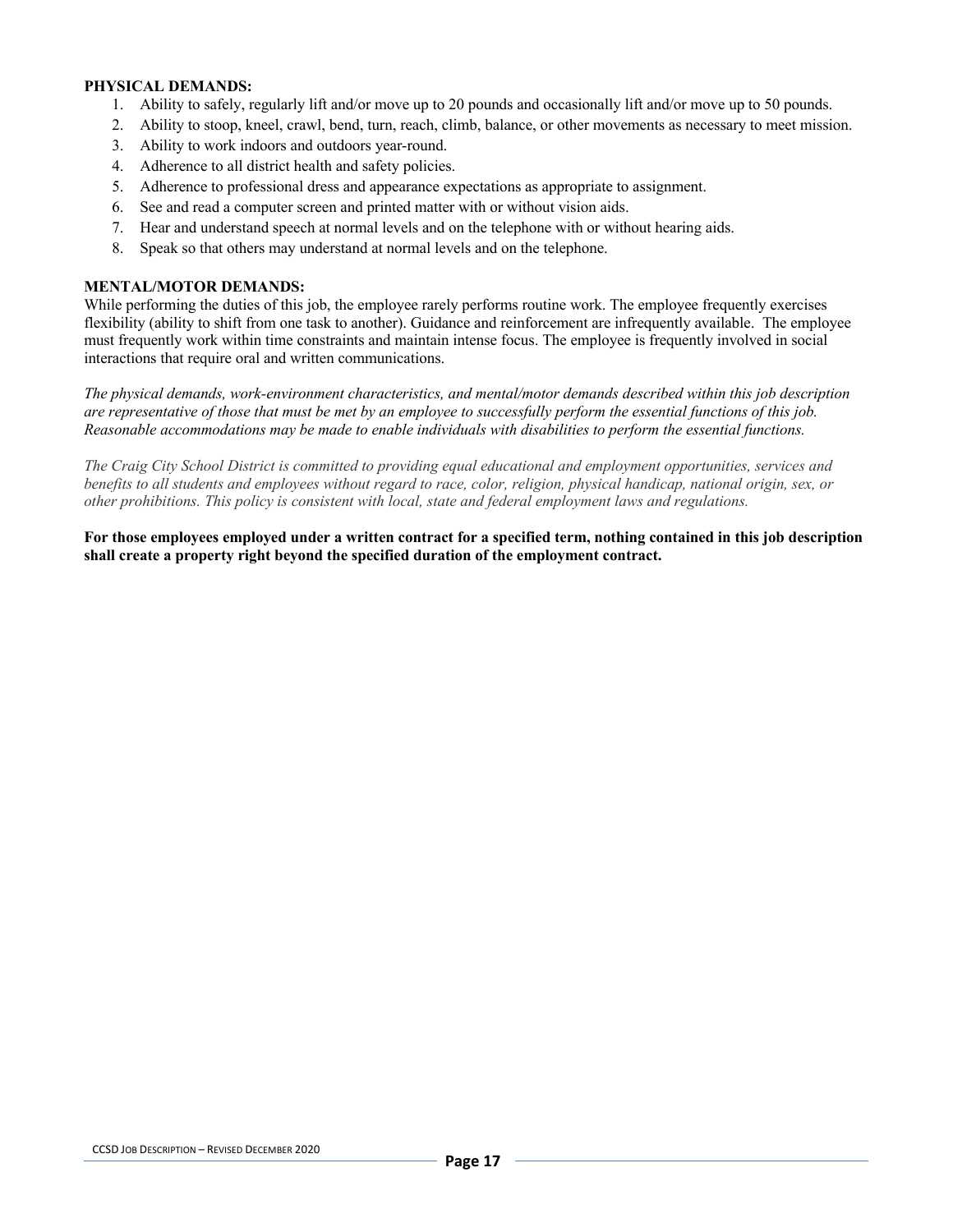### **NATIVE ARTS TEACHER**

Classification: Certified Terms of Employment: 190 Days This is a salaried position assigned to the Certificated Employee Salary Schedule.

#### **Minimum Qualifications:**

- Baccalaureate degree and/or verifiable training/experience in Alaska Native language/culture or in a vocational/technical field.
- Alaska Initial, Professional, Master, or Type M Teaching Certificate as appropriate to assignment.
- Certificate of Health signed by a licensed physician.
- Ability to maintain confidentiality regarding school district related matters, students, families, and staff.

#### **Position Summary:**

A teacher is responsible for facilitating student learning by implementing specific curriculum within the Craig City School District. Inherent in this responsibility are the professional practices related to academic knowledge, educational skills, personal judgment, and ethical behavior as articulated in the Alaska Code of Ethics of the Education Profession and the Standards for Alaska's Teachers.

#### **Responsibilities:**

- 1. Support the mission of the Craig City School District.
- 2. Carry out all directives from school and district Administration.
- 3. Comply with all applicable laws, Board Policies, and Administrative Regulations of the District.
- 4. Be familiar and comply with the terms of the Professional Teaching Practices Commission.
- 5. Be familiar and comply with the terms of the Collective Bargaining Agreement.
- 6. Personally demonstrate and facilitate others in demonstrating respect for the individual and cultural characteristics of others.
- 7. Facilitate, monitor and assess student learning.
	- a. Implement all adopted programs and materials as set forth in District curriculum documents.
	- b. Utilize District programs and tools for planning and grading as directed.
	- c. Assess the progress of students on a regular basis and provide progress reports as required. Use common, district-adopted, or other suitable assessments as appropriate for summative, formative, and/or diagnostic purposes.
	- d. Clearly articulate objectives and learning goals for all lessons, units and courses and communicate these to students and families.
	- e. Provide and support methods for students to monitor their own learning progress as appropriate.
	- f. Prepare for classes assigned and show written evidence of preparation upon request from the principal.
- 8. Participate in and contribute to the teaching profession.
	- a. Participate in and contribute to curriculum development.
	- b. Participate in and contribute to professional development.
	- c. Maintain a high standard of professional ethics.

#### **ESSENTIAL DUTIES:**

- 1. Instruct students using the appropriate district curriculum and Alaska State Standards.
- 2. Differentiate instruction to meet the individual needs, interests, and abilities of the students.
- 3. Communicate with parents frequently.
- 4. Develop and implement the components of an effective lesson including a measurable objective, relevant activities and strategies for ensuring that all students learn.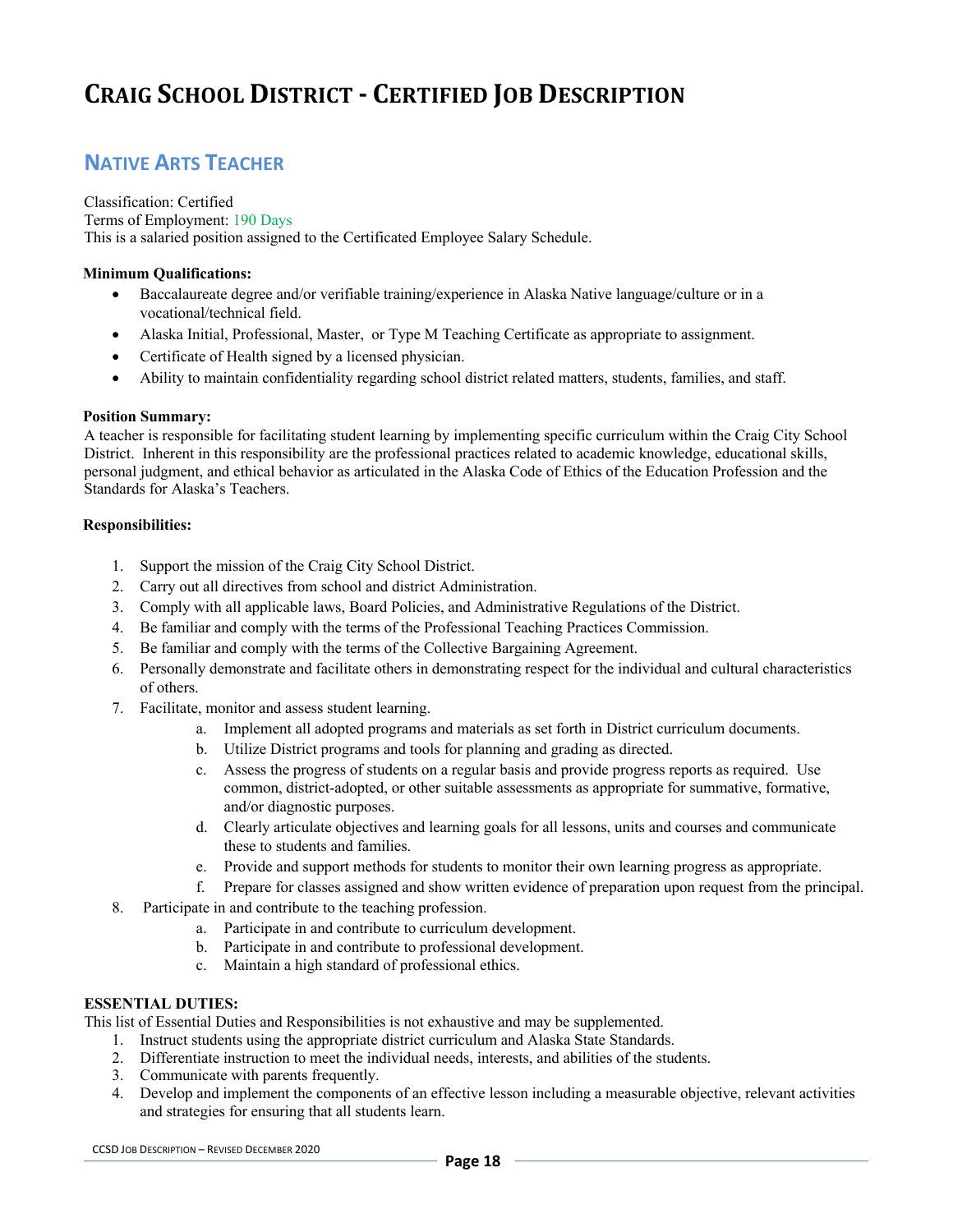- 5. Evaluate student progress and provide constructive feedback.
- 6. Provide a classroom management/discipline plan ensuring student safety at all times.
- 7. Ensure assessment regulations and guidelines are followed at all times.
- 8. Create and maintain a learning environment in which all students are actively engaged and contributing members and which is conducive to learning for all students.
- 9. Recognize and fulfill the role as an agent of the District in all work and communication to display a positive attitude and image of the District, to join cooperatively and positively in all District initiatives, and to support and comply with all given directions.
- 10. Integrate technology into the instructional program.
- 11. Supervise students at all times.
- 12. Instructs pupils in use of eye protection and safety guards, and in the use, care, and safe operation of tools, machines, and equipment.
- 13. Supervise students during lunch, passing periods, assemblies and school events as assigned.
- 14. Maintain accurate records regarding student attendance, grades and discipline as required by law.
- 15. Establish and develop positive relationships with students, families, staff, and the public.
- 16. Communicate concerns to administration quickly and clearly with the objective of solving problems as they arise.
- 17. Participate in establishing and maintaining a positive school climate.
- 18. Participate positively, productively, and creatively in efforts to solve problems and improve the instructional practice of the District.
- 19. Reports all incidents to school or district administration (e.g. fights, suspected child abuse, suspected substance abuse, harassment) for the purpose of maintaining personal safety of students, providing a positive learning environment and adhering to state law and Board Policies.
- 20. Directs and supervises student teachers, instructional assistants, volunteers and/or student workers for the purpose of providing an effective classroom program and addressing the needs of individual students.
- 21. Develops lessons and projects that increase students understanding of native cultures.
- 22. Guides pupils in selection of appropriate projects.
- 23. Selects and requisitions materials and maintains required inventory records, makes purchases as authorized.

- 1. Knowledge of content area and how to teach it.
- 2. Guide the learning process toward achievement of curriculum goals.
- 3. Employ a variety of instructional techniques and strategies aligned with instructional objectives, in order to meet the needs of all students.
- 4. Pursue professional growth and continuous improvement of professional practice of instruction, and demonstrate the qualities of a life-long learner.
- 5. Communicate effectively both written and orally.
- 6. Demonstrate preparation and skill in working with students from diverse cultural, economic, and ability backgrounds.
- 7. Encourage parent and community involvement, obtain information for parents when requested, promptly return phone calls and answer emails.
- 8. Regularly collaborate and network with Alaska Native language experts, elders, and cultural bearers.
- 9. Perform other job-related duties as assigned by principal.

#### **EVALUATION:**

Performance of this job will be evaluated in accordance with the Board's policy on Evaluation of Certified Personnel.

#### **EQUIPMENT USED:**

Computer, interactive white boards, calculator, copier, fax machine, intercom, telephone/voice mail, email, emergency response systems.

#### **WORK ENVIRONMENT:**

While performing the duties of this job, the employee regularly works inside. The employee must be able to meet deadlines with severe time limitations.

#### **PHYSICAL DEMANDS:**

- 1. Ability to safely, regularly lift and/or move up to 20 pounds and occasionally lift and/or move up to 50 pounds.
- 2. Ability to stoop, kneel, crawl, bend, turn, reach, climb, balance, or other movements as necessary to meet mission.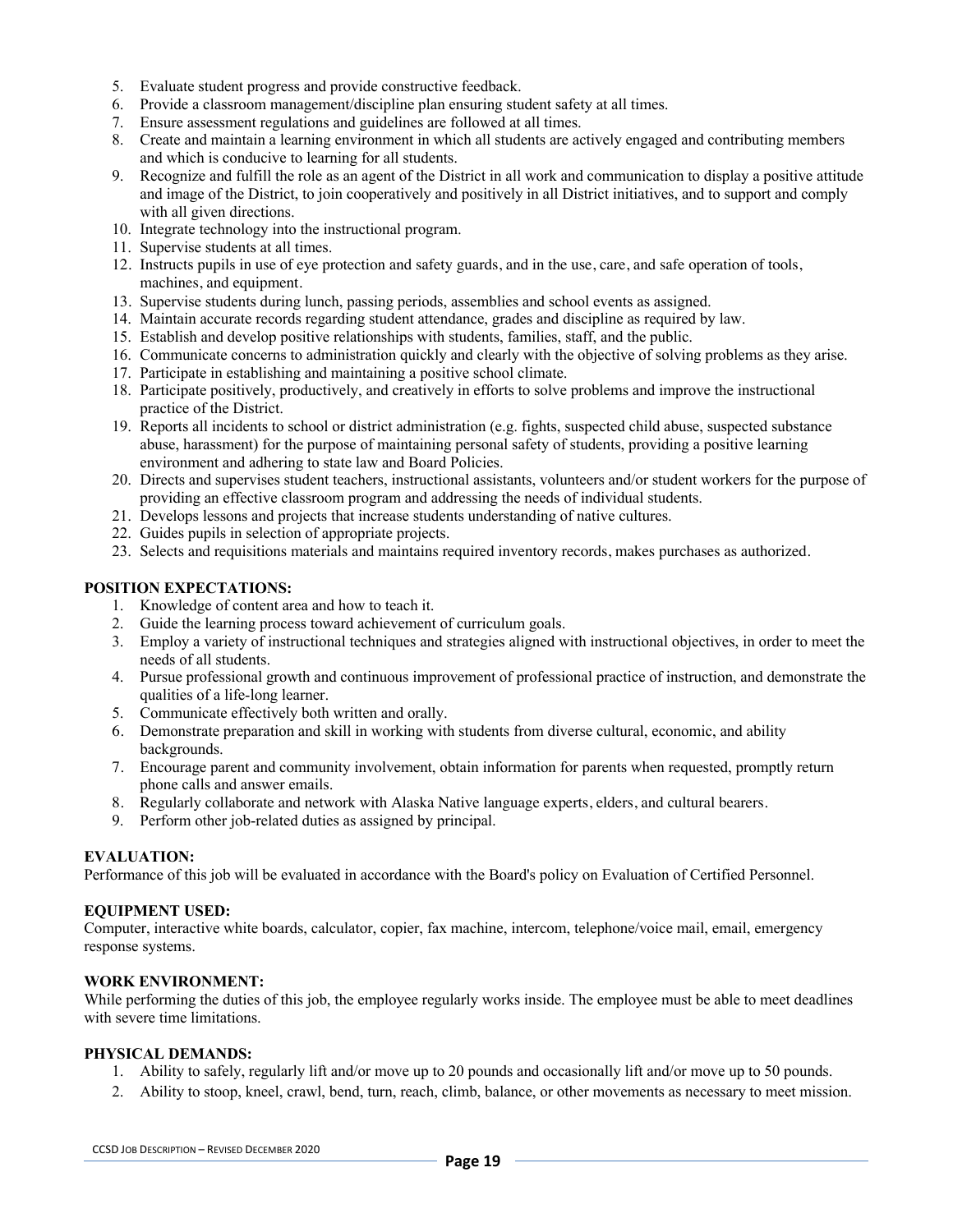- 3. Ability to work indoors and outdoors year-round.
- 4. Adherence to all district health and safety policies.
- 5. Adherence to professional dress and appearance expectations as appropriate to assignment.
- 6. See and read a computer screen and printed matter with or without vision aids.
- 7. Hear and understand speech at normal levels and on the telephone with or without hearing aids.
- 8. Speak so that others may understand at normal levels and on the telephone.

#### **MENTAL/MOTOR DEMANDS:**

While performing the duties of this job, the employee rarely performs routine work. The employee frequently exercises flexibility (ability to shift from one task to another). Guidance and reinforcement are infrequently available. The employee must frequently work within time constraints and maintain intense focus. The employee is frequently involved in social interactions that require oral and written communications.

*The physical demands, work-environment characteristics, and mental/motor demands described within this job description are representative of those that must be met by an employee to successfully perform the essential functions of this job. Reasonable accommodations may be made to enable individuals with disabilities to perform the essential functions.*

*The Craig City School District is committed to providing equal educational and employment opportunities, services and benefits to all students and employees without regard to race, color, religion, physical handicap, national origin, sex, or other prohibitions. This policy is consistent with local, state and federal employment laws and regulations.*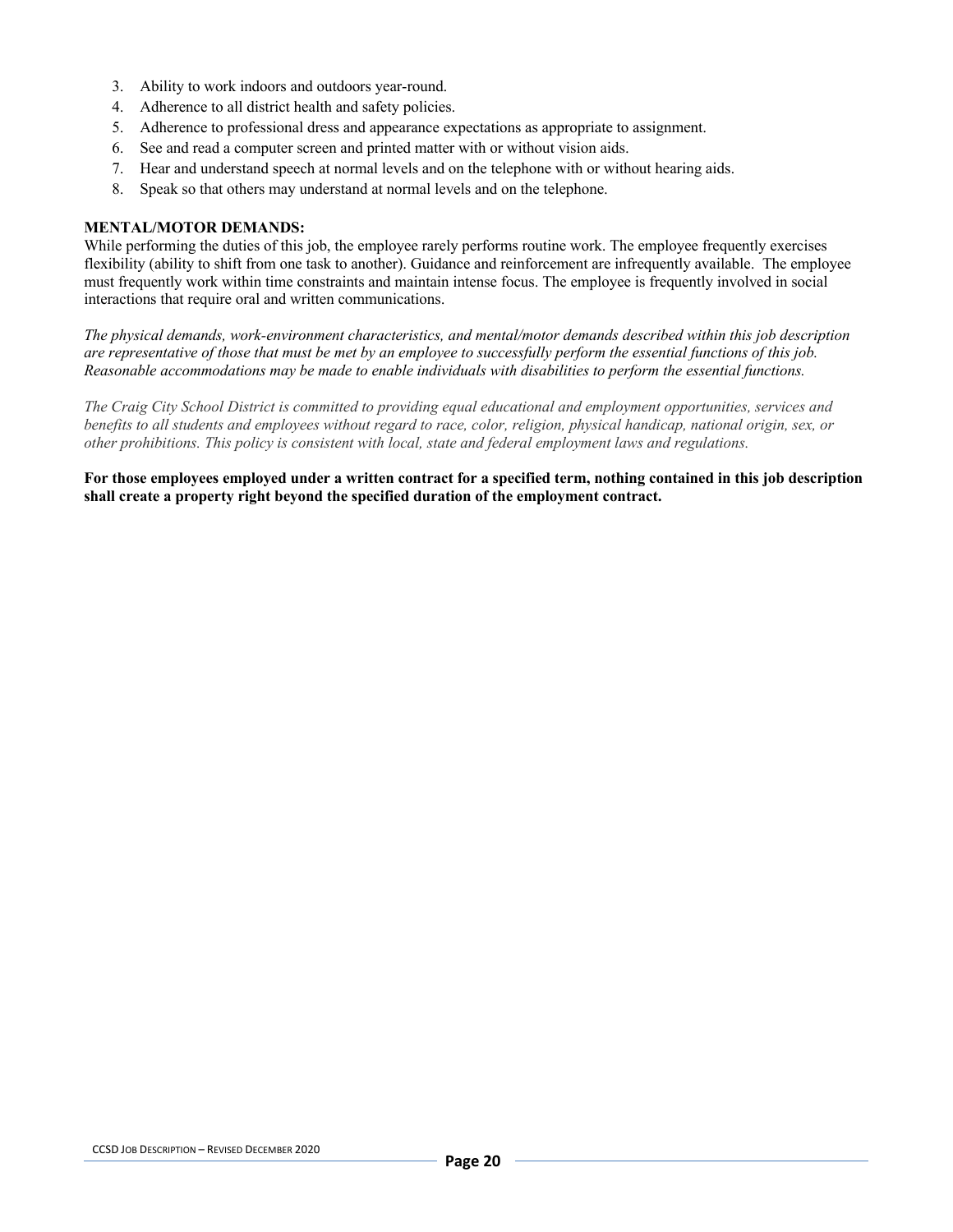### **PHYSICAL EDUCATION TEACHER**

Classification: Certified Terms of Employment: 190 Days This is a salaried position assigned to the Certificated Employee Salary Schedule.

#### **Minimum Qualifications:**

- Baccalaureate degree in appropriate academic field.
- Alaska Initial, Professional, Master, or Type M Teaching Certificate as appropriate to assignment.
- Certificate of Health signed by a licensed physician.
- Ability to maintain confidentiality regarding school district related matters, students, families, and staff.

#### **Position Summary:**

A teacher is responsible for facilitating student learning by implementing specific curriculum within the Craig City School District. Inherent in this responsibility are the professional practices related to academic knowledge, educational skills, personal judgment, and ethical behavior as articulated in the Alaska Code of Ethics of the Education Profession and the Standards for Alaska's Teachers.

#### **Responsibilities:**

- 1. Support the mission of the Craig City School District.
- 2. Carry out all directives from school and district administration.
- 3. Comply with all applicable laws, Board Policies, and Administrative Regulations of the District.
- 4. Be familiar and comply with the terms of the Professional Teaching Practices Commission.
- 5. Be familiar and comply with the terms of the Collective Bargaining Agreement.
- 6. Personally demonstrate and facilitate others in demonstrating respect for the individual and cultural characteristics of others.
- 7. Facilitate, monitor and assess student learning.
	- a. Implement all adopted programs and materials as set forth in District curriculum documents.
	- b. Utilize District programs and tools for planning and grading as directed.
	- c. Assess the progress of students on a regular basis and provide progress reports as required. Use common, district-adopted, or other suitable assessments as appropriate for summative, formative, and/or diagnostic purposes.
	- d. Clearly articulate objectives and learning goals for all lessons, units and courses and communicate these to students and families.
	- e. Provide and support methods for students to monitor their own learning progress as appropriate.
	- f. Prepare for classes assigned and show written evidence of preparation upon request from the principal.
- 8. Participate in and contribute to the teaching profession.
	- a. Participate in and contribute to curriculum development.
	- b. Participate in and contribute to professional development.
	- c. Maintain a high standard of professional ethics.

#### **ESSENTIAL DUTIES:**

- 1. This list of Essential Duties and Responsibilities is not exhaustive and may be supplemented.
- 2. Instruct students using the appropriate district curriculum and Alaska State Standards.
- 3. Differentiate instruction to meet the individual needs, interests, and abilities of the students.
- 4. Communicate with parents frequently.
- 5. Develop and implement the components of an effective lesson including a measurable objective, relevant activities and strategies for ensuring that all students learn.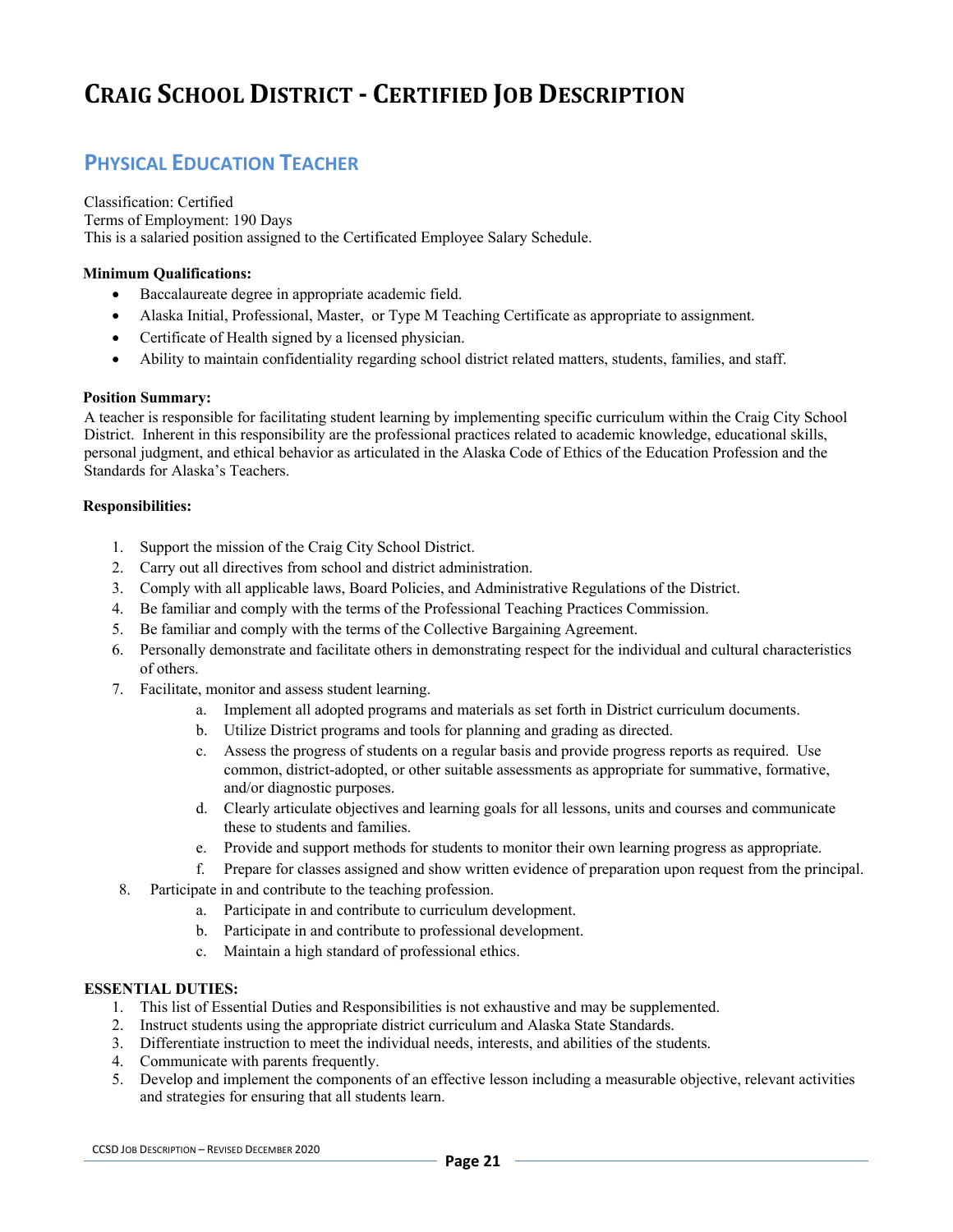- 6. Evaluate student progress and provide constructive feedback.
- 7. Provide a classroom management/discipline plan ensuring student safety at all times.
- 8. Ensure assessment regulations and guidelines are followed at all times.
- 9. Create and maintain a learning environment in which all students are actively engaged and contributing members and which is conducive to learning for all students.
- 10. Recognize and fulfill the role as an agent of the District in all work and communication to display a positive attitude and image of the District, to join cooperatively and positively in all District initiatives, and to support and comply with all given directions.
- 11. Integrate technology into the instructional program.
- 12. Supervise students at all times.
- 13. Instructs pupils in use of eye protection and safety guards, and in the use, care, and safe operation of tools, machines, and equipment.
- 14. Supervise students during lunch, passing periods, assemblies and school events as assigned.
- 15. Maintain accurate records regarding student attendance, grades and discipline as required by law.
- 16. Establish and develop positive relationships with students, families, staff, and the public.
- 17. Communicate concerns to administration quickly and clearly with the objective of solving problems as they arise.
- 18. Participate in establishing and maintaining a positive school climate.
- 19. Participate positively, productively, and creatively in efforts to solve problems and improve the instructional practice of the District.
- 20. Reports all incidents to school or district administration (e.g. fights, suspected child abuse, suspected substance abuse, harassment) for the purpose of maintaining personal safety of students, providing a positive learning environment and adhering to state law and Board Policies.
- 21. Directs and supervises student teachers, instructional assistants, volunteers and/or student workers for the purpose of providing an effective classroom program and addressing the needs of individual students.
- 22. Demonstrates and explains skills, knowledge, and pedagogical strategies for ensuring student motivation and success in sports, games, health and conditioning.
- 23. Provides appropriate safety instruction and makes safety checks on equipment and field areas to insure the over-all safety of pupils.
- 24. Selects and requisitions uniforms and equipment, and maintains required inventory records.

- 1. Knowledge of content area and how to teach it.
- 2. Guide the learning process toward achievement of curriculum goals.
- 3. Employ a variety of instructional techniques and strategies aligned with instructional objectives, in order to meet the needs of all students.
- 4. Pursue professional growth and continuous improvement of professional practice of instruction, and demonstrate the qualities of a life-long learner.
- 5. Communicate effectively both written and orally.
- 6. Demonstrate preparation and skill in working with students from diverse cultural, economic, and ability backgrounds.
- 7. Encourage parent and community involvement, obtain information for parents when requested, promptly return phone calls and answer emails.
- 8. Perform other job-related duties as assigned by principal.

#### **EVALUATION:**

Performance of this job will be evaluated in accordance with the Board's policy on Evaluation of Certified Personnel.

#### **EQUIPMENT USED:**

Computer, interactive white boards, calculator, copier, fax machine, intercom, telephone/voice mail, email, emergency response systems.

#### **WORK ENVIRONMENT:**

While performing the duties of this job, the employee regularly works inside. The employee must be able to meet deadlines with severe time limitations.

#### **PHYSICAL DEMANDS:**

- 1. Ability to safely, regularly lift and/or move up to 20 pounds and occasionally lift and/or move up to 50 pounds.
- 2. Ability to stoop, kneel, crawl, bend, turn, reach, climb, balance, or other movements as necessary to meet mission.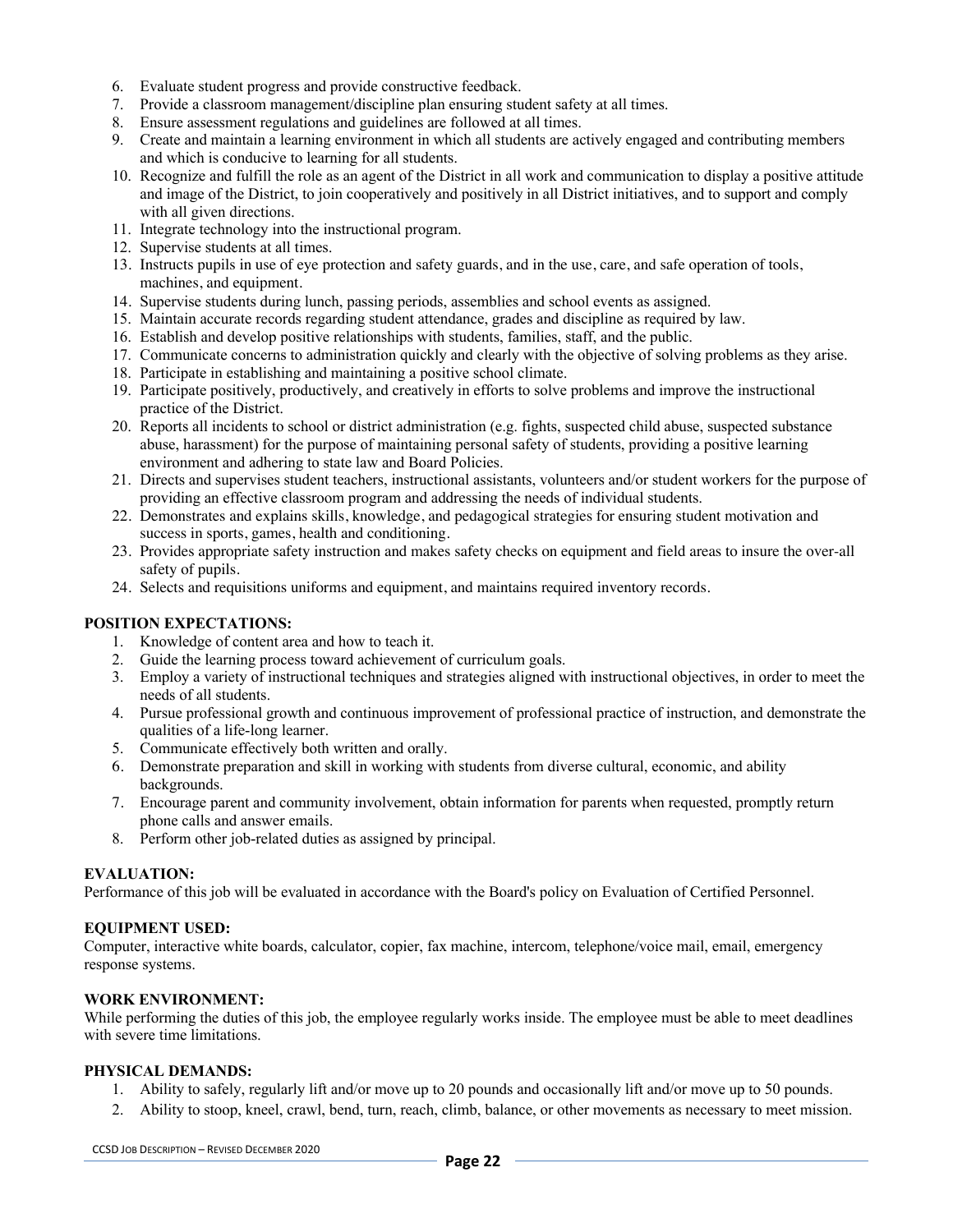- 3. Ability to work indoors and outdoors year-round.
- 4. Adherence to all district health and safety policies.
- 5. Adherence to professional dress and appearance expectations as appropriate to assignment.
- 6. See and read a computer screen and printed matter with or without vision aids.
- 7. Hear and understand speech at normal levels and on the telephone with or without hearing aids.
- 8. Speak so that others may understand at normal levels and on the telephone.

#### **MENTAL/MOTOR DEMANDS:**

While performing the duties of this job, the employee rarely performs routine work. The employee frequently exercises flexibility (ability to shift from one task to another). Guidance and reinforcement are infrequently available. The employee must frequently work within time constraints and maintain intense focus. The employee is frequently involved in social interactions that require oral and written communications.

*The physical demands, work-environment characteristics, and mental/motor demands described within this job description are representative of those that must be met by an employee to successfully perform the essential functions of this job. Reasonable accommodations may be made to enable individuals with disabilities to perform the essential functions.*

*The Craig City School District is committed to providing equal educational and employment opportunities, services and benefits to all students and employees without regard to race, color, religion, physical handicap, national origin, sex, or other prohibitions. This policy is consistent with local, state and federal employment laws and regulations.*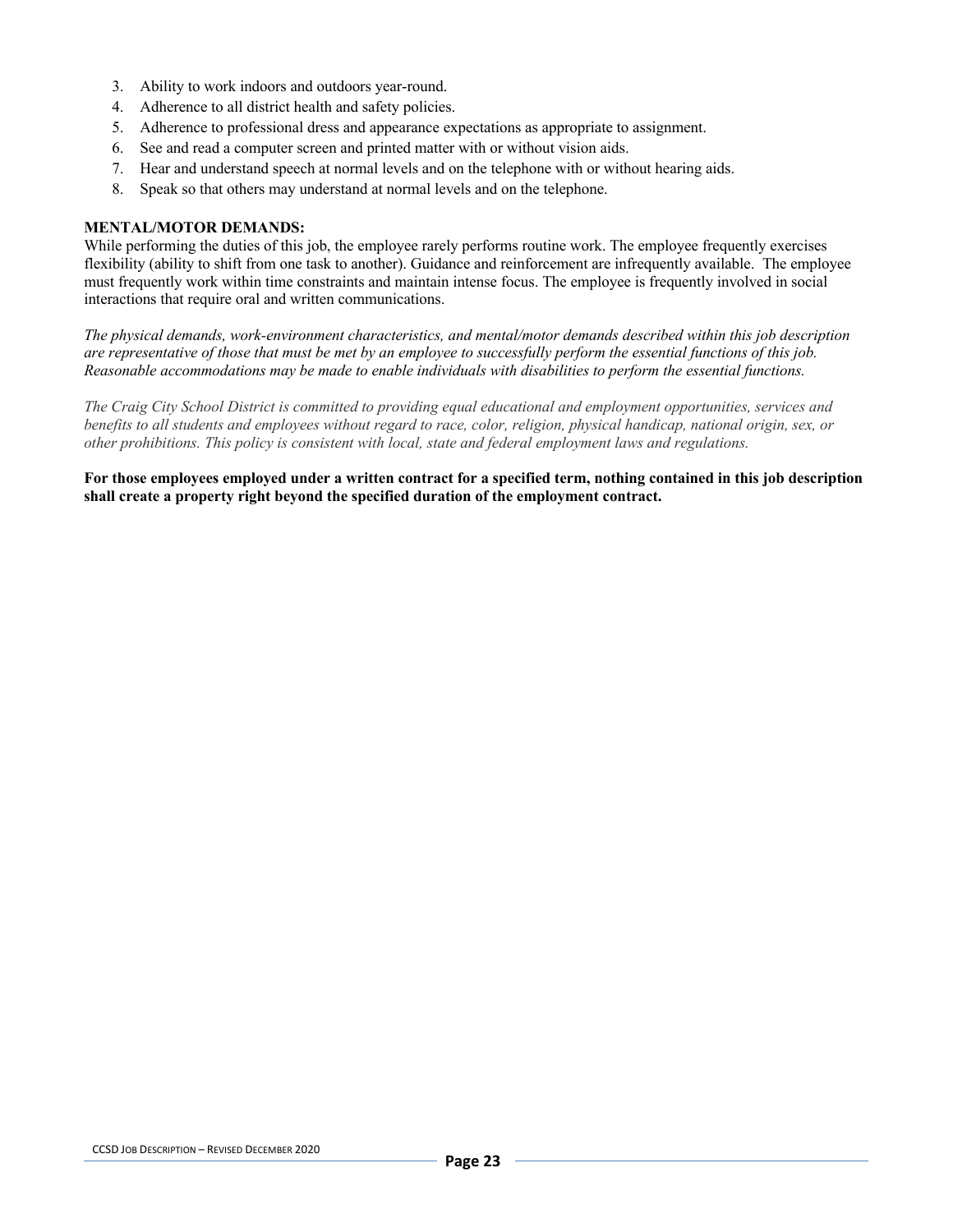### **K-12 MUSIC TEACHER**

#### Classification: Certified Terms of Employment: 190 Days This is a salaried position assigned to the Certificated Employee Salary Schedule.

#### **Minimum Qualifications:**

- Baccalaureate degree in appropriate academic field and/or verifiable training/experience in a vocational/technical field.
- Alaska Initial, Professional, Master, or Type M Teaching Certificate as appropriate to assignment.
- Certificate of Health signed by a licensed physician.
- Ability to maintain confidentiality regarding school district related matters, students, families, and staff.

#### **Position Summary:**

A teacher is responsible for facilitating student learning by implementing specific curriculum within the Craig City School District. Inherent in this responsibility are the professional practices related to academic knowledge, educational skills, personal judgment, and ethical behavior as articulated in the Alaska Code of Ethics of the Education Profession and the Standards for Alaska's Teachers.

#### **Responsibilities:**

- 1. Support the mission of the Craig City School District.
- 2. Carry out all directives from school and district administration.
- 3. Comply with all applicable laws, Board Policies, and Administrative Regulations of the District.
- 4. Be familiar and comply with the terms of the Professional Teaching Practices Commission.
- 5. Be familiar and comply with the terms of the Collective Bargaining Agreement.
- 6. Personally demonstrate and facilitate others in demonstrating respect for the individual and cultural characteristics of others.
- 7. Facilitate, monitor and assess student learning.
	- a. Implement all adopted programs and materials as set forth in District curriculum documents.
	- b. Utilize District programs and tools for planning and grading as directed.
	- c. Assess the progress of students on a regular basis and provide progress reports as required. Use common, district-adopted, or other suitable assessments as appropriate for summative, formative, and/or diagnostic purposes.
	- d. Clearly articulate objectives and learning goals for all lessons, units and courses and communicate these to students and families.
	- e. Provide and support methods for students to monitor their own learning progress as appropriate.
	- f. Prepare for classes assigned and show written evidence of preparation upon request from the principal.
	- 8. Participate in and contribute to the teaching profession.
		- a. Participate in and contribute to curriculum development.
		- b. Participate in and contribute to professional development.
		- c. Maintain a high standard of professional ethics.

#### **ESSENTIAL DUTIES:**

- 1. Instruct students using the appropriate district curriculum, National Association for Music Education (NAfME) 2014 standards and Alaska State Standards.
- 2. Differentiate instruction to meet the individual needs, interests, and abilities of the students.
- 3. Communicate with parents frequently.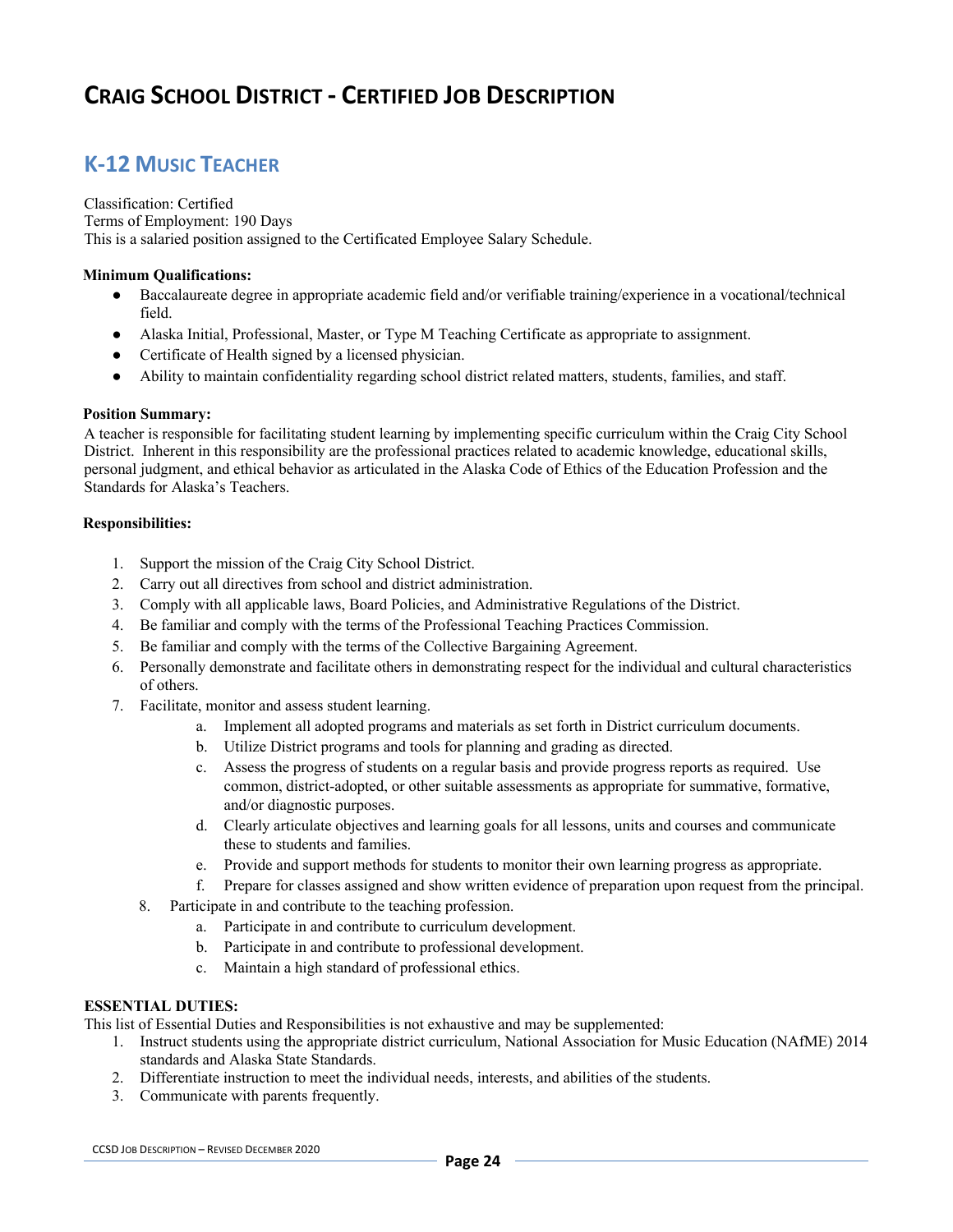- 4. Develop and implement the components of an effective lesson including a measurable objective, relevant activities and strategies for ensuring that all students learn.
- 5. Evaluate student progress and provide constructive feedback.
- 6. Provide a classroom management/discipline plan ensuring student safety at all times.
- 7. Ensure assessment regulations and guidelines are followed at all times.
- 8. Create and maintain a learning environment in which all students are actively engaged and contributing members and which is conducive to learning for all students.
- 9. Recognize and fulfill the role as an agent of the District in all work and communication to display a positive attitude and image of the District, to join cooperatively and positively in all District initiatives, and to support and comply with all given directions.
- 10. Integrate technology into the instructional program.
- 11. Supervise students at all times.
- 12. Instruct pupils in the use and care of musical instruments and materials.
- 13. Instruct pupils in the use and care of their singing voice.
- 14. Instruct pupils in the use and care of music technology.
- 15. Supervise students during lunch, passing periods, assemblies and school events as assigned.
- 16. Maintain accurate records regarding student attendance, grades and discipline as required by law.
- 17. Establish and develop positive relationships with students, families, staff, and the public.
- 18. Communicate concerns to administration quickly and clearly with the objective of solving problems as they arise.
- 19. Participate in establishing and maintaining a positive school climate.
- 20. Participate positively, productively, and creatively in efforts to solve problems and improve the instructional practice of the District.
- 21. Reports all incidents to school or district administration (e.g. fights, suspected child abuse, suspected substance abuse, harassment) for the purpose of maintaining personal safety of students, providing a positive learning environment and adhering to state law and Board Policies.
- 22. Directs and supervises student teachers, instructional assistants, volunteers and/or student workers for the purpose of providing an effective classroom program and addressing the needs of individual students.
- 23. Maintains accurate inventory records of sheet music, instruments, and equipment.
- 24. Builds and maintains a choir and a band that presents performances of high musical quality for the school and community.

- 1. Knowledge of content area and how to teach it (i.e. K-4th general music program, 5th-8th general music, beginning band, and intermediate band programs, high school band and choir programs).
- 2. Guide the learning process toward achievement of curriculum goals.
- 3. Employ a variety of instructional techniques and strategies aligned with instructional objectives, in order to meet the needs of all students.
- 4. Pursue professional growth and continuous improvement of professional practice of instruction, and demonstrate the qualities of a life-long learner.
- 5. Communicate effectively both written and orally.
- 6. Demonstrate preparation and skill in working with students from diverse cultural, economic, and ability backgrounds.
- 7. Encourage parent and community involvement, obtain information for parents when requested, promptly return phone calls and answer emails.
- 8. Perform other job-related duties as assigned by principal.

#### **EVALUATION:**

Performance of this job will be evaluated in accordance with the Board's policy on Evaluation of Certified Personnel.

#### **EQUIPMENT USED:**

Computer, interactive white boards, copier, fax machine, intercom, telephone/voice mail, email, emergency response systems, district or personal instrument and music materials.

#### **WORK ENVIRONMENT:**

While performing the duties of this job, the employee regularly works inside. The employee must be able to meet deadlines with severe time limitations.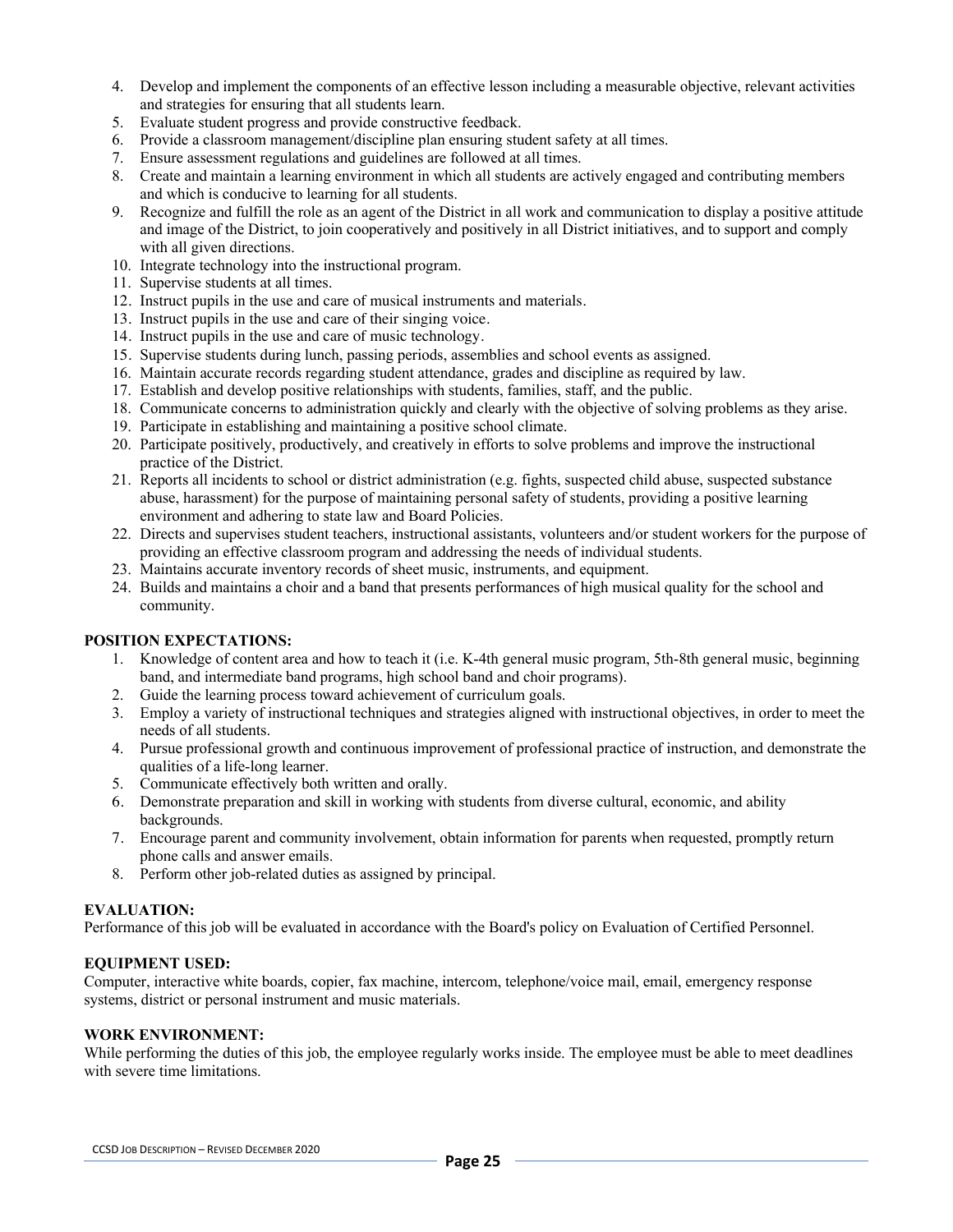#### **PHYSICAL DEMANDS:**

- 1. Ability to safely, regularly lift and/or move up to 20 pounds and occasionally lift and/or move up to 50 pounds.
- 2. Ability to stoop, kneel, crawl, bend, turn, reach, climb, balance, conduct, or other movements as necessary to meet mission.
- 3. Ability to work indoors and outdoors year-round.
- 4. Adherence to all district health and safety policies.
- 5. Adherence to professional dress and appearance expectations as appropriate to assignment.
- 6. See and read a computer screen, interactive whiteboard, and printed matter with or without vision aids.
- 7. Hear and understand speech at normal levels and on the telephone with or without hearing aids.
- 8. Hear and understand music or ensemble performance at normal levels with or without hearing aids.
- 9. Speak and sing so that others may understand at normal levels and on the telephone.

#### **MENTAL/MOTOR DEMANDS:**

While performing the duties of this job, the employee rarely performs routine work. The employee must frequently exercise flexibility (ability to shift from one task to another). Guidance and reinforcement are infrequently available. The employee must frequently work within time constraints and maintain intense focus. The employee is frequently involved in social interactions which require oral and written communications.

*The physical demands, work-environment characteristics, and mental/motor demands described within this job description are representative of those that must be met by an employee to successfully perform the essential functions of this job. Reasonable accommodations may be made to enable individuals with disabilities to perform the essential functions.*

*The Craig City School District is committed to providing equal educational and employment opportunities, services and benefits to all students and employees without regard to race, color, religion, physical handicap, national origin, sex, or other prohibitions. This policy is consistent with local, state and federal employment laws and regulations.*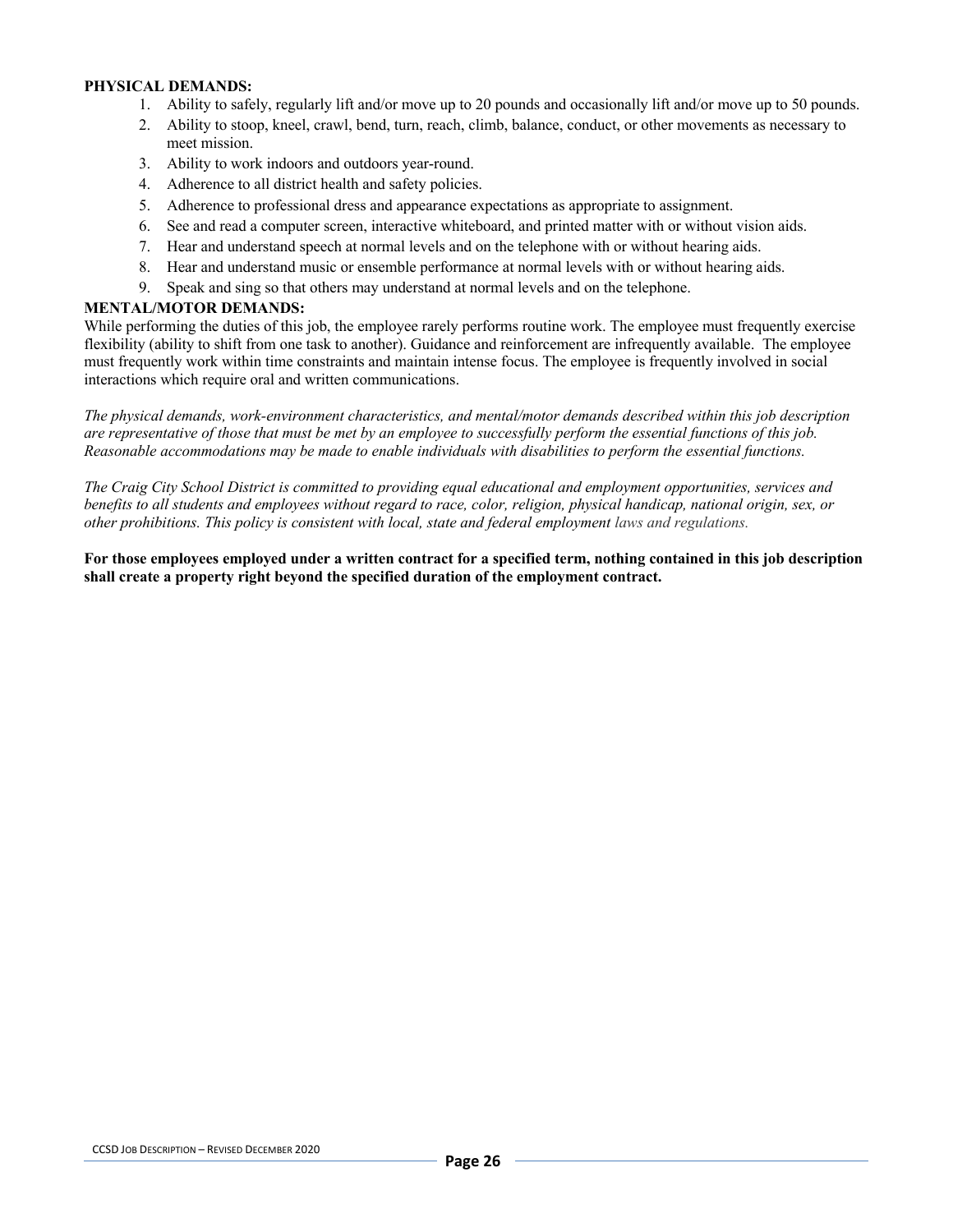### **SPECIAL EDUCATION TEACHER**

#### Classification: Certified

Terms of Employment: 190 Days OR 190 Days over 12 Months for PACE Special Education Teacher This is a salaried position assigned to the Certificated Employee Salary Schedule.

#### **Minimum Qualifications:**

- Baccalaureate degree in appropriate academic field.
- Alaska Initial, Professional, or Master Teaching Certificate as appropriate to assignment.
- Certificate of Health signed by a licensed physician.
- Ability to maintain confidentiality regarding school district related matters, students, families, and staff.

#### **Position Summary:**

A teacher is responsible for facilitating student learning by implementing specific curriculum within the Craig City School District. Inherent in this responsibility are the professional practices related to academic knowledge, educational skills, personal judgment, and ethical behavior as articulated in the Alaska Code of Ethics of the Education Profession and the Standards for Alaska's Teachers.

#### **Responsibilities:**

- 1. Support the mission of the Craig City School District.
- 2. Carry out all directives from school and district Administration.
- 3. Comply with all applicable laws, Board Policies, and Administrative Regulations of the District.
- 4. Be familiar and comply with the terms of the Professional Teaching Practices Commission.
- 5. Be familiar and comply with the terms of the Collective Bargaining Agreement.
- 6. Personally demonstrate and facilitate others in demonstrating respect for the individual and cultural characteristics of others.
- 7. Facilitate, monitor and assess student learning.
	- a. Implement all adopted programs and materials as set forth in District curriculum documents.
	- b. Utilize District programs and tools for planning and grading as directed.
	- c. Assess the progress of students on a regular basis and provide progress reports as required. Use common, district-adopted, or other suitable assessments as appropriate for summative, formative, and/or diagnostic purposes.
	- d. Clearly articulate objectives and learning goals for all lessons, units and courses and communicate these to students and families.
	- e. Provide and support methods for students to monitor their own learning progress as appropriate.
	- f. Prepare for classes assigned and show written evidence of preparation upon request from the principal.
- 8. Participate in and contribute to the teaching profession.
	- a. Participate in and contribute to curriculum development.
	- b. Participate in and contribute to professional development.
	- c. Maintain a high standard of professional ethics.

#### **ESSENTIAL DUTIES:**

- 1. This list of Essential Duties and Responsibilities is not exhaustive and may be supplemented.
- 2. Instruct students using the appropriate district curriculum and Alaska State Standards.
- 3. Differentiate instruction to meet the individual needs, interests, and abilities of the students.
- 4. Communicate with parents frequently.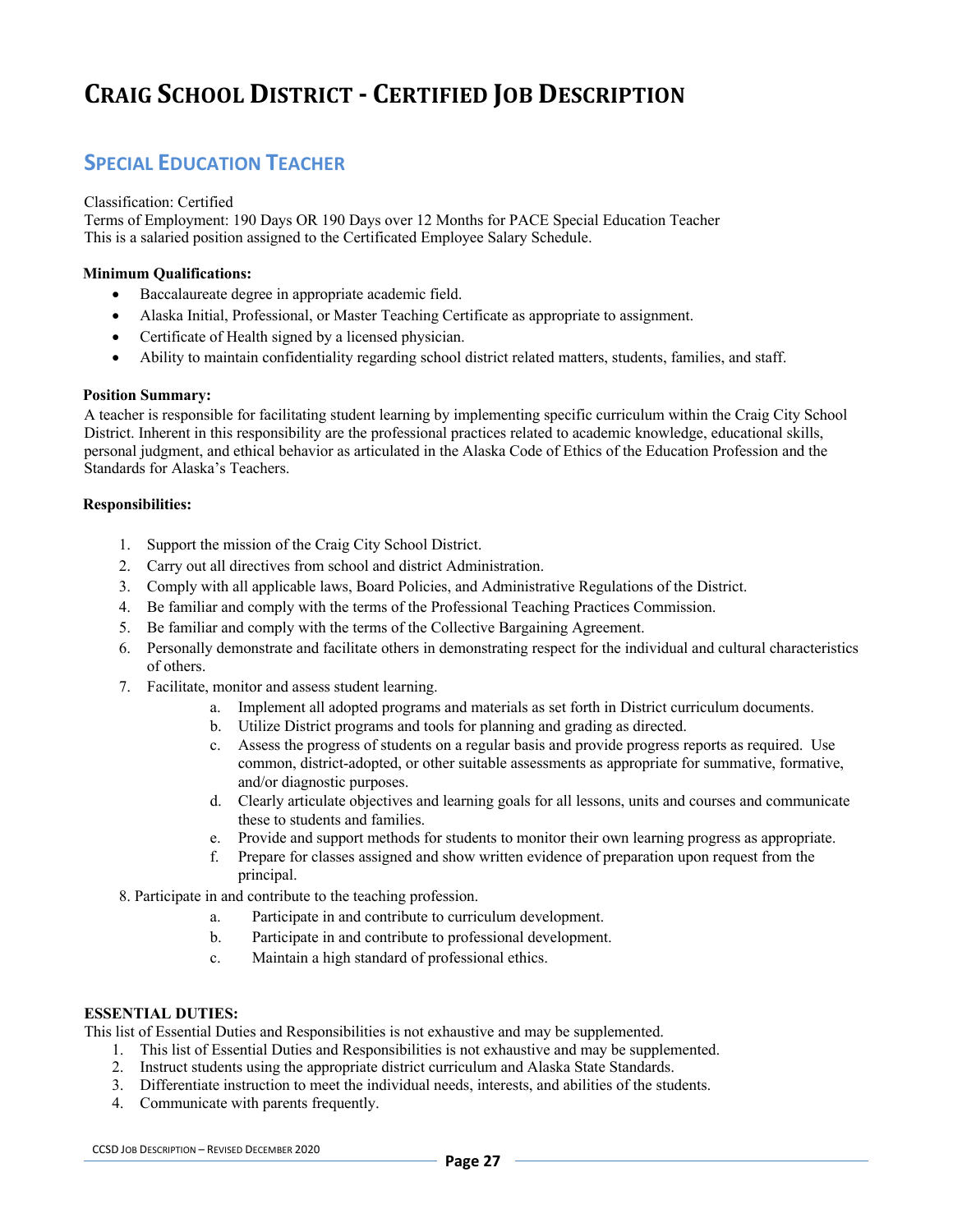- 5. Develop and implement the components of an effective lesson including a measurable objective, relevant activities and strategies for ensuring that all students learn.
- 6. Evaluate student progress and provide constructive feedback.
- 7. Provide a classroom management/discipline plan ensuring student safety at all times.
- 8. Ensure assessment regulations and guidelines are followed at all times.
- 9. Create and maintain a learning environment in which all students are actively engaged and contributing members and which is conducive to learning for all students.
- 10. Recognize and fulfill the role as an agent of the District in all work and communication to display a positive attitude and image of the District, to join cooperatively and positively in all District initiatives, and to support and comply with all given directions.
- 11. Integrate technology into the instructional program.
- 12. Supervise students at all times.
- 13. Supervise students during lunch, passing periods, assemblies and school events as assigned.
- 14. Maintain accurate records regarding student attendance, grades and discipline as required by law.
- 15. Establish and develop positive relationships with students, families, staff, and the public.
- 16. Coordinate services for remote students
- 17. Communicate concerns to administration quickly and clearly with the objective of solving problems as they arise.
- 18. Participate in establishing and maintaining a positive school climate.
- 19. Participate positively, productively, and creatively in efforts to solve problems and improve the instructional practice of the District.
- 20. Reports all incidents to school or district administration (e.g. fights, suspected child abuse, suspected substance abuse, harassment) for the purpose of maintaining personal safety of students, providing a positive learning environment and adhering to state law and Board Policies.
- 21. Directs and supervises student teachers, instructional assistants, volunteers and/or student workers for the purpose of providing an effective classroom program and addressing the needs of individual students.

#### **Special Education Duties:**

#### **In addition to the duties and expectations for all teachers, the Special Education teacher:**

- 1. Participates as a member of the IEP Team.
- 2. Assists the student to reach obtainable educational goals.
- 3. Promotes a positive understanding about the program among school staff and members of the community.
- 4. Assists in obtaining pertinent educational assessment data and other information necessary to the development of the IEP.
- 5. Assists and consults with classroom teachers in reference to students with disabilities who receive services within the regular educational environment.
- 6. Assists the Special Services Department in the development of district-wide policies and procedures.
- 7. Participates in parent conferences.
- 8. Participates in evaluations of students, monitors present levels of performance according to IEP goals and maintains data related to program modification.
- 9. Participates in required staff development activities.
- 10. Uses a wide range of teaching methods, materials, techniques, and equipment applicable to addressing various types of learning problems.
- 11. Schedules instruction and activities to maintain a positive learning atmosphere and to provide access to the least restrictive environment.
- 12. Maintains current knowledge in the professional teaching area including pertinent Federal Law and State Special Education Regulations.
- 13. Assists in the implementation of district procedures at all times.
- 14. Keeps accurate records and files for all Special Education students in accordance with district procedures.
- 15. Collects and analyzes data in order to monitor students' progress and update IEPs in accordance with District procedures.
- 16. Promotes a positive public image of the District's Special Services programs among the general public and staff.
- 17. Facilitate professional development of all staff members in the area of special education students requirements and best practices.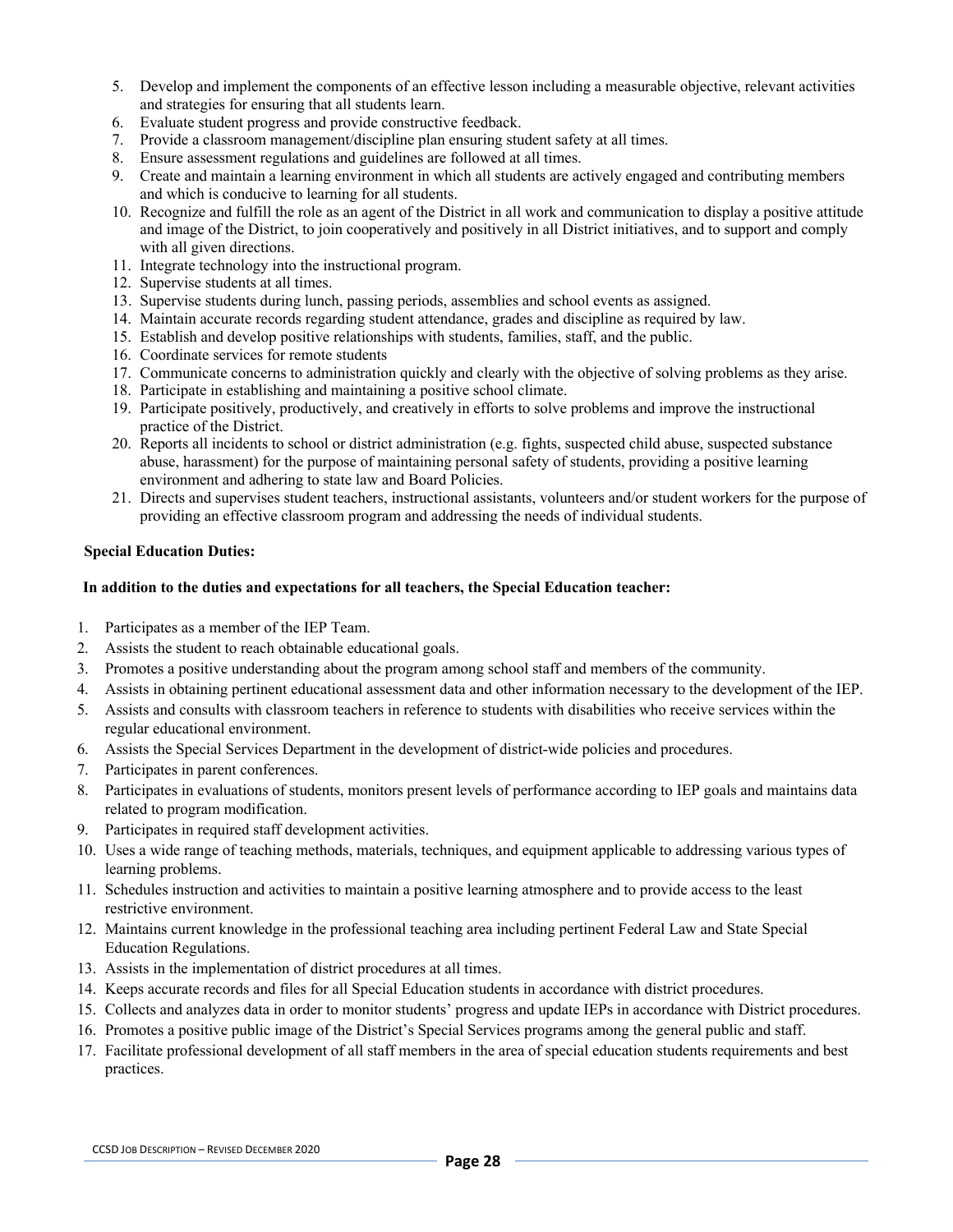- 1. Knowledge of content area and how to teach it.
- 2. Guide the learning process toward achievement of curriculum goals.
- 3. Employ a variety of instructional techniques and strategies aligned with instructional objectives, in order to meet the needs of all students.
- 4. Pursue professional growth and continuous improvement of professional practice of instruction, and demonstrate the qualities of a life-long learner.
- 5. Communicate effectively both written and orally.
- 6. Demonstrate preparation and skill in working with students from diverse cultural, economic, and ability backgrounds.
- 7. Encourage parent and community involvement, obtain information for parents when requested, promptly return phone calls and answer emails.
- 8. Perform other job-related duties as assigned by principal.

#### **EVALUATION:**

Performance of this job will be evaluated in accordance with the Board's policy on Evaluation of Certified Personnel.

#### **EQUIPMENT USED:**

Computer, interactive white boards, calculator, copier, fax machine, intercom, telephone/voice mail, email, emergency response systems.

#### **WORK ENVIRONMENT:**

While performing the duties of this job, the employee regularly works inside. The employee must be able to meet deadlines with severe time limitations.

#### **PHYSICAL DEMANDS:**

- 1. Ability to safely, regularly lift and/or move up to 20 pounds and occasionally lift and/or move up to 50 pounds.
- 2. Ability to stoop, kneel, crawl, bend, turn, reach, climb, balance, or other movements as necessary to meet mission.
- 3. Ability to work indoors and outdoors year-round.
- 4. Adherence to all district health and safety policies.
- 5. Adherence to professional dress and appearance expectations as appropriate to assignment.
- 6. See and read a computer screen and printed matter with or without vision aids.
- 7. Hear and understand speech at normal levels and on the telephone with or without hearing aids.
- 8. Speak so that others may understand at normal levels and on the telephone.

#### **MENTAL/MOTOR DEMANDS:**

While performing the duties of this job, the employee rarely performs routine work. The employee frequently exercises flexibility (ability to shift from one task to another). Guidance and reinforcement are infrequently available. The employee must frequently work within time constraints and maintain intense focus. The employee is frequently involved in social interactions which require oral and written communications.

*The physical demands, work-environment characteristics, and mental/motor demands described within this job description are representative of those that must be met by an employee to successfully perform the essential functions of this job. Reasonable accommodations may be made to enable individuals with disabilities to perform the essential functions.*

*The Craig City School District is committed to providing equal educational and employment opportunities, services and benefits to all students and employees without regard to race, color, religion, physical handicap, national origin, sex, or other prohibitions. This policy is consistent with local, state and federal employment laws and regulations.*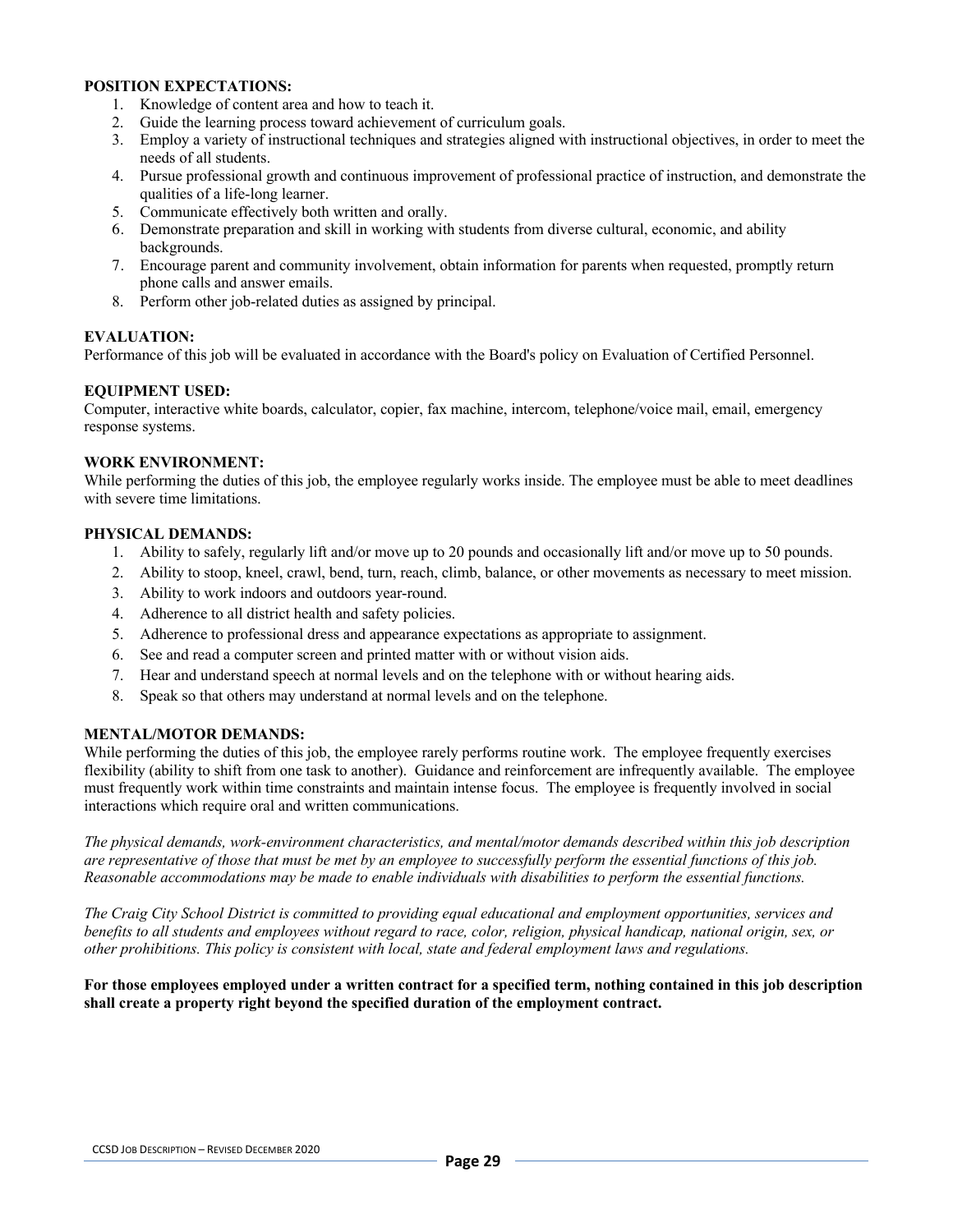### **COUNSELOR**

Classification: Certified Terms of Employment: 190 Days This is a salaried position assigned to the Certificated Employee Salary Schedule.

#### **Minimum Qualifications:**

- Master's degree in school counseling.
- Alaska Type C Special Services Certificate.
- Certificate of Health signed by a licensed physician.
- Ability to maintain confidentiality regarding school district related matters, students, families, and staff.

#### **Position Summary:**

School counselors are certified/licensed educators who improve student success by implementing a comprehensive program that focuses on student academic, career and personal/social. Inherent in this responsibility are the professional practices related to academic knowledge, educational skills, personal judgment, and ethical behavior as articulated in the Alaska Code of Ethics of the Education Profession and the Standards for Alaska's Teachers.

#### **Responsibilities:**

- 1. Support the mission of the Craig City School District.
- 2. Provide student academic planning and goal setting
- 3. Conduct school counseling classroom lessons based on student/school needs
- 4. Provide short-term counseling services to students
- 5. Referrals for long-term counseling services
- 6. Collaborate with teachers, administrators, families, students and community agencies to support student success
- 7. Advocacy for students at IEP and 504 meetings
- 8. Data collection to identify student, school needs
- 9. Uphold American School Counselor Association (ASCA) ethical standards
- 10. Comply with all applicable laws, Board Policies, and Administrative Regulations of the District.
- 11. Be familiar and comply with the terms of the Professional Teaching Practices Commission.
- 12. Facilitate, monitor and assess student learning.
	- a. Implement all adopted programs and materials as set forth in District curriculum documents.
	- b. Utilize District programs and tools for planning and grading as directed.
	- c. Assess the progress of students on a regular basis and provide progress reports as required. Use common, district-adopted, or other suitable assessments as appropriate for summative, formative, and/or diagnostic purposes.
	- d. Clearly articulate objectives and learning goals for all lessons, units and courses and communicate these to students and families.
	- e. Provide and support methods for students to monitor their own learning progress as appropriate.
	- f. Prepare for classes assigned and show written evidence of preparation upon request from the principal.

#### **ESSENTIAL DUTIES AND RESPONSIBILITIES:**

- 1. Utilize appropriate counseling techniques to accommodate a variety of functioning levels
- 2. Provide social-emotional and educational counseling
- 3. Acts as student advocate
- 4. Supports and reinforces the key role of the classroom teacher
- 5. Serves as a consultant to staff and parents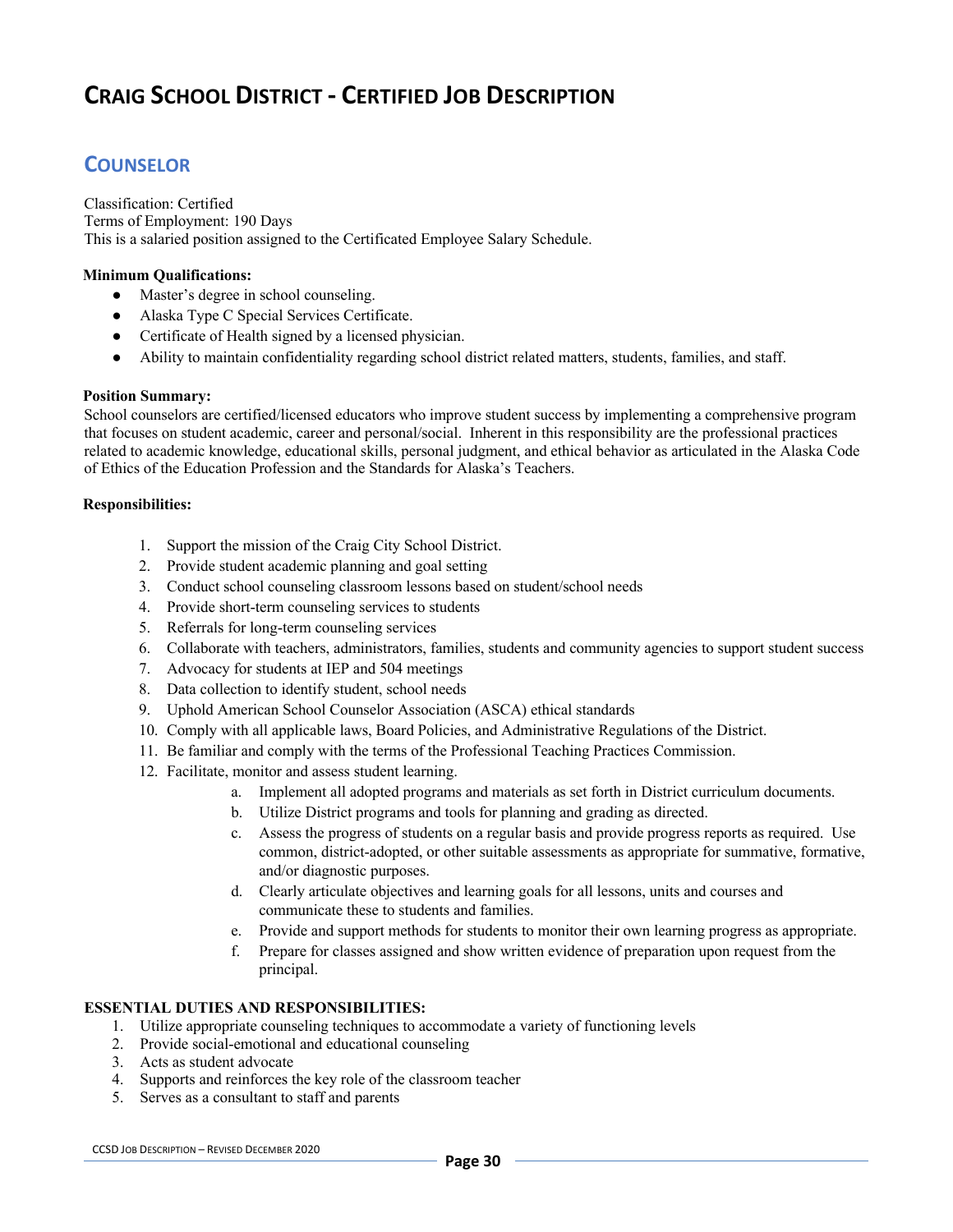- 6. Counsels individuals and small groups
- 7. Acts as a liaison among school staff, parents and community agencies
- 8. Provides in-service training to staff to assist with planning and implementing interventions for all students
- 9. Devises and implements appropriate counseling to accommodate a variety of functioning levels
- 10. Participates in counseling program development, maintenance, evaluation and enhancement
- 11. Pursues continuous professional development
- 12. Assist with completion and collection of data needed for program evaluation
- 13. Assist with creating positive behavior plans
- 14. Participate in Child Study Team process

- 1. Maintain accurate transcripts by assisting students with appropriate course selection and placement to fulfill high school graduation requirements.
- 2. Assist all students including culturally diverse and special populations in meeting individual needs to support academic achievement and student development.
- 3. Assist students with investigating college, university, and career and technical schools, scholarship options, and financial aid information in an effort to develop post-secondary options.
- 4. Assist students with acquiring skills that maximize their personal and social development.
- 5. Facilitate parent and student conferences with teachers.
- 6. Support the school improvement process and assist in the implementation of school improvement goals.
- 7. Participate in the annual evaluation and revision of the school counseling program by collecting and analyzing data.
- 8. Work closely with school staff and administration to maintain an effective school counseling program.
- 9. Attend required job-related meetings, activities, and on-going professional development.
- 10. Maintain professional competence.
- 11. Use effective oral and written communication skills.
- 12. Perform other job-related duties as assigned by the principal.

#### **EVALUATION:**

Performance of this job will be evaluated in accordance with the Board's policy on Evaluation of Certified Personnel.

#### **EQUIPMENT USED:**

Computer, interactive white boards, calculator, copier, fax machine, intercom, telephone/voice mail, email, emergency response systems.

#### **WORK ENVIRONMENT:**

Work is performed in a professional environment with a wide variety of individuals having differing functions, personalities and abilities, including working with diverse groups of people in a variety of settings. While performing the duties of this job the employee may be regularly exposed to video display. The employee may be exposed to outdoor weather conditions. The noise level in the work environment is usually moderate.

#### **PHYSICAL DEMANDS:**

The physical demands of this job require frequent standing, walking, speaking and hearing. The employee is regularly required to reach with his/her hands and arms and occasionally lift items weighing less than 40 lbs. Additionally the employee must have the ability to effectively manage the stress of working with students, parents, and other employees representing diverse cultures, personalities, and work styles in a dynamic environment.

#### **MENTAL/MOTOR DEMANDS:**

While performing the duties of this job, the employee rarely performs routine work. The employee frequently exercises flexibility (ability to shift from one task to another). Guidance and reinforcement are infrequently available. The employee must frequently work within time constraints and maintain intense focus. The employee is frequently involved in social interactions that require oral and written communications.

*The physical demands, work-environment characteristics, and mental/motor demands described within this job description are representative of those that must be met by an employee to successfully perform the essential functions of this job. Reasonable accommodations may be made to enable individuals with disabilities to perform the essential functions.*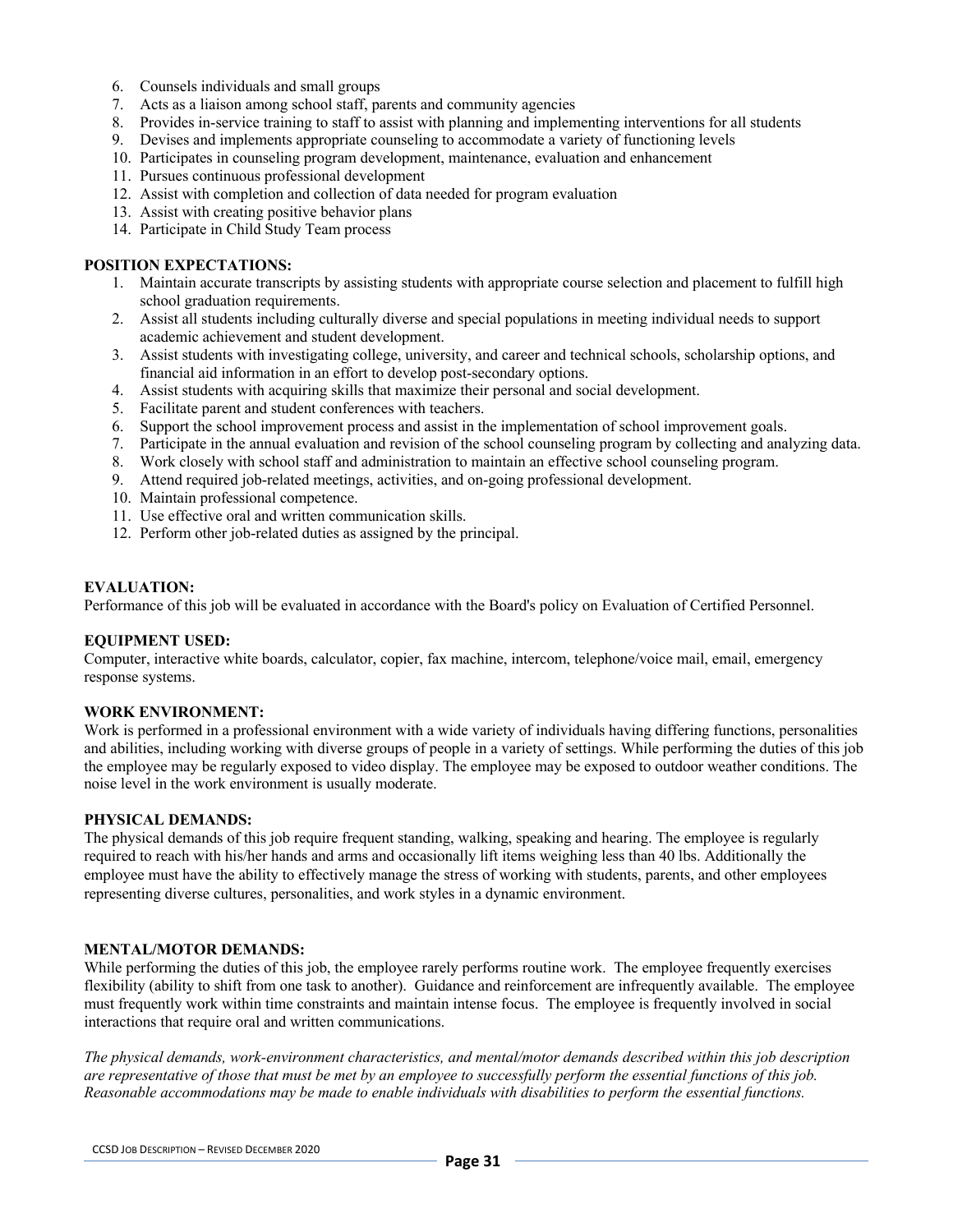*The Craig City School District is committed to providing equal educational and employment opportunities, services and benefits to all students and employees without regard to race, color, religion, physical handicap, national origin, sex, or other prohibitions. This policy is consistent with local, state and federal employment laws and regulations.*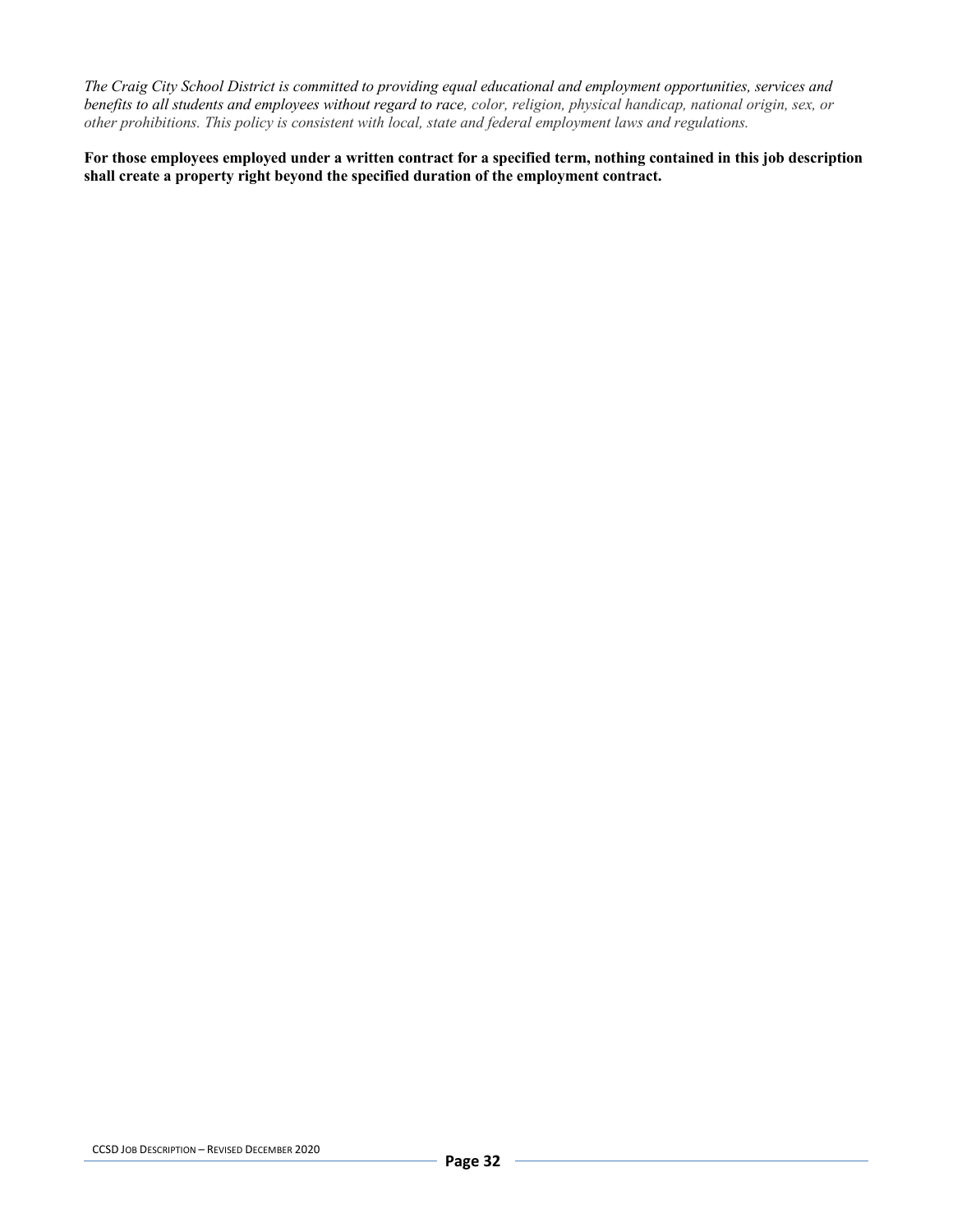## **CRAIG SCHOOL DISTRICT - ADMINISTRATIVE JOB DESCRIPTION**

### **PRINCIPAL**

Classification: Certified Administrator Terms of Employment: 210 Days OR 210 Days over 12 Months for PACE Principal

This is a salaried position and not assigned to the Certificated Employee Salary Schedule.

#### **Minimum Qualifications:**

- Master's degree from an accredited institution.
- Alaska Type B Administrative Certificate.
- Certificate of Health signed by a licensed physician.
- Ability to maintain confidentiality regarding school district related matters, students, families, and staff.

#### **Position Summary:**

The Principal: Provides the leadership and management necessary to administer and supervise all programs, policies and activities of the school to ensure high quality educational experiences and services for all students in a safe and enriching environment. Demonstrates effective instructional leadership skills that provide focus on student achievement. Guides the development of a caring collaborative community that includes all stakeholders. Manages human resources to ensure an orderly work and learning environment.

#### **Responsibilities:**

- 1. Support the mission of the Craig City School District.
- 2. Carry out all directives from school and district administration.
- 3. Comply with all applicable laws, Board Policies, and Administrative Regulations of the District.
- 4. Be familiar and comply with the terms of the Professional Teaching Practices Commission.
- 5. Be familiar and comply with the terms of the Collective Bargaining Agreement.
- 6. Personally demonstrate and facilitate others in demonstrating respect for the individual and cultural characteristics of others.
- 7. Facilitate, monitor and assess student learning.
	- a. Implement all adopted programs and materials as set forth in District curriculum documents.
	- b. Utilize District programs and tools for school management and teacher evaluation.
	- c. Assess the progress of students and teachers on a regular basis and use data to drive decisions.
- 8. Participate in and contribute to the teaching profession.
	- a. Participate in and contribute to all district initiatives.
	- b. Participate in and facilitate staff professional development.
	- c. Maintain a high standard of professional ethics.

#### **EVALUATION:**

Performance of this job will be evaluated in accordance with the Board's policy on Evaluation of Administrative Personnel.

#### **ESSENTIAL DUTIES:**

- 1. Interpret, enforce and develop regulations that agree with Board Policies, the school handbook and state and federal law.
- 2. Provide leadership in the recruitment, training and management of staff and execute a system of personnel selection and assignment.
- 3. Provide instructional leadership for the development and implementation of staff in-service programs and staff meetings.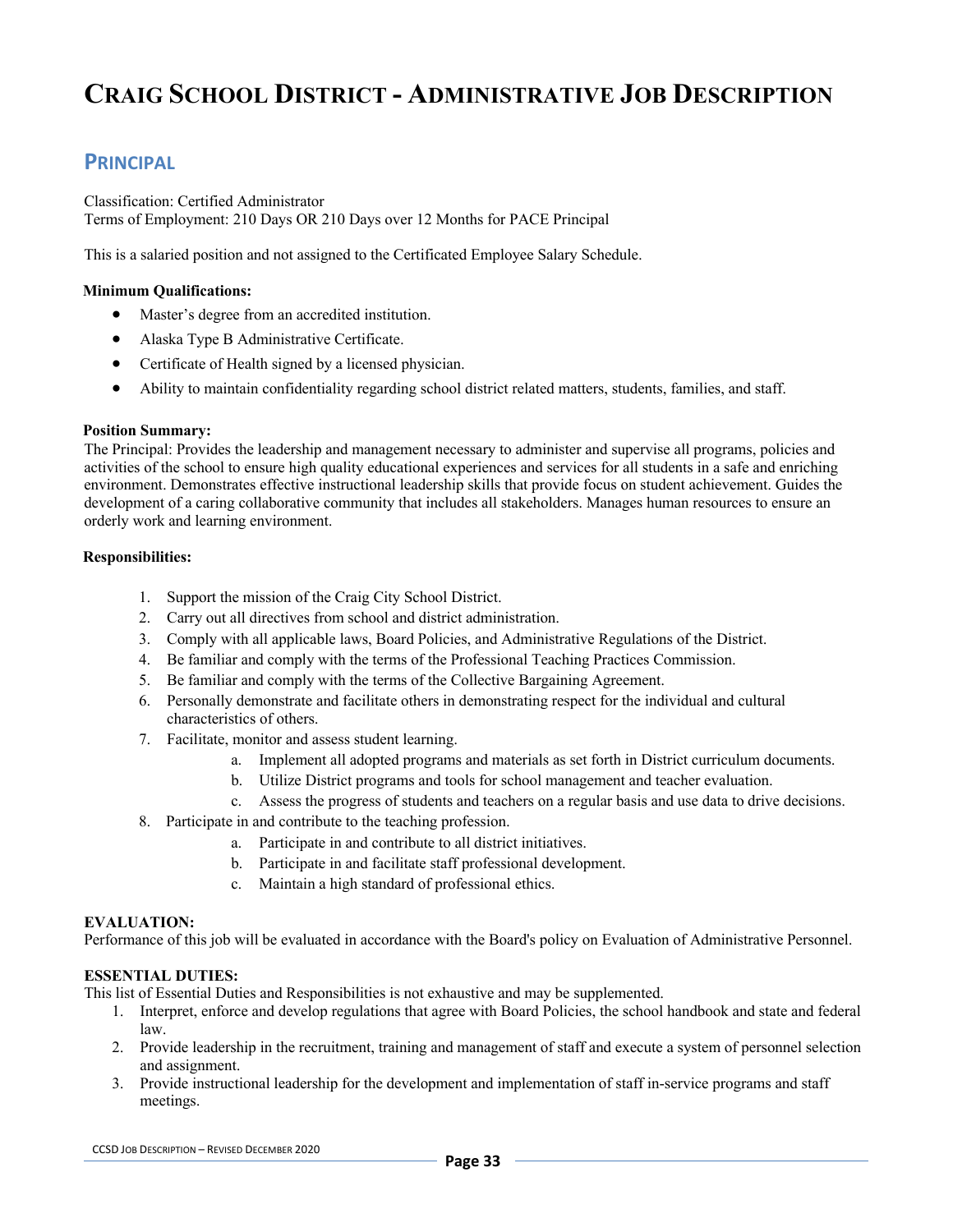- 4. Promote staff professional growth and cooperation through the development of a professional learning community focused on improving the quality of instruction.
- 5. Supervise classified and certified staff, evaluate staff performance, and provide feedback.
- 6. Administer the master agreements in the assigned building.
- 7. Serve as a resource for the school community, including referrals to outside agencies.
- 8. Develop, maintain, evaluate, implement and enhance curricular and extracurricular programs that support students in their academic, social and emotional development.
- 9. Identify intellectual, physical, social and emotional needs of students and make recommendations regarding counseling, special education and instructional resources.
- 10. Provide leadership for the planning, development and implementation of the school's curriculum.
- 11. Provide leadership for the planning, development and implementation of the school's budget.
- 12. Establish and develop positive relationships with students, families, staff, and the public.
- 13. Supervise all ticket sales and fund-raising events at the high school and assume responsibility for the proper handling of funds.
- 14. Lead in the implementation of a school wide program to create a safe, positive and respectful learning environment.
- 15. Work with teachers and parents to implement student interventions that differentiate instruction based on student need.
- 16. Maintain frequent and effective communication to keep the staff, students, and parents properly informed of all school events, activities and initiatives.
- 17. Assist in planning, organizing and supervising recognition programs for school activities.
- 18. Develop long- and short-range plans, goals and objectives through a collaborative process.
- 19. Provide educational and administrative leadership in making and carrying out decisions.
- 20. Facilitate the development of a solution-oriented mindset for staff and students.
- 21. Ensure that students are safe and supervised at all times.
- 22. Coordinate the implementation and management of the school discipline and attendance plan the student handbook, student schedule, health services and counseling activities.
- 23. Inform and consult with the Superintendent regularly on the overall operation of the school.
- 24. Collaborate in establishing and maintaining positive school climate.
- 25. Consult with families to enhance their students' growth and development, consult with 504 coordinator, and attend all special education meetings.
- 26. Perform such other tasks and assume such other responsibilities as may, from time to time, be assigned by the Superintendent.
- 27. Reports all incidents to district administration and/or outside agency (e.g. suspected child abuse, suspected substance abuse, criminal acts) for the purpose of maintaining personal safety of students, providing a positive learning environment and adhering to state law and Board Policies.

- 1. Dedicated to professional growth and continuous improvement of professional practice.
- 2. Excellent interpersonal relations and oral and written communication skills.
- 3. Advanced skill in supporting students with diverse needs at various levels.
- 4. Facilitation and problem solving skills.
- 5. Intermediate computer and software skills.
- 6. Intermediate to advanced knowledge or ability to develop, monitor and evaluate curriculum, programs, discipline plans and supervision/safety plans.
- 7. Knowledge of data analysis, curriculum and instruction, budgeting and accounting, special education laws and master agreement/labor relations.
- 8. Ability to promote and follow Board of Education policies, Superintendent directives, building and department procedures.
- 9. Ability to communicate, interact and work effectively and cooperatively with all people, including those from diverse ethnic and educational backgrounds.
- 10. Ability to recognize the importance of safety in the workplace, follow safety rules, practice safe work habits, utilize appropriate safety equipment and report unsafe conditions to the appropriate administrator.
- 11. Other duties and responsibilities as assigned by the Superintendent.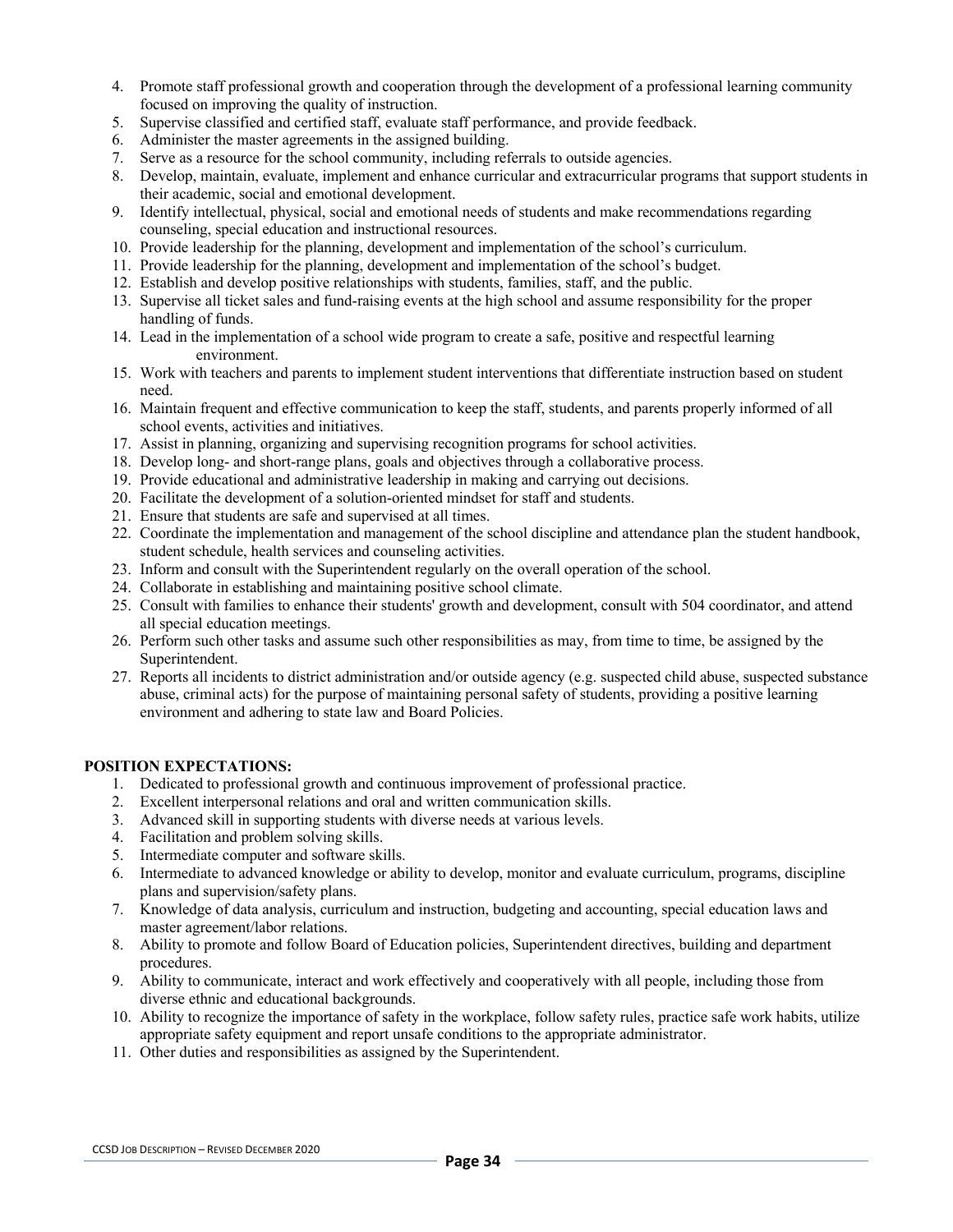#### **EQUIPMENT USED:**

Computer, interactive white boards, calculator, copier, fax machine, intercom, telephone/voice mail, email, emergency response systems.

#### **WORK ENVIRONMENT:**

While performing the duties of this job, the employee regularly works inside. The employee must be able to meet deadlines with severe time limitations.

#### **PHYSICAL DEMANDS:**

- 1. Ability to safely, regularly lift and/or move up to 20 pounds and occasionally lift and/or move up to 50 pounds.
- 2. Ability to stoop, kneel, crawl, bend, turn, reach, climb, balance, or other movements as necessary to meet mission.
- 3. Ability to work indoors and outdoors year-round.
- 4. Adherence to all district health and safety policies.
- 5. Adherence to professional dress and appearance expectations as appropriate to assignment.
- 6. See and read a computer screen and printed matter with or without vision aids.
- 7. Hear and understand speech at normal levels and on the telephone with or without hearing aids.
- 8. Speak so that others may understand at normal levels.

#### **MENTAL/MOTOR DEMANDS:**

While performing the duties of this job, the employee rarely performs routine work. The employee frequently exercises flexibility (ability to shift from one task to another). Guidance and reinforcement are infrequently available. The employee must frequently work within time constraints and maintain intense focus. The employee is frequently involved in social interactions that require oral and written communications.

*The physical demands, work-environment characteristics, and mental/motor demands described within this job description are representative of those that must be met by an employee to successfully perform the essential functions of this job. Reasonable accommodations may be made to enable individuals with disabilities to perform the essential functions.*

*The Craig City School District is committed to providing equal educational and employment opportunities, services and benefits to all students and employees without regard to race, color, religion, physical handicap, national origin, sex, or other prohibitions. This policy is consistent with local, state and federal employment laws and regulations.*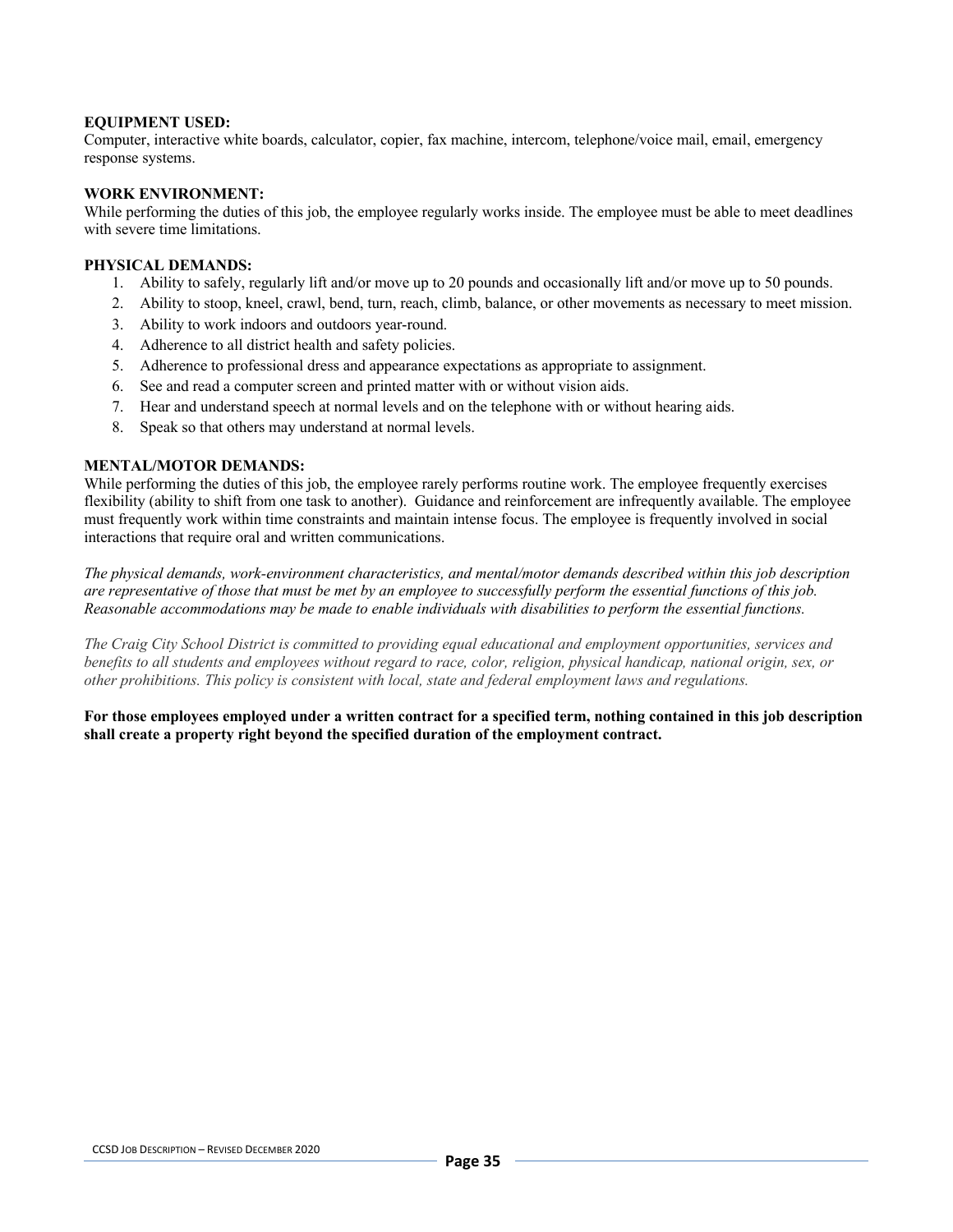## **CRAIG SCHOOL DISTRICT - ADMINISTRATIVE JOB DESCRIPTION**

### **SUPERINTENDENT**

Classification: Certified Administrator Terms of Employment: 260 Days This is a salaried position determined by an individual contract with the Board.

#### **Minimum Qualifications:**

- Masters degree from an accredited institution.
- Alaska Type B Administrative Certificate.
- Superintendent Endorsement
- Experience as a public school Principal
- Certificate of Health signed by a licensed physician.
- Ability to maintain confidentiality regarding school district related matters, students, families, and staff.

#### **Reports to:**

Board of Education

#### **Position Summary:**

The Superintendent: Provides leadership in all areas of teaching and learning: curriculum, data analysis, and professional development. Leads guides, and directs every member of the administrative, instructional, and support services teams in setting and achieving the highest standards of excellence in educational programs and operating systems. Is responsible for a system of supervision and evaluation for all staff designed to meet the goals of the school system. Oversees and administers the use of all facilities, property, and funds in the best interests of students and the school system.

#### **Responsibilities:**

- 1. Support the mission of the Craig City School District.
- 2. Carry out all directives from school and district administration.
- 3. Comply with all applicable laws, Board Policies, and Administrative Regulations of the District.
- 4. Be familiar and comply with the terms of the Professional Teaching Practices Commission.
- 5. Be familiar and comply with the terms of the Collective Bargaining Agreement.
- 6. Personally demonstrate and facilitate others in demonstrating respect for the individual and cultural characteristics of others.
- 7. Facilitate, monitor and assess student learning.
	- a. Implement all adopted programs and materials as set forth in District curriculum documents.
	- b. Utilize District programs and tools for school management and teacher evaluation.
	- c. Assess the progress of students and teachers on a regular basis and use data to drive decisions.
- 8. Participate in and contribute to the teaching profession.
	- a. Participate in and contribute to all district initiatives.
	- b. Participate in and facilitate staff professional development.
	- c. Maintain a high standard of professional ethics.

#### **EVALUATION:**

Performance of this job will be evaluated in accordance with the Board's policy on Evaluation of Administrative Personnel.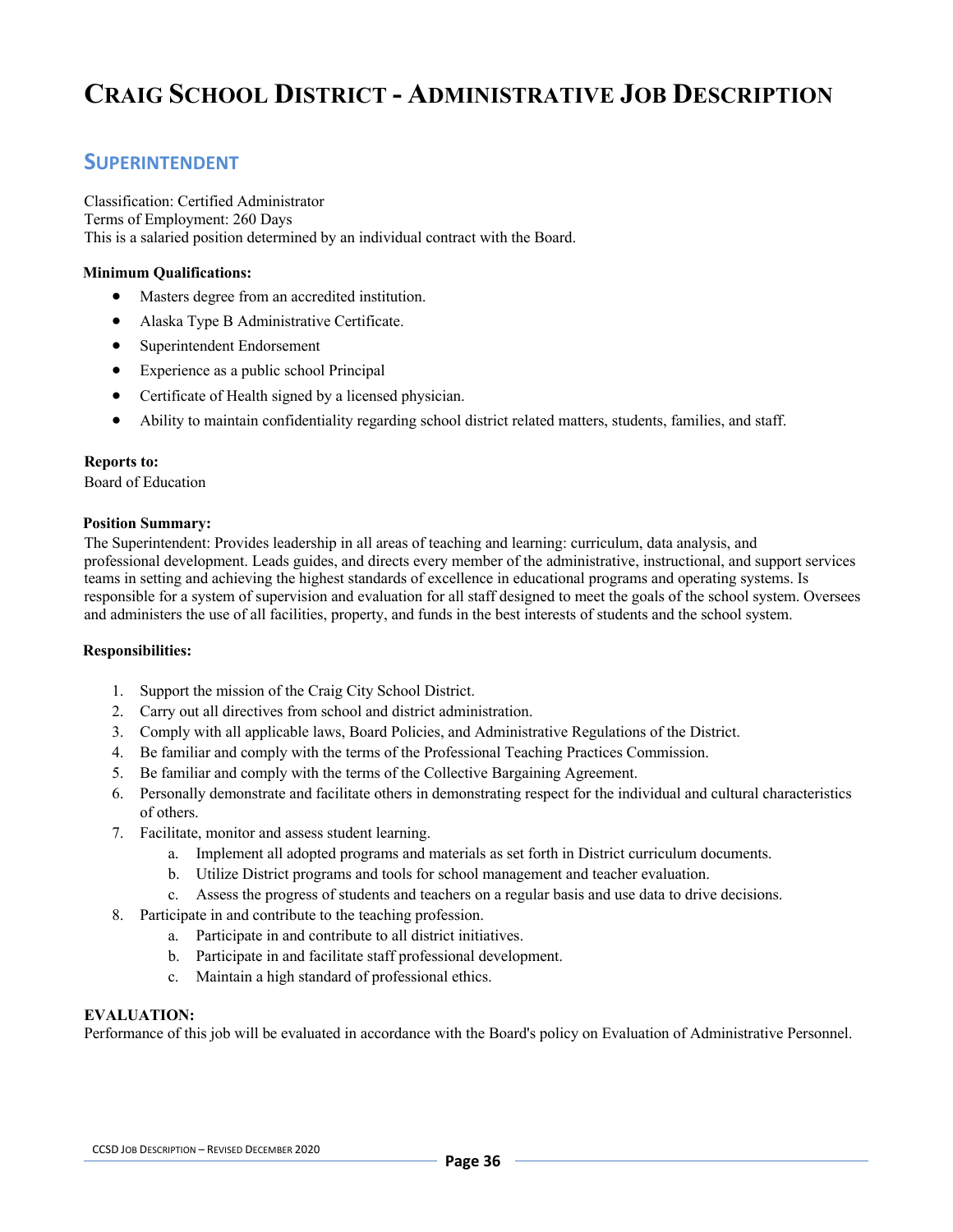# **ESSENTIAL DUTIES:**

This list of Essential Duties and Responsibilities is not exhaustive and may be supplemented.

- 1. Provide leadership and direction for the District, to promote the success of all students, by facilitating the development, articulation and implementation of the District Strategic Plan.
	- 1. Facilitates the development of a shared vision and mission for the District.
	- 2. In collaboration with others, uses appropriate data to establish rigorous, concrete goals in the context of student achievement and instructional programs.
	- 3. Uses research and/or best practices in improving the educational program.
	- 4. Communicates high expectations for teaching and learning.
	- 5. Aligns and implements the educational programs, plans, actions, and resources in support of the Districts goals.
	- 6. Provides leadership for major initiatives and change efforts.
	- 7. Communicates effectively to various stakeholders regarding progress with all programs and initiatives.
- 2. Promote the success of all students by leading in the development of a school culture and instructional program conducive to student learning and staff professional development.
	- 1. Provides leadership for assessing, developing and improving climate and culture.
	- 2. Systematically and fairly recognizes and celebrates accomplishments of staff and students.
	- 3. Provides leadership and professional development to support staff in their effort to continually design more effective learning experiences for all students.
	- 4. Evaluates the effectiveness of curriculum, instruction and assessment.
	- 5. Evaluates staff and provides ongoing feedback and coaching for improvement.
	- 6. Ensures staff members have professional development that is aligned with individual and school requirements to improve student learning.
	- 7. Uses current research and theory about effective schools and leadership to develop and revise his/her professional growth plan.
	- 8. Promotes collaboration with all stakeholders.
	- 9. Recommends to the School Board, the timely revision and adoption of policies, courses of study, programs, budgets, curriculum, teaching materials, projects, etc.
	- 10. Is highly visible and engaged in the school community.
	- 11. Facilitates the development of desired school culture by implementing district policy, professional development and programs required for each school.
- 3. Promote the success of all students by ensuring management of the organization, operations and resources for safe, efficient and effective learning environment.
	- 1. Leverage state and federal mandates and local Board Policies to support daily operations and school improvement efforts.
	- 2. Provide leadership in the recruitment, training and management of staff and executes a system of personnel selection, assignment and dismissal.
	- 3. Manages fiscal and physical resources responsibly, efficiently, and effectively and facilitates the development of the district and school budgets.
	- 4. Facilitates the development of schedules, calendars and procedures to increase instructional time and maximize learning.
	- 5. Communicates effectively to generate support for personnel, programs and initiatives.
	- 6. Conduct building inspections and classroom visitations to assess educational and operational effectiveness and to improve the quality of instruction in an environment conducive to learning.
- 4. Promote the success of all students by collaborating with families and community members, responding to diverse community interests and needs and mobilizing community resources.
	- 1. Engages family and community by promoting shared responsibility for student learning and support of the education system.
	- 2. Promotes and supports a structure for family and community involvement in the education system.
	- 3. Facilitates the connections of students and families to the health and social services that support a focus on learning.
	- 4. Collaboratively establishes a culture that welcomes and honors families and community and seeks ways to engage them in student learning.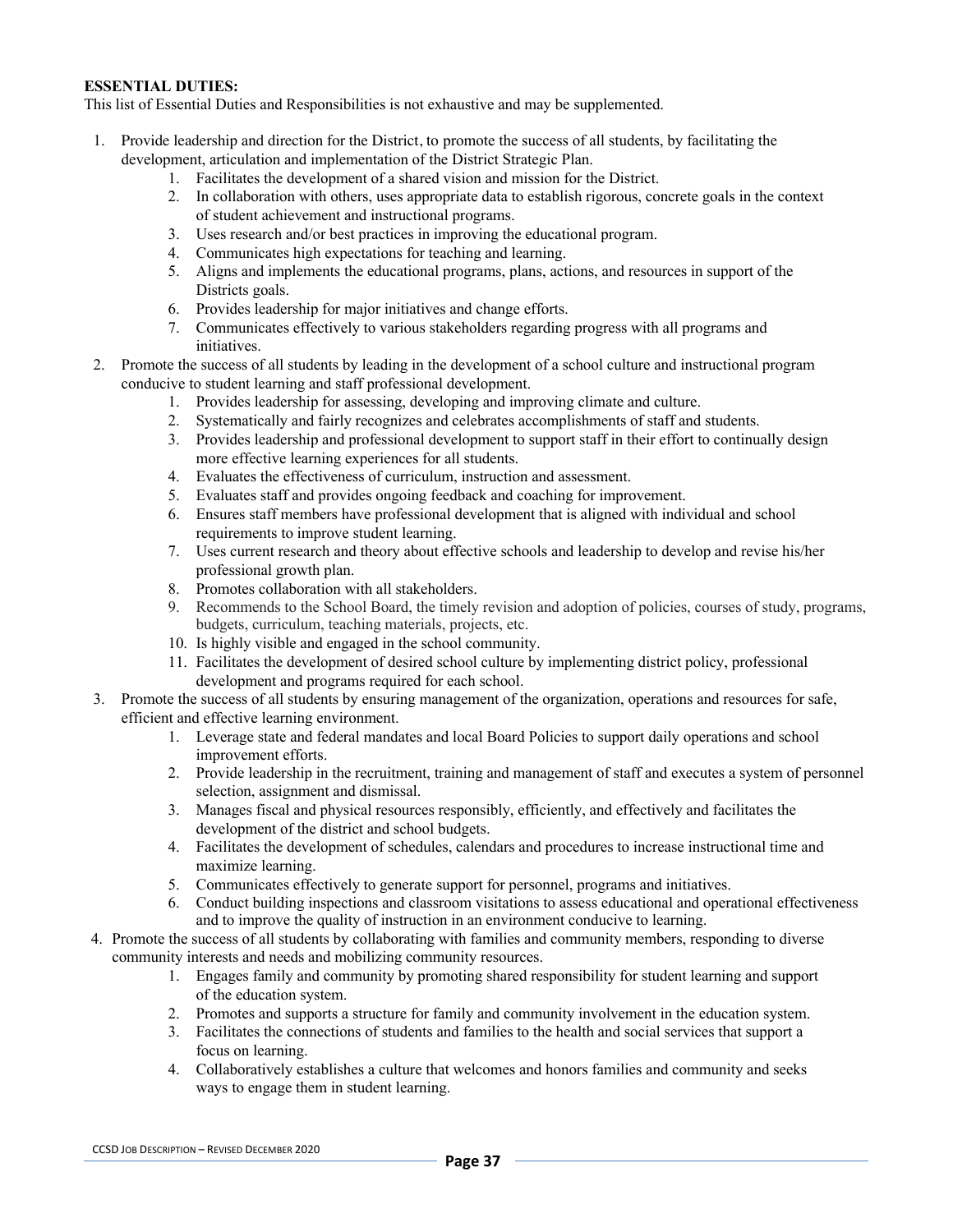- 5. Serve as a resource for the school community including collaborating with outside agencies to support school programs.
- 5. Promote the success of all students by acting with integrity, fairness and an ethical manner.
	- 1. Demonstrates ethical and professional behavior and requires all staff members to do the same as a condition of employment.
	- 2. Demonstrates values, beliefs, and attitudes that inspire others to higher levels of performance.
	- 3. Develops expertise in education law, finance, personnel, instruction and leadership.
	- 4. Facilitates the development of a solution-oriented mindset for staff and students.
	- 5. Demonstrates appreciation for and sensitivity to diversity in the school community.
	- 6. Is respectful of divergent opinions.
	- 7. Demonstrates a working knowledge of collective bargaining and employee relations with a strong emphasis on effective resolution of personnel issues.
- 6. Promotes the success of all students by understanding the profile of the community and, responding to, and influencing the larger political, social, economical, legal and cultural context.
	- 1. Collaborates with outside agencies, government organizations, service providers and other decisionmakers to improve teaching and learning.
	- 2. Advocates for the welfare of all members of the learning community.
	- 3. Designs and implements appropriate strategies to reach district goals.
	- 4. Makes administrative decisions necessary for the effective and efficient operations of the schools. Acts on own discretion when emergency action is necessary in matters not covered by School District policy. Reports such emergency actions to the School Board and recommends policy for future guidance.
- 7. This job description is subject to change, and in no manner implies that the superintendent performs only the responsibilities and duties listed herein. The superintendent must perform these and other duties as may be assigned by the board, both consistent with local Board Policies and the PTPC.

# **POSITION EXPECTATIONS:**

- 1. Dedicated to professional growth and continuous improvement of professional practice.
- 2. Excellent interpersonal relations and oral and written communication skills.
- 3. Advanced skill in supporting staff and programs with diverse requirements K-12.
- 4. Facilitation and problem solving skills.
- 5. Intermediate computer and software skills.
- 6. Intermediate to advanced knowledge or ability to develop, monitor and evaluate curriculum, programs, discipline plans and supervision/safety plans.
- 7. Knowledge of data analysis, curriculum and instruction, budgeting and accounting, special education laws and master agreement/labor relations.
- 8. Ability to promote and implement Board of Education policies, strategy, and procedures.
- 9. Ability to communicate, interact and work effectively and cooperatively with all people, including those from diverse ethnic and educational backgrounds.
- 10. Ability to recognize the importance of safety in the workplace, follow safety rules, practice safe work habits, utilize appropriate safety equipment and report unsafe conditions to the appropriate administrator.
- 11. Perform other job-related duties as assigned by Board.

# **EQUIPMENT USED:**

Computer, interactive white boards, calculator, copier, fax machine, intercom, telephone/voice mail, email, emergency response systems.

# **WORK ENVIRONMENT:**

While performing the duties of this job, the employee regularly works inside. The employee must be able to meet deadlines with severe time limitations.

# **PHYSICAL DEMANDS:**

- 1. Ability to safely, regularly lift and/or move up to 20 pounds and occasionally lift and/or move up to 50 pounds.
- 2. Ability to stoop, kneel, crawl, bend, turn, reach, climb, balance, or other movements as necessary to meet mission.
- 3. Ability to work indoors and outdoors year-round.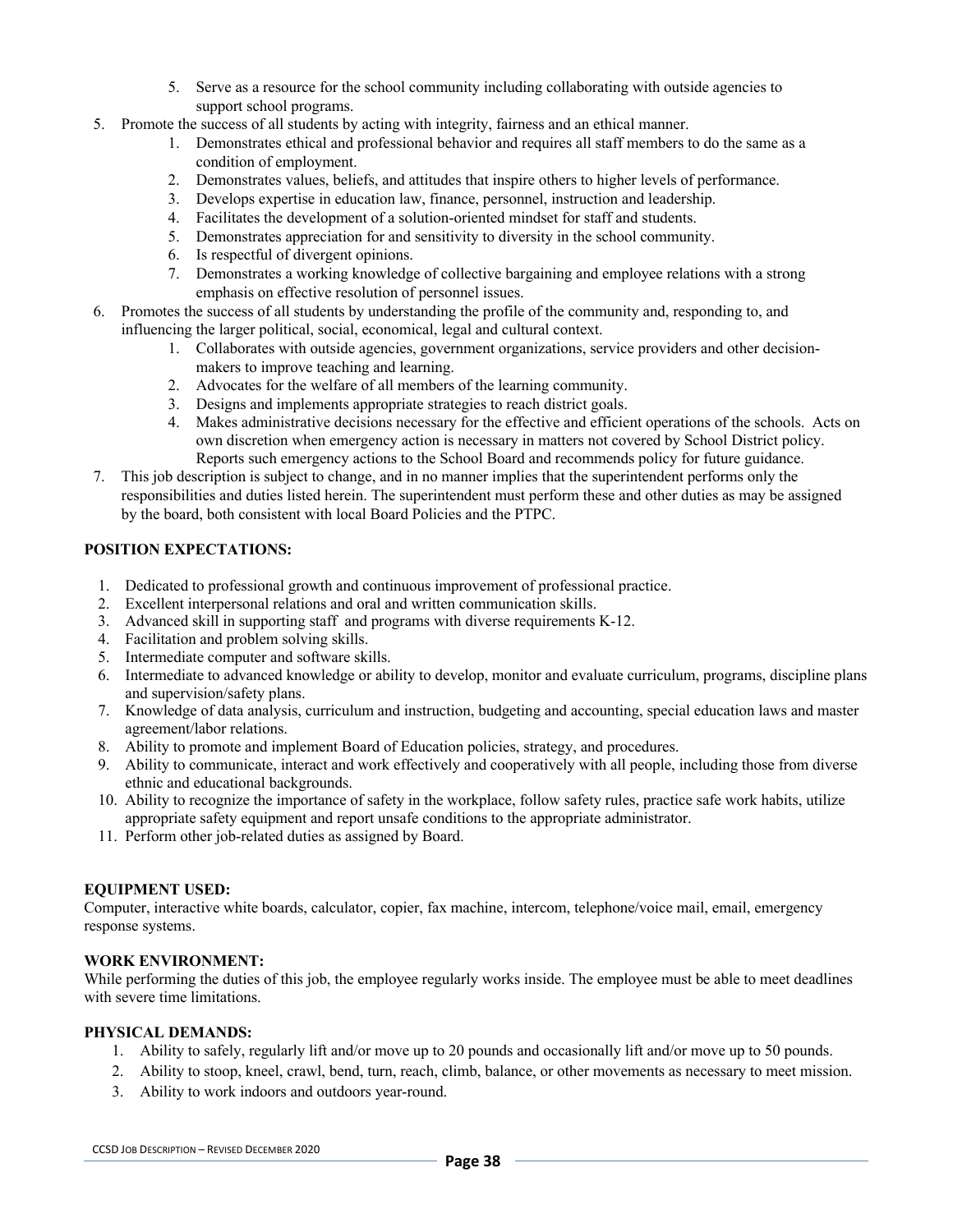- 4. Adherence to all district health and safety policies.
- 5. Adherence to professional dress and appearance expectations as appropriate to assignment.
- 6. See and read a computer screen and printed matter with or without vision aids.
- 7. Hear and understand speech at normal levels and on the telephone with or without hearing aids.
- 8. Speak so that others may understand at normal levels.

### **MENTAL/MOTOR DEMANDS:**

While performing the duties of this job, the employee rarely performs routine work. The employee frequently exercises flexibility (ability to shift from one task to another). Guidance and reinforcement are infrequently available. The employee must frequently work within time constraints and maintain intense focus. The employee is frequently involved in social interactions that require oral and written communications.

*The physical demands, work-environment characteristics, and mental/motor demands described within this job description are representative of those that must be met by an employee to successfully perform the essential functions of this job. Reasonable accommodations may be made to enable individuals with disabilities to perform the essential functions.*

*The Craig City School District is committed to providing equal educational and employment opportunities, services and benefits to all students and employees without regard to race, color, religion, physical handicap, national origin, sex, or other prohibitions. This policy is consistent with local, state and federal employment laws and regulations.*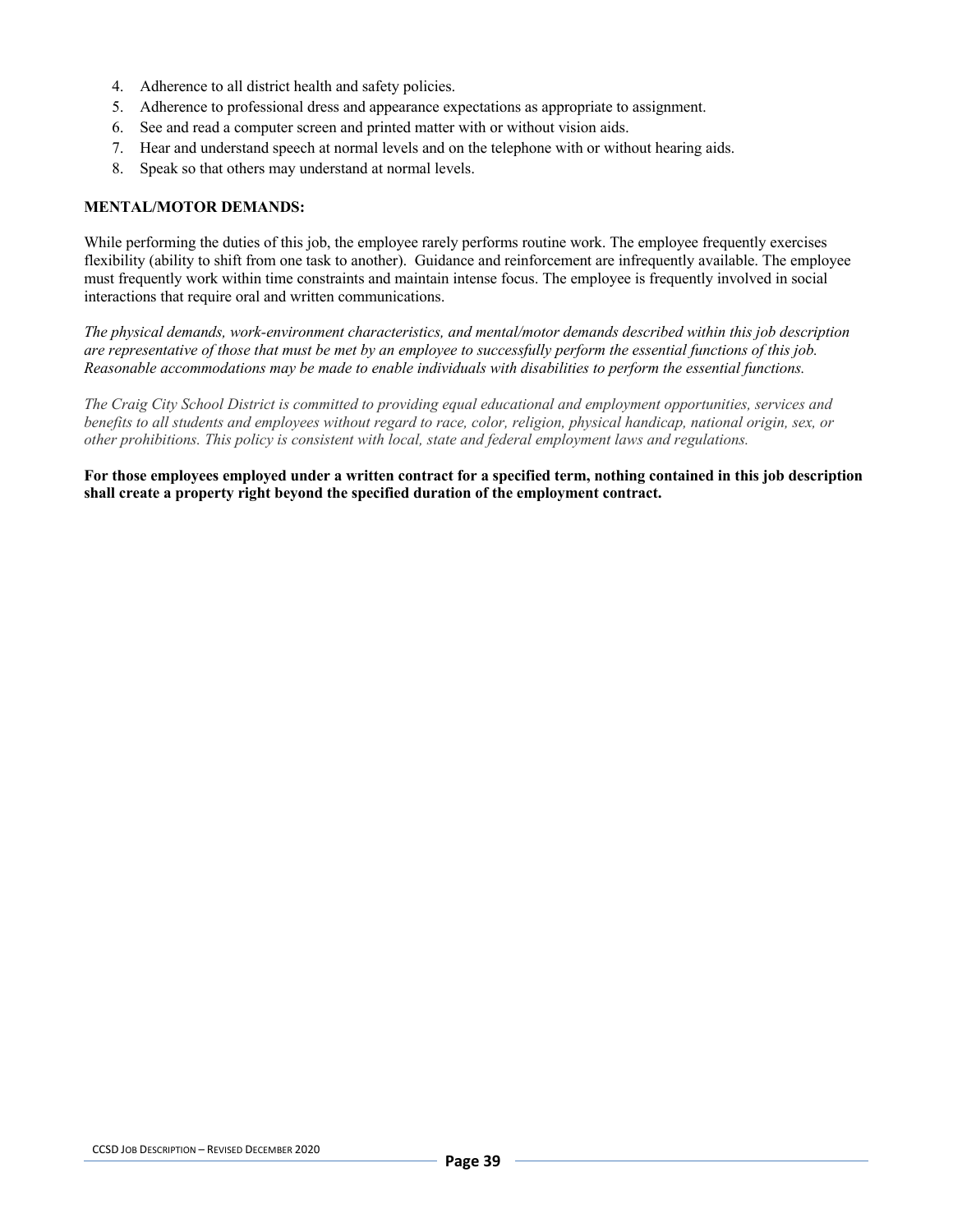# **CRAIG SCHOOL DISTRICT - JOB DESCRIPTION**

# **BUSINESS MANAGER**

Classification: Classified Terms of Employment: 12 Months This is a salaried position exempt from the Classified Employee Salary Schedule.

# **Position Summary:**

This is a Classified Administration position which is year round and which will be formalized by contract. Hours outside the normal business day will be required at times. Under the general direction of the Superintendent of Schools, the Business Manager shall administer all aspects of the school district financial and business operations, following the general policies provided by the Board of Education.

# **DESIRED MINIMUM QUALIFICATIONS:**

- Bachelor's Degree in accounting, business administration with a minor in accounting or equivalent supplemented by or including courses in office organization or secretarial skills, or any combination of training and/or experience that provides the desired knowledge and abilities. A minimum of 3 years of experience in governmental or public accounting preferred. A combination of experience and education may be considered at the discretion of the district.
- Familiarity with Alaska EED Uniform Chart of Accounts.
- Proficiency in Microsoft Office Applications including Excel, Word, Data Team or other accounting software.
- Broad knowledge of human resource management
- Supervisory experience required.
- As a condition of employment, applicant will submit to a background investigation to determine if he or she has been convicted of certain criminal or drug offenses.
- Strong interpersonal skills, ability to communicated effectively, maintain confidentiality and get along with people.
- Knowledge and understanding of payroll, budget preparation and analysis.
- Knowledge of accounting and record keeping procedures. Must possess good organizational skills to make office operations efficient and effective.
- The ability to follow written and verbal instructions and Board Policies and rules.
- Such alternatives to the above qualifications as the Board may find appropriate and acceptable.

# **REPORTS TO:** Superintendent

# **Responsibilities:**

- 1. Support the mission of the Craig City School District.
- 2. Carry out all directives from school and district administration.
- 3. Comply with all applicable laws, Board Policies, and Administrative Regulations of the District.
- 4. Be familiar and comply with the terms of the Collective Bargaining Agreement.
- 5. Personally demonstrate and facilitate others in demonstrating respect for the individual and cultural characteristics of others. Support the mission of the Craig City School District.
- 6. Participate in and contribute to professional development.
- 7. Maintain a high standard of professional ethics

# **ESSENTIAL FUNCTIONS:**

- 1. Maintain sound fiscal policies and procedures in compliance with state and federal and District policy.
- 2. Manage human resource systems including payroll, payroll reporting, leave tracking, staff accounting reports, retirement programs and insurance benefits.
- 3. Develop materials for budget preparation and analysis.
- 4. Monitor district expenditures and revenues and comparison budgets.
- 5. Organization preparation and distribution of Board meeting materials and attend Board meetings.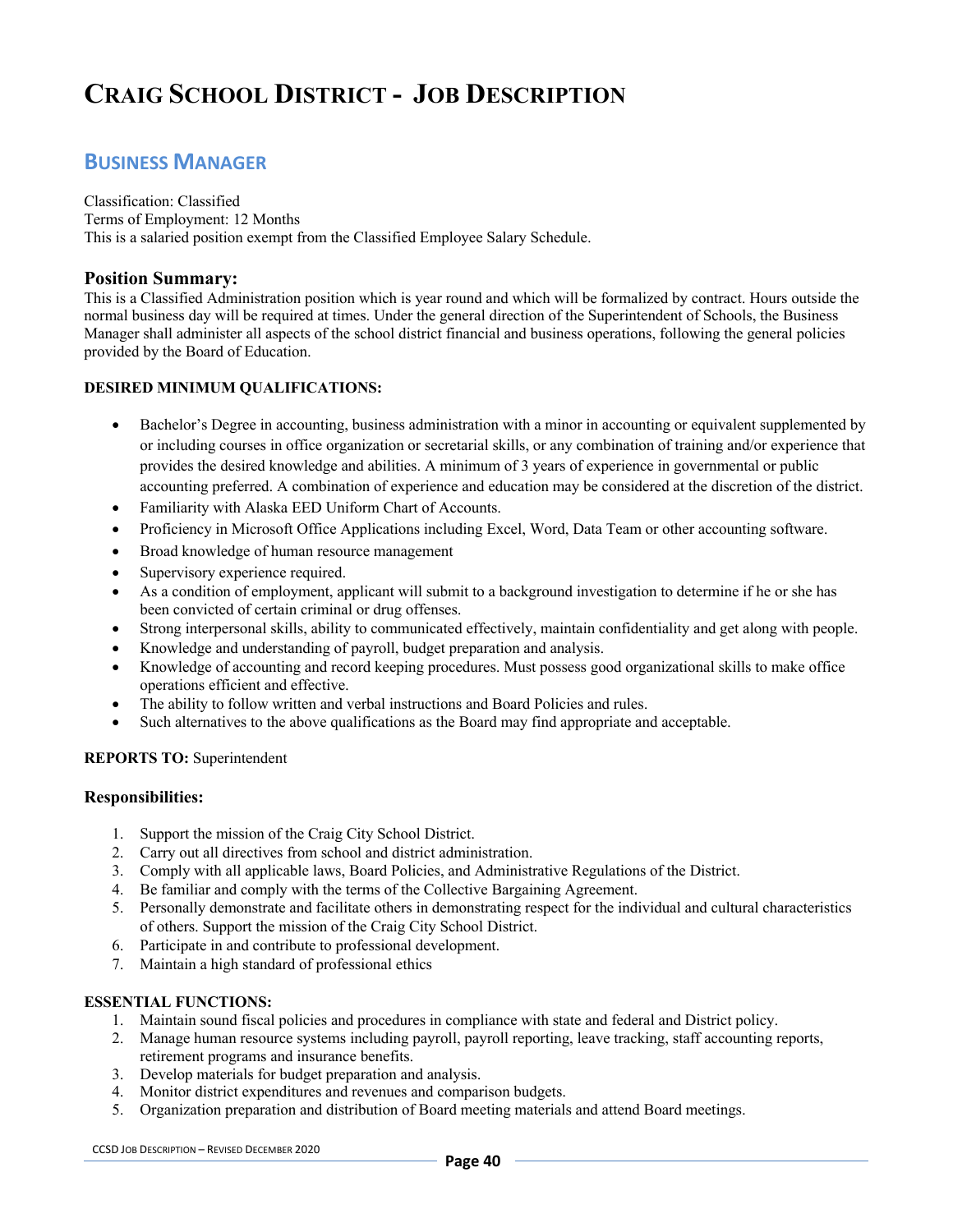- 6. Fiscal tracking and reporting for all federal and state grants.
- 7. Approval and tracking of National School Lunch program applications.
- 8. E-rate applications and reporting.
- 9. Maintain District policy manual including online version.
- 10. Oversee and track financial aspects of construction and capital improvement projects.
- 11. Maintain and reconcile general ledger entries and balances.
- 12. Supervise accounts payable operations.
- 13. Prepare all necessary documents for annual audit.
- 14. Maintain district risk management program.
- 15. Provide support for district contracts.
- 16. Bank account reconciliation.
- 17. Maintain and manage district files.
- 18. Board and Superintendent travel arrangements.
- 19. Serve as notary public.
- 20. Assist with coverage of phone and elementary office as needed.
- 21. Other duties and responsibilities as assigned by the Superintendent.

*Only minimum duties are listed. Other functions may be required as given or assigned.*

### **EVALUATION:**

Performance of this job will be evaluated in accordance with the Board's policy on Evaluation of Support Services Personnel.

### **EQUIPMENT USED:**

Computer, calculator, copier, fax machine, intercom, telephone/voice mail/email, emergency response systems.

### **WORK ENVIRONMENT:**

While performing the duties of this job, the employee regularly works inside. The employee must be able to meet deadlines with severe time limitations.

The noise level in the work environment is usually moderate to quiet.

#### **PHYSICAL DEMANDS:**

While performing the duties of this job, the employee is frequently required to sit; walk and stand; twist at neck and waist. Specific vision abilities required by this job include close vision, distance vision, depth perception, and the ability to adjust focus. The employee is required to be able to hear conversations in quiet environments.

# **MENTAL/MOTOR DEMANDS:**

While performing the duties of this job, the employee rarely performs routine work. The employee frequently exercises flexibility (ability to shift from one task to another). Guidance and reinforcement are infrequently available. The employee must frequently work within time constraints and maintain intense focus. The employee is frequently involved in social interactions that require oral and written communications.

*The physical demands, work-environment characteristics, and mental/motor demands described within this job description are representative of those that must be met by an employee to successfully perform the essential functions of this job. Reasonable accommodations may be made to enable individuals with disabilities to perform the essential functions.*

*The Craig City School District is committed to providing equal educational and employment opportunities, services and benefits to all students and employees without regard to race, color, religion, physical handicap, national origin, sex, or other prohibitions. This policy is consistent with local, state and federal employment laws and regulations.*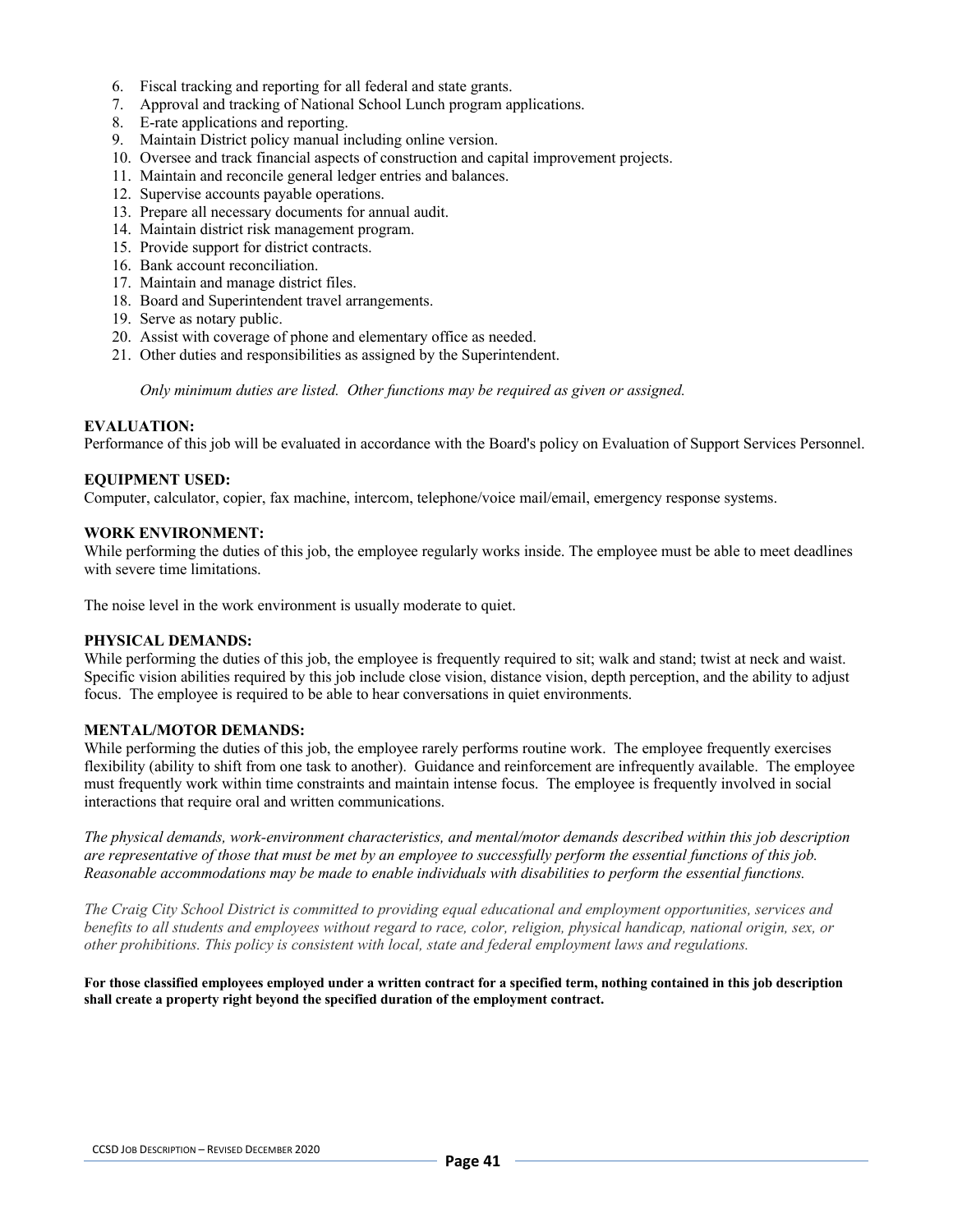# **CRAIG SCHOOL DISTRICT - JOB DESCRIPTION**

# **MAINTENANCE DIRECTOR**

Classification: Classified Terms of Employment: 12 Months This is a salaried position exempt from the Classified Employee Salary Schedule.

# **Position Summary:**

Under the general direction of the district superintendent the Maintenance Director is responsible for directing the maintenance, repair and operation of the buildings and equipment to which he or she is assigned.

# **DESIRED MINIMUM QUALIFICATIONS:**

- Supervisory experience required.
- Knowledge of building construction/trades and renovation requirements and activities.
- Ability to lead and manage the efforts of others to accomplish a common goal, (e.g., a project.).
- Ability to recognize, understand, and interpret all local, state, and federal codes; such as, UBC, UMC, UPC, MEC, EPA, and ADA regulations; ability to interpret plans, specifications, and contracts.
- Ability to research, calculate, and provide project cost estimate information.
- Ability to plan, coordinate, and schedule work for multiple crafts and/or trades.
- As a condition of employment, applicant will submit to a background investigation to determine if he or she has been convicted of certain criminal or drug offenses.
- Strong interpersonal skills, ability to communicated effectively, maintain confidentiality and get along with people.
- Must possess good organizational skills to make office operations efficient and effective.
- The ability to follow written and verbal instructions and Board Policies and rules.
- Competent in written and verbal communication, task prioritization and problem solving.
- Such alternatives to the above qualifications as the Board may find appropriate and acceptable.
- Ability to recognize and report hazards and apply safe work methods.
- Ability to withstand heights and perform work safely.
- Ability to exercise judgment when to act independently

# **REPORTS TO:** Superintendent

# **Responsibilities:**

- 1. Support the mission of the Craig City School District.
- 2. Carry out all directives from school and district administration.
- 3. Comply with all applicable laws, Board Policies, and Administrative Regulations of the District.
- 4. Be familiar with and comply with the terms of the Collective Bargaining Agreement.
- 5. Personally demonstrate and facilitate others in demonstrating respect for the individual and cultural characteristics of others. Support the mission of the Craig City School District.
- 6. Participate in and contribute to professional development.
- 7. Maintain a high standard of professional ethics

# **ESSENTIAL FUNCTIONS:**

- 1. Establishes priorities for necessary maintenance work.
- 2. Plans and oversees custodial personnel assignments.
- 3. Requisitions required supplies.
- 4. Repairs and replaces all broken or damaged items as needed.
- 5. Maintains fire, security and communication systems.
- 6. Drives and maintains District vehicles.
- 7. Set up instructional aids and assist in the moving and storing of equipment and supplies.
- 8. Performs carpentry work as needed.
- 9. Works with site administrators, principals, maintenance personnel and planners to complete the annual school needs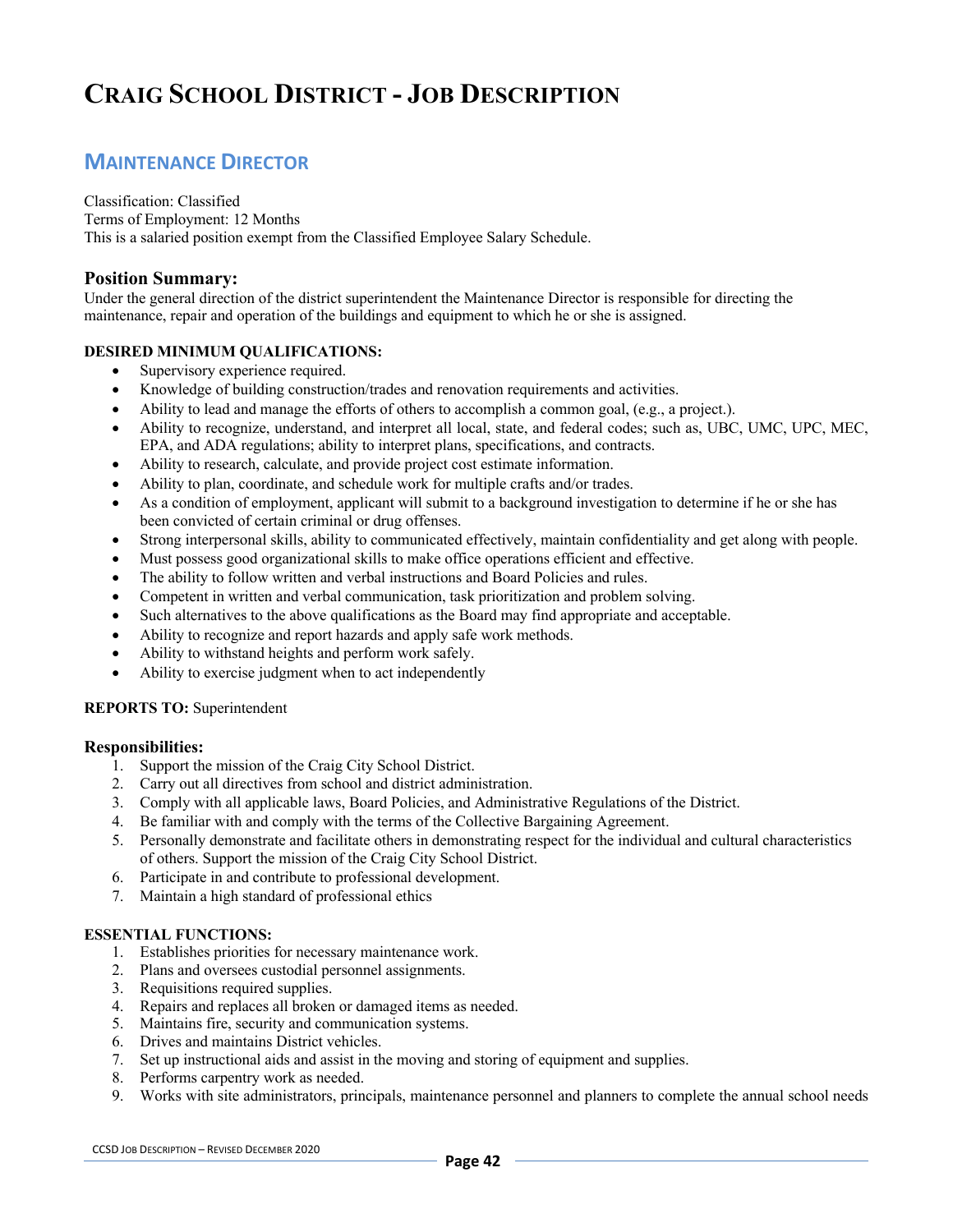assessment and planning/programming activities in support of the Capital Improvement Plan.

- 10. Generates, reviews, and analyzes work orders; coordinates orders with appropriate departments as needed (e.g., Maintenance, Technology, etc.); surveys facilities, provides input, and makes recommendations regarding feasibility and accuracy of service requests
- 11. Maintain teacher housing and appliances.
- 12. Schedule school property rental and billings.
- 13. Manage shipping and receiving in the warehouse.
- 14. Attend Board meetings.
- 15. Check all boilers and refrigerators twice daily.
- 16. Supervise all capital projects 12 months per year.
- 17. On call year round 24 hours a day 7 days per week.
- 18. Other duties and responsibilities as assigned by the Superintendent *Only minimum duties are listed. Other functions may be required as given or assigned.*

### **EVALUATION:**

Performance of this job will be evaluated in accordance with the Board's policy on Evaluation of Support Services Personnel.

### **EQUIPMENT USED:**

Computer, calculator, copier, fax machine, intercom, telephone/voice mail/email, emergency response systems.

### **WORK ENVIRONMENT:**

While performing the duties of this job, the employee regularly works inside and outside. The employee must be able to meet deadlines with severe time limitations.

The noise level in the work environment is usually moderate to quiet.

### **PHYSICAL DEMANDS:**

While performing the duties of this job, the employee is frequently required to sit; walk and stand; twist at neck and waist. Specific vision abilities required by this job include close vision, distance vision, depth perception, and the ability to adjust focus. The employee is required to be able to hear conversations in quiet environments.

# **MENTAL/MOTOR DEMANDS:**

While performing the duties of this job, the employee rarely performs routine work. The employee frequently exercises flexibility (ability to shift from one task to another). Guidance and reinforcement are infrequently available. The employee must frequently work within time constraints and maintain intense focus. The employee is frequently involved in social interactions that require oral and written communications.

*The physical demands, work-environment characteristics, and mental/motor demands described within this job description are representative of those that must be met by an employee to successfully perform the essential functions of this job. Reasonable accommodations may be made to enable individuals with disabilities to perform the essential functions.*

*The Craig City School District is committed to providing equal educational and employment opportunities, services and benefits to all students and employees without regard to race, color, religion, physical handicap, national origin, sex, or other prohibitions. This policy is consistent with local, state and federal employment laws and regulations.*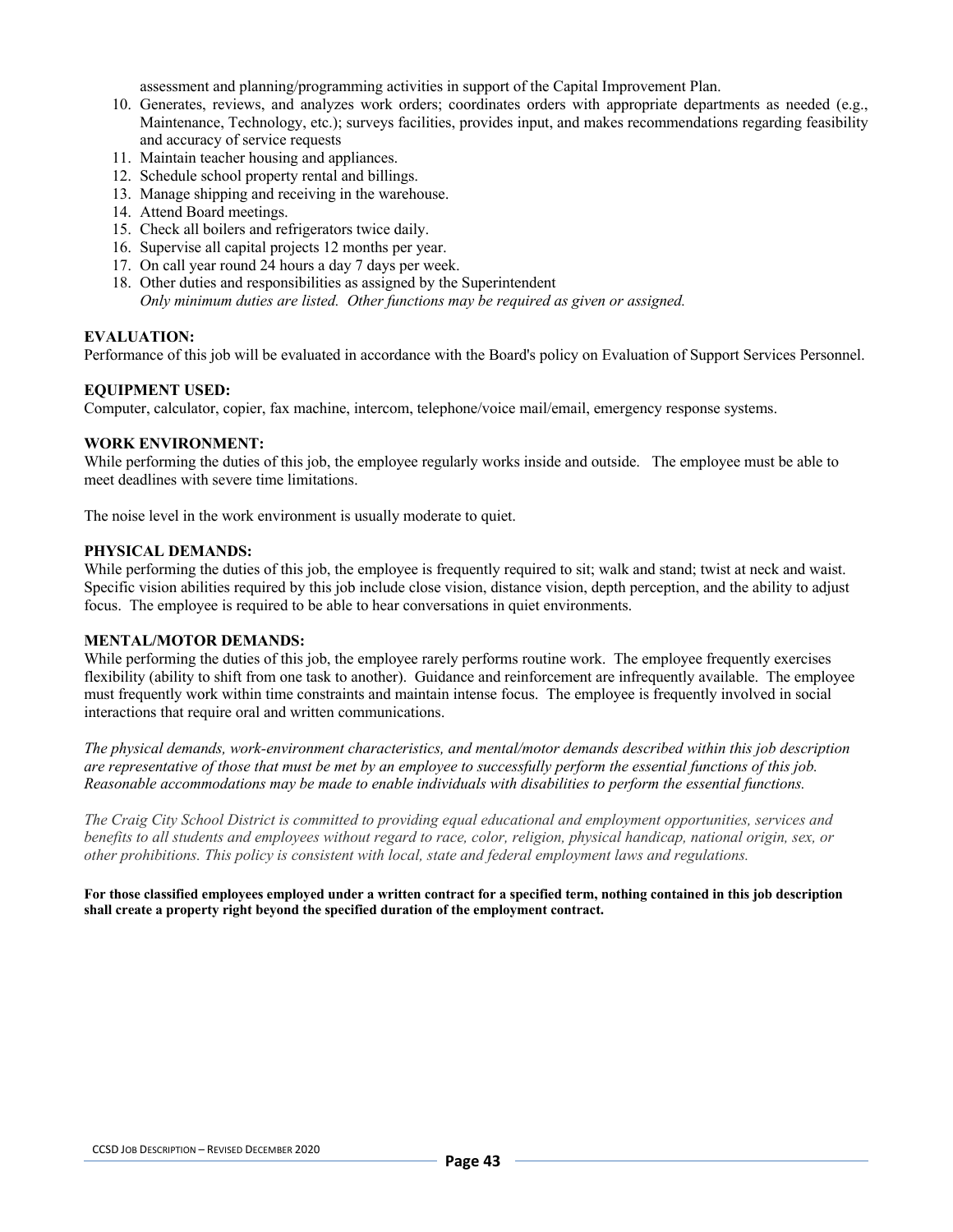# **CRAIG SCHOOL DISTRICT - JOB DESCRIPTION**

# MAINTENANCE ASSISTANT

Classification: Classified Terms of Employment: 12 Months

# **Position Summary:**

Under the general direction of the Maintenance Director, the Maintenance Assistant is responsible for the maintenance, repair and operation of the buildings and equipment to which he or she is assigned.

# **DESIRED MINIMUM QUALIFICATIONS:**

- Supervisory experience required.
- Knowledge of building construction/trades and renovation requirements and activities.
- Ability to lead and manage the efforts of others to accomplish a common goal, (e.g., a project.).
- As a condition of employment, applicant will submit to a background investigation to determine if he or she has been convicted of certain criminal or drug offenses.
- Strong interpersonal skills, ability to communicated effectively, maintain confidentiality and get along with people.
- Must possess good organizational skills to make office operations efficient and effective.
- Ability to recognize and report hazards and apply safe work methods.
- Ability to withstand heights and perform work safely.
- Ability to exercise judgment when to act independently

# **REPORTS TO:** Maintenance Director

### **Responsibilities:**

- 1. Support the mission of the Craig City School District.
- 2. Carry out all directives from school and district administration.
- 3. Comply with all applicable laws, Board Policies, and Administrative Regulations of the District.
- 4. Be familiar with and comply with the terms of the Collective Bargaining Agreement.
- 5. Personally demonstrate and facilitate others in demonstrating respect for the individual and cultural characteristics of others. Support the mission of the Craig City School District.
- 6. Participate in and contribute to professional development.
- 7. Maintain a high standard of professional ethics

# **ESSENTIAL FUNCTIONS:**

- 1. Establishes priorities for necessary maintenance work.
- 2. Plans and oversees custodial personnel assignments.
- 3. Requisitions required supplies.
- 4. Repairs and replaces all broken or damaged items as needed.
- 5. Maintains fire, security and communication systems.
- 6. Drives and maintains District vehicles.
- 7. Set up instructional aids and assist in the moving and storing of equipment and supplies.
- 8. Performs carpentry work as needed.
- 9. Maintain teacher housing and appliances.
- 10. Manage shipping and receiving in the warehouse.
- 11. Check all boilers and refrigerators twice daily.
- 12. On call year round 24 hours a day 7 days per week.
- 13. Other duties and responsibilities as assigned by the Superintendent or Maintenance Director.

*Only minimum duties are listed. Other functions may be required as given or assigned.*

# **EVALUATION:**

Performance of this job will be evaluated in accordance with the Board's policy on Evaluation of Support Services Personnel.

CCSD JOB DESCRIPTION – REVISED DECEMBER 2020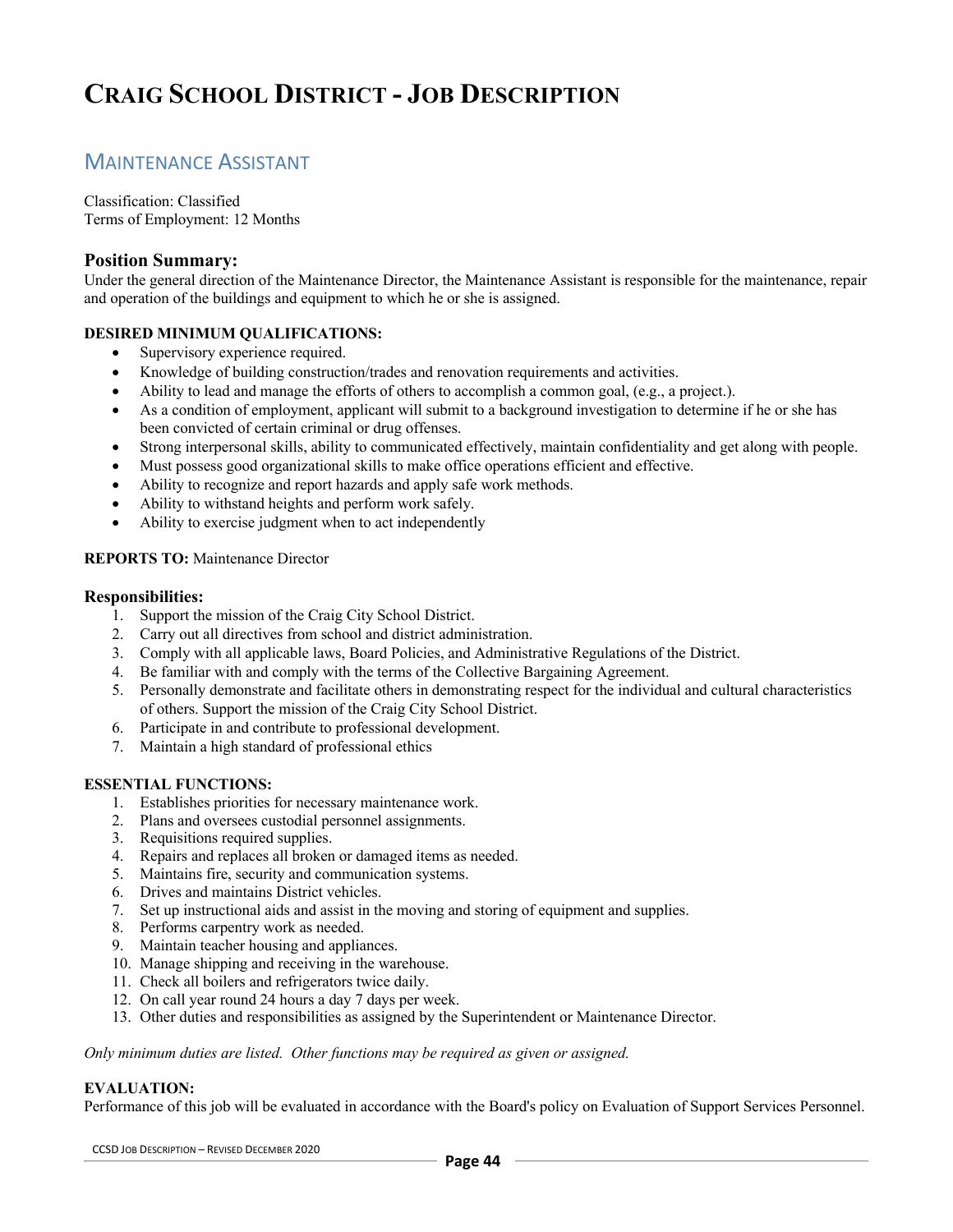### **EQUIPMENT USED:**

Computer, calculator, copier, fax machine, intercom, telephone/voice mail/email, emergency response systems.

### **WORK ENVIRONMENT:**

While performing the duties of this job, the employee regularly works inside. The employee must be able to meet deadlines with severe time limitations.

The noise level in the work environment is usually moderate to quiet.

#### **PHYSICAL DEMANDS:**

While performing the duties of this job, the employee is frequently required to sit; walk and stand; twist at neck and waist. Specific vision abilities required by this job include close vision, distance vision, depth perception, and the ability to adjust focus. The employee is required to be able to hear conversations in quiet environments.

#### **MENTAL/MOTOR DEMANDS:**

While performing the duties of this job, the employee rarely performs routine work. The employee frequently exercises flexibility (ability to shift from one task to another). Guidance and reinforcement are infrequently available. The employee must frequently work within time constraints and maintain intense focus. The employee is frequently involved in social interactions that require oral and written communications.

*The physical demands, work-environment characteristics, and mental/motor demands described within this job description are representative of those that must be met by an employee to successfully perform the essential functions of this job. Reasonable accommodations may be made to enable individuals with disabilities to perform the essential functions.*

*The Craig City School District is committed to providing equal educational and employment opportunities, services and benefits to all students and employees without regard to race, color, religion, physical handicap, national origin, sex, or other prohibitions. This policy is consistent with local, state and federal employment laws and regulations.*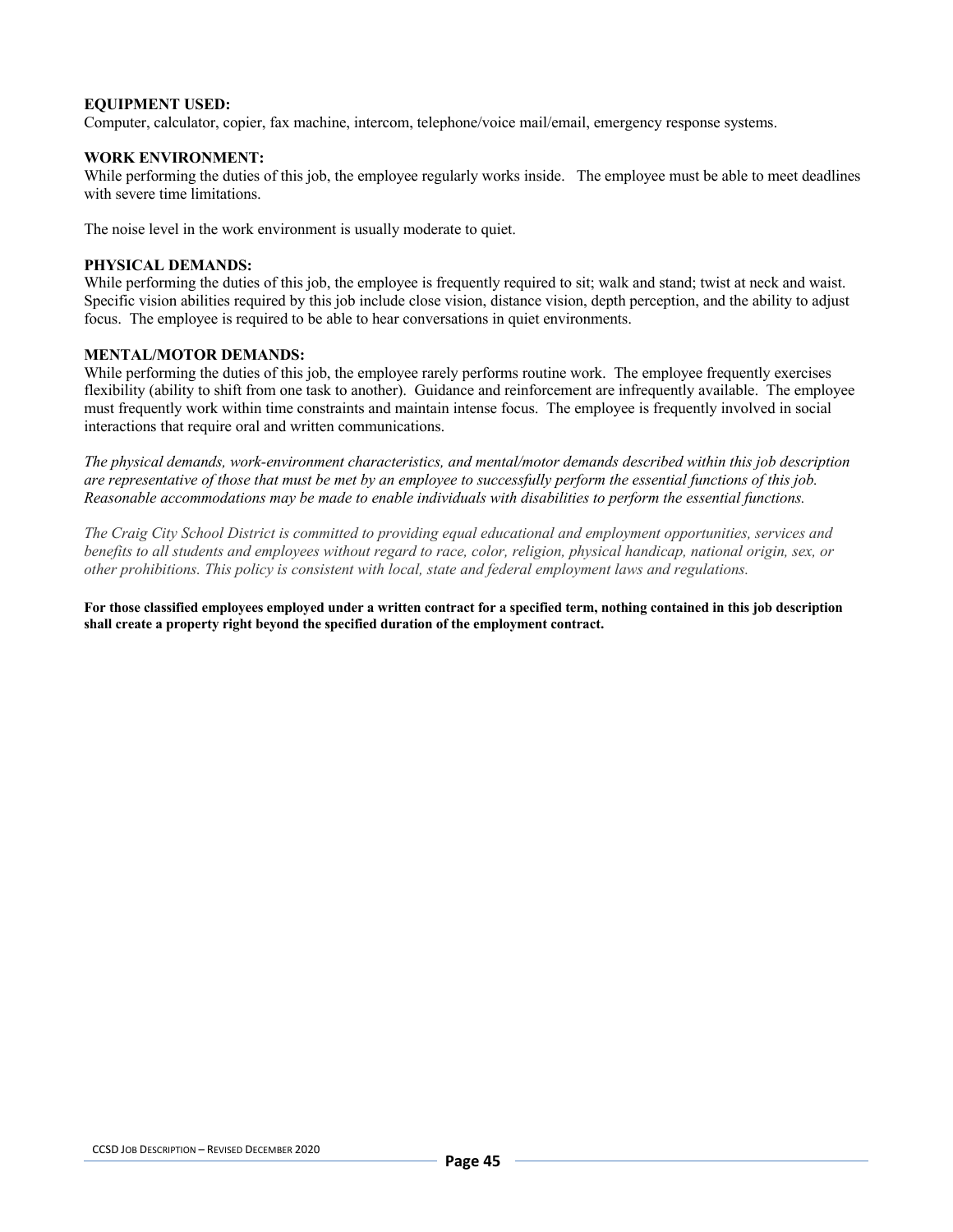# **ADMINISTRATIVE ASSISTANT – CRAIG BASED SCHOOLS**

Classification: Classified Terms of Employment: 10 Months This is an hourly position assigned to the Classified Employee Salary Schedule.

# **DESIRED MINIMUM QUALIFICATIONS:**

- High school diploma or equivalent supplemented by or including courses in office organization or secretarial skills, or any combination of training and/or experience that provides the desired knowledge and abilities.
- Prior service demonstrating responsible office experience (preferably in a school district setting).
- Proficient word processing, writing and communication skills
- As a condition of employment, applicant will submit to a background investigation to determine if he or she has been convicted of certain criminal or drug offenses.
- Strong interpersonal skills, ability to maintain confidentiality and get along with people.
- Ability to use basic office machines and perform minor repairs on office equipment.
- Knowledge of accounting and record keeping procedures. Must possess good organizational skills to make office operations efficient and effective.
- The ability to follow written and verbal instructions and Board Policies and rules.
- Such alternatives to the above qualifications as the Board may find appropriate and acceptable.

### **REPORTS TO:** Building Principal

#### **Responsibilities:**

- 1. Support the mission of the Craig City School District.
- 2. Carry out all directives from school and district Administration.
- 3. Comply with all applicable laws, Board Policies, and Administrative Regulations of the District.
- 4. Be familiar with and comply with the terms of the Collective Bargaining Agreement.
- 5. Personally demonstrate and facilitate others in demonstrating respect for the individual and cultural characteristics of others.
- 6. Participate in and contribute to professional development.
- 7. Maintain a high standard of professional ethics.

### **ESSENTIAL FUNCTIONS:**

- 1. Answer phone calls, distribute messages to students and staff and filed complaints.
- 2. Type correspondence, reports, bulletins, recommendations, etc. and other general routine typing duties as needed.
- 3. Maintain a current filing system-hardcopy and/or electronic as required.
- 4. Perform any bookkeeping tasks and prepare reports. Collect and deposit appropriate fees as per District policy and maintain petty cash records and buyout receipts with Business Manager.
- 5. Print and assist with report cards and deficiency reports and mail copy to parents.
- 6. Prepare and maintain a supply of various forms-hardcopy and/or electronic as required.
- 7. Coordinate meetings, parent conferences and school events.
- 8. Sort and distribute mail daily.
- 9. Check in and account for freight.
- 10. Maintain a clean, orderly and efficient work space for the public.
- 11. Assign duties to and supervise student office aides.
- 12. Receive and route incoming calls and deliver messages.
- 13. Act as a receptionist and welcome visitors, determine their needs and direct them to the proper area or person according to school policy. Immediately report the presence of any unusual visitor or any suspicious activity in the building.
- 14. Maintain a schedule of appointments and make arrangements for conferences and interviews. Manage the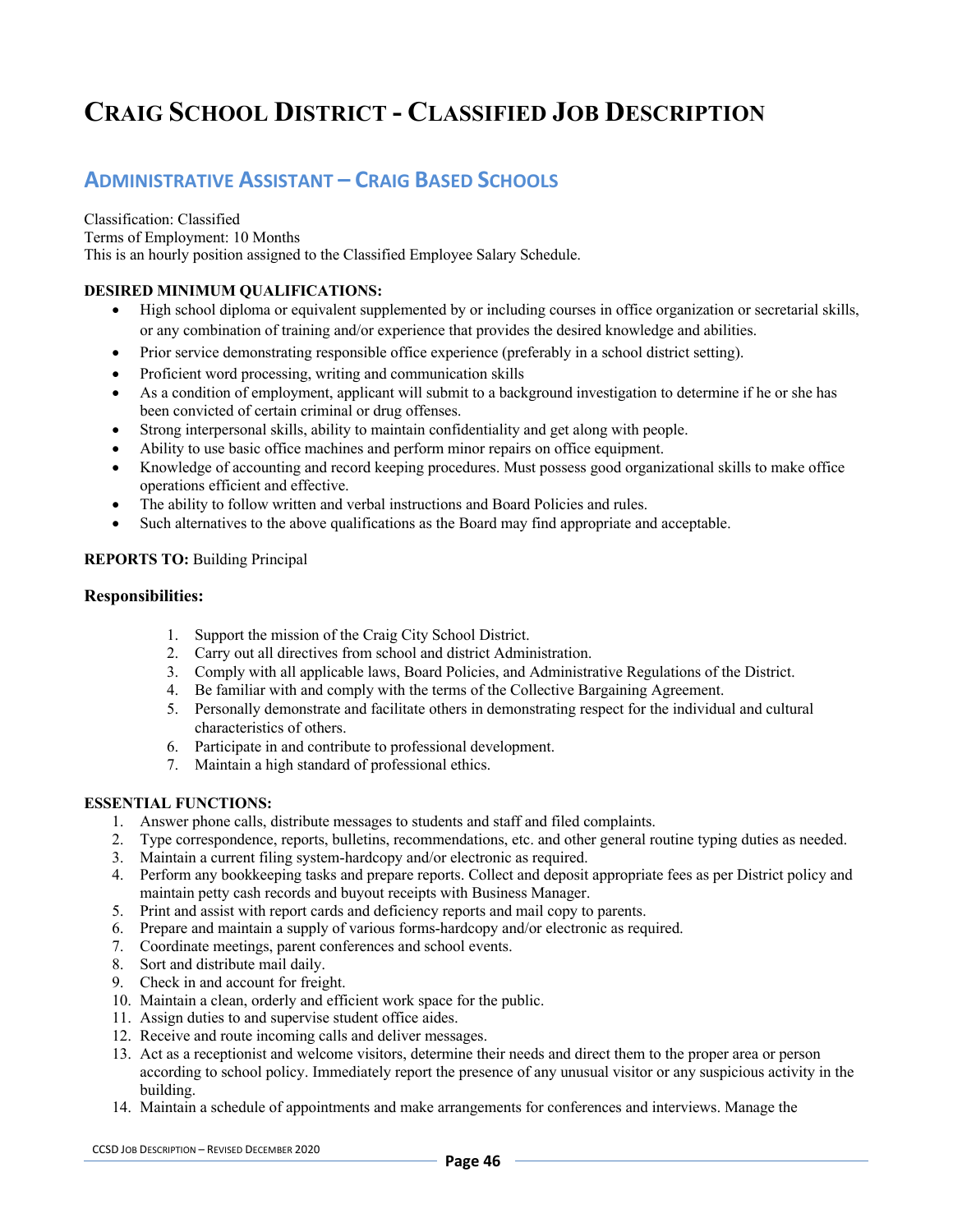classified/certified duty schedules and the scheduling of the building for extra-curricular activities with the Activities Director.

- 15. Perform other related office duties, inventories, communications and computer program activities.
- 16. Monitor and dispense medications as directed by parents/and or Physician in accordance with District procedures and policies. Provide necessary care and notify parents when students are injured and/or sick.
- 17. Track student attendance and make contact with the parents of absent students daily.
- 18. Contact, orient, and direct assigning of substitute teachers and aides. Compile necessary forms related to staff absences and forward them to the Administration Office when required.
- 19. Enter all student information into PowerSchool (i.e., student computer software) and manage the PowerSchool program to include report cards, scheduling, reporting, and tracking immunizations.
- 20. Complete yearly TB reports for immunization and compliance.
- 21. Receive and disburse student forms, fees, lunch money, permission slips, athletic and district paperwork and beginning of the year packets.
- 22. Sign students in and out of school.
- 23. Act as the school registrar.
- 24. Maintain EED/ALASBO/OASIS reporting system for October count, participation rate and CTE.
- 25. Maintain students' permanent files and information cards.
- 26. Other duties and responsibilities as assigned by the principal.

*Only minimum duties are listed. Other functions may be required as given or assigned by the Principal or Superintendent.*

### **EVALUATION:**

Performance of this job will be evaluated in accordance with the Board's policy on Evaluation of Support Services Personnel.

### **EQUIPMENT USED:**

Computer, calculator, copier, fax machine, intercom, telephone/voice mail/email, emergency response systems.

### **WORK ENVIRONMENT:**

While performing the duties of this job, the employee regularly works inside. The employee must be able to meet deadlines with severe time limitations.

The noise level in the work environment is usually moderate to quiet.

#### **PHYSICAL DEMANDS:**

While performing the duties of this job, the employee is frequently required to sit; walk and stand; twist at neck and waist. Specific vision abilities required by this job include close vision, distance vision, depth perception, and the ability to adjust focus. The employee is required to be able to hear conversations in quiet environments.

# **MENTAL/MOTOR DEMANDS:**

While performing the duties of this job, the employee rarely performs routine work. The employee frequently exercises flexibility (ability to shift from one task to another). Guidance and reinforcement are infrequently available. The employee must frequently work within time constraints and maintain intense focus. The employee is frequently involved in social interactions that require oral and written communications.

*The physical demands, work-environment characteristics, and mental/motor demands described within this job description are representative of those that must be met by an employee to successfully perform the essential functions of this job. Reasonable accommodations may be made to enable individuals with disabilities to perform the essential functions.*

*The Craig City School District is committed to providing equal educational and employment opportunities, services and benefits to all students and employees without regard to race, color, religion, physical handicap, national origin, sex, or other prohibitions. This policy is consistent with local, state and federal employment laws and regulations.*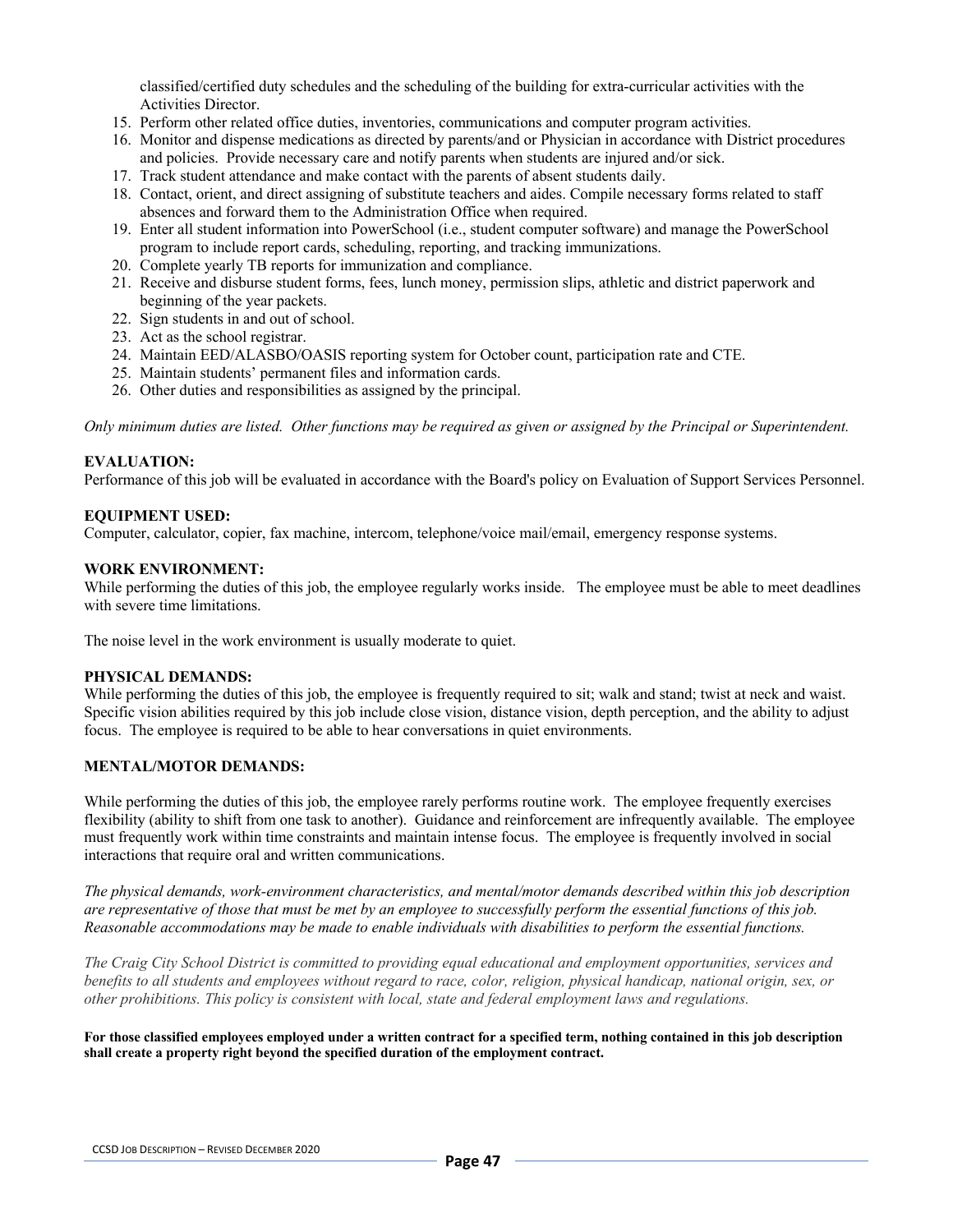# **ADMINISTRATIVE ASSISTANT/ ACCOUNTS PAYABLE CLERK/PACE FINANCE COORDINATOR**

### Classification: Classified

Terms of Employment: 12 Months

This is an hourly position assigned to the Classified Employee Salary Schedule.

# **Position Summary:**

The administrative assistant / accounts payable clerk duties include a wide variety of tasks within the organization while supporting all staff of Craig City School District and the Pace Statewide Homeschool.

# **DESIRED MINIMUM QUALIFICATIONS:**

- Proficiency in Microsoft Office Applications including Excel, Word, Data Team or other accounting software and calendar software.
- Data entry experience.
- As a condition of employment, applicant will submit to a background investigation to determine if he or she has been convicted of certain criminal or drug offenses.
- Strong interpersonal skills, ability to communicate effectively, maintain confidentiality and get along with people.
- Office experience and ability to use computers, calculators, scanners, printers, faxes and photocopiers.
- Knowledge of accounting and record keeping procedures. Must possess good organizational skills to make office operations efficient and effective.
- The ability to follow written and verbal instructions and Board Policies and rules.
- Competent in written and verbal communication, task prioritization and problem solving.
- Such alternatives to the above qualifications as the Board may find appropriate and acceptable.

# **REPORTS TO:**

Superintendent / Business Manager / PACE Principal

# **Responsibilities:**

- 1. Support the mission of the Craig City School District.
- 2. Carry out all directives from school and district administration.
- 3. Comply with all applicable laws, Board Policies, and Administrative Regulations of the District.
- 4. Be familiar with and comply with the terms of the Collective Bargaining Agreement.
- 5. Personally demonstrate and facilitate others in demonstrating respect for the individual and cultural characteristics of others.
- 6. Participate in and contribute to professional development.
- 7. Maintain a high standard of professional ethics

# **ESSENTIAL FUNCTIONS:**

- 1. Maintain filing system for both PACE and accounts payable.
- 2. Answer phone calls.
- 3. Order approved office supplies for all offices as requested by each office.
- 4. Process purchase orders and place orders after administrative approval.
- 5. Make travel arrangements for all staff and register staff for conferences.
- 6. Complete check run once per week using the district accounting software.
- 7. Maintain the electronic CCSD district policy manual and prepare packets for Board Policy Committee members.
- 8. Maintain spreadsheets for CES, CMS, and CHS teacher allocations.
- 9. Work independently and transition from one task to another without delay.
- 10. Participate in a monthly or as scheduled video conference with PACE staff.
- 11. Prepare reports for PACE including, but not limited to, OASIS state reporting, Impact Aid, etc.
- 12. Communicate with families via email and phone, with customer service always as a high priority.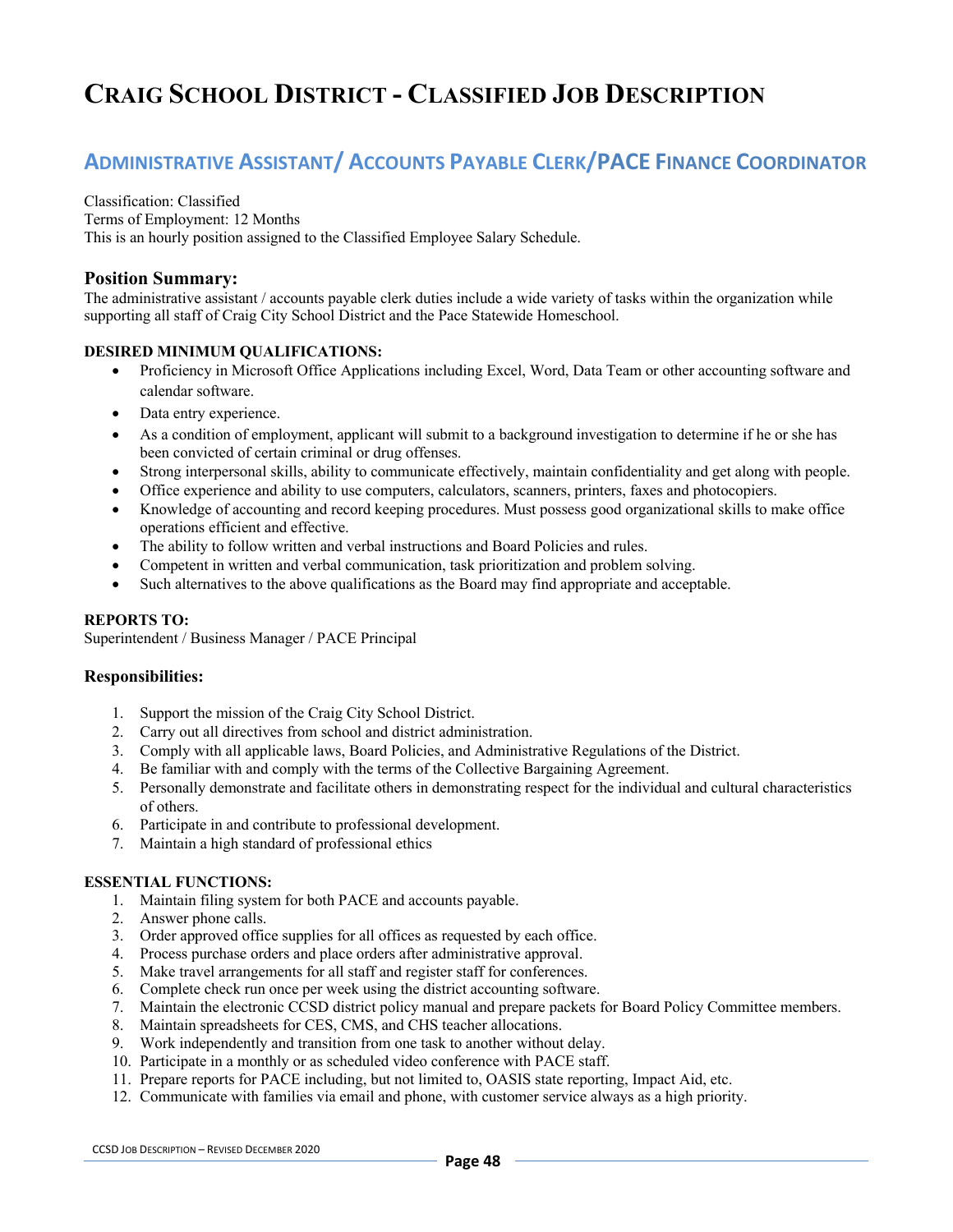- 13. Correspond with other educational institutions regarding student enrollment, records requests, and enrollment discrepancies during count period.
- 14. Other duties and responsibilities as assigned by the Business Manager or Superintendent.

*Only minimum duties are listed. Other functions may be required as given or assigned.*

#### **EVALUATION:**

Performance of this job will be evaluated in accordance with the Board's policy on Evaluation of Support Services Personnel.

### **EQUIPMENT USED:**

Computer, calculator, copier, fax machine, telephone/voice mail/email, emergency response systems.

### **WORK ENVIRONMENT:**

While performing the duties of this job, the employee regularly works inside. The employee must be able to meet deadlines with severe time limitations.

The noise level in the work environment is usually moderate.

#### **PHYSICAL DEMANDS:**

While performing the duties of this job, the employee is frequently required to sit; walk and stand; twist at neck and waist. Specific vision abilities required by this job include close vision, distance vision, depth perception, and the ability to adjust focus. The employee is required to be able to hear conversations in quiet environments.

### **MENTAL/MOTOR DEMANDS:**

While performing the duties of this job, the employee rarely performs routine work. The employee frequently exercises flexibility (ability to shift from one task to another). Guidance and reinforcement are infrequently available. The employee must frequently work within time constraints and maintain intense focus. The employee is frequently involved in social interactions that require oral and written communications.

*The physical demands, work-environment characteristics, and mental/motor demands described within this job description are representative of those that must be met by an employee to successfully perform the essential functions of this job. Reasonable accommodations may be made to enable individuals with disabilities to perform the essential functions.*

*The Craig City School District is committed to providing equal educational and employment opportunities, services and benefits to all students and employees without regard to race, color, religion, physical handicap, national origin, sex, or other prohibitions. This policy is consistent with local, state and federal employment laws and regulations.*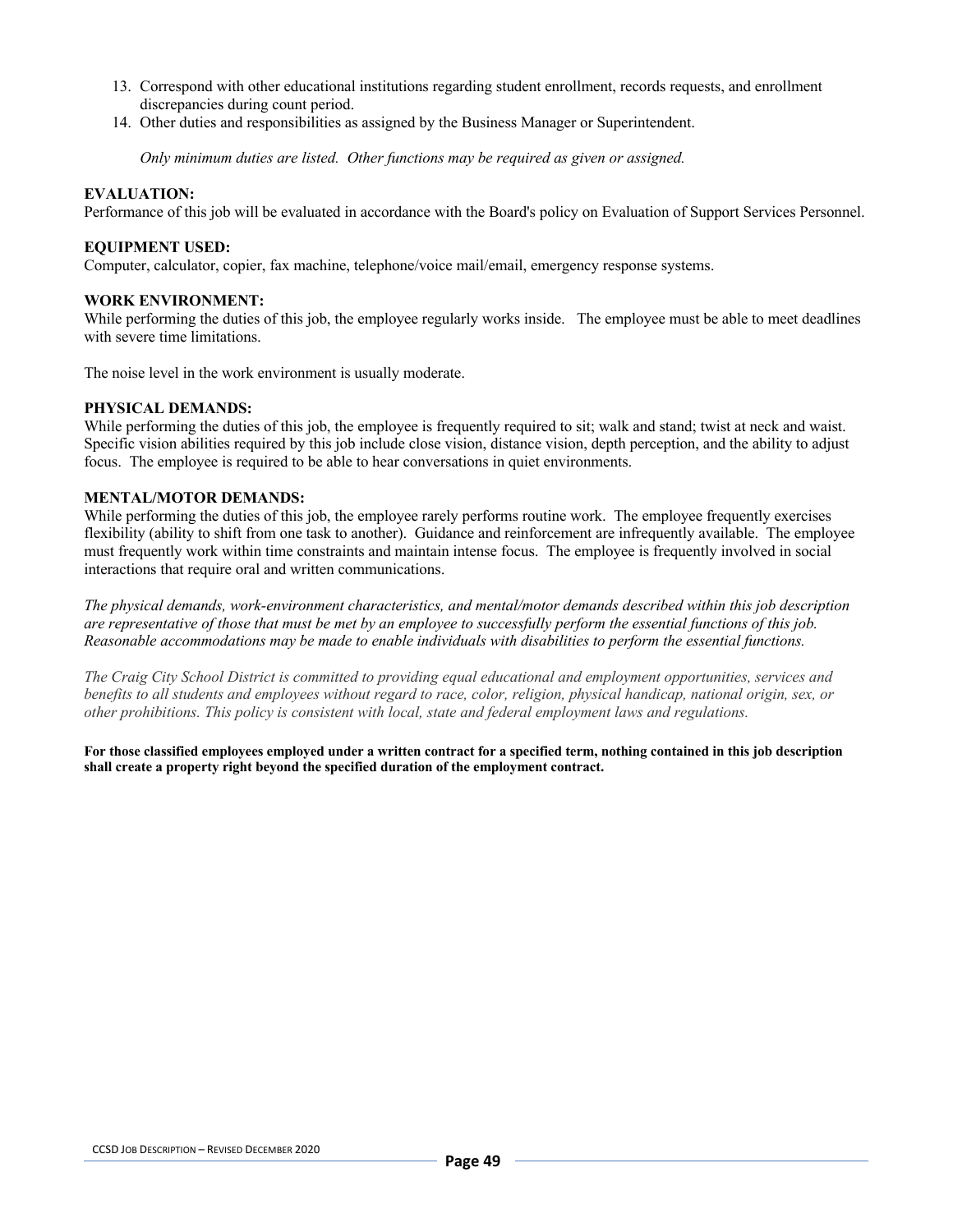# **ADMINISTRATIVE ASSISTANT – PACE STATEWIDE HOMESCHOOL**

Classification: Classified Terms of Employment: Full Time – 12 Months OR Part Time – 10 Months This is an hourly position assigned to the Classified Employee Salary Schedule.

# **DESIRED MINIMUM QUALIFICATIONS:**

- High school diploma or equivalent supplemented by or including courses in office organization or secretarial skills, or any combination of training and/or experience that provides the desired knowledge and abilities.
- Prior service demonstrating responsible office experience (preferably in a school district setting).
- Proficient word processing, writing and communication skills (required skills test with Job Service).
- As a condition of employment, applicant will submit to a background investigation to determine if he or she has been convicted of certain criminal or drug offenses.
- Strong interpersonal skills, ability to maintain confidentiality and get along with people.
- Ability to use basic office machines and perform minor repairs on office equipment.
- Knowledge of accounting and record keeping procedures. Must possess good organizational skills to make office operations efficient and effective.
- The ability to follow written and verbal instructions and Board Policies and rules.
- Such alternatives to the above qualifications as the Board may find appropriate and acceptable.

# **REPORTS TO:** PACE Principal

# **Responsibilities:**

- 1. Support the mission of the Craig City School District.
- 2. Carry out all directives from school and district administration.
- 3. Comply with all applicable laws, Board Policies, and Administrative Regulations of the District.
- 4. Be familiar with and comply with the terms of the Collective Bargaining Agreement.
- 5. Personally demonstrate and facilitate others in demonstrating respect for the individual and cultural characteristics of others.
- 6. Participate in and contribute to professional development.
- 7. Maintain a high standard of professional ethics.

# **ESSENTIAL FUNCTIONS:**

- 1. Answer phone calls, distribute messages to staff and field complaints.
- 2. Type correspondence, reports, bulletins, administrator recommendations, etc. and other general routine typing duties as needed.
- 3. Maintain a current filing system-hardcopy and/or electronic as required.
- 4. Perform any bookkeeping tasks and prepare reports. Collect and deposit appropriate fees as per District policy and maintain petty cash records and buyout receipts with Business Manager.
- 5. Print and assist with report cards, test scores, and deficiency reports and mail copy to parents.
- 6. Prepare and maintain a supply of various forms-hardcopy and/or electronic as required.
- 7. Maintain a schedule of appointments and coordinate meetings, parent conferences, and school events.
- 8. Sort and distribute mail daily. Check in received curriculum packages, make note in FileMaker Pro, and put in inventory or make arrangements for parents to pick up.
- 9. Maintain a clean, orderly and efficient workspace and learning center for the public.
- 10. Act as a receptionist and welcome visitors, determine their needs and direct them to the proper area or person according to school policy. Immediately report the presence of any unusual visitor or any suspicious activity in the building.
- 11. Perform other related office duties, inventories, communications and computer program activities.
- 12. Review all student information in FileMaker Pro and manage the program to include report cards, reporting, and tracking of various items including computer orders, media releases, and immunizations.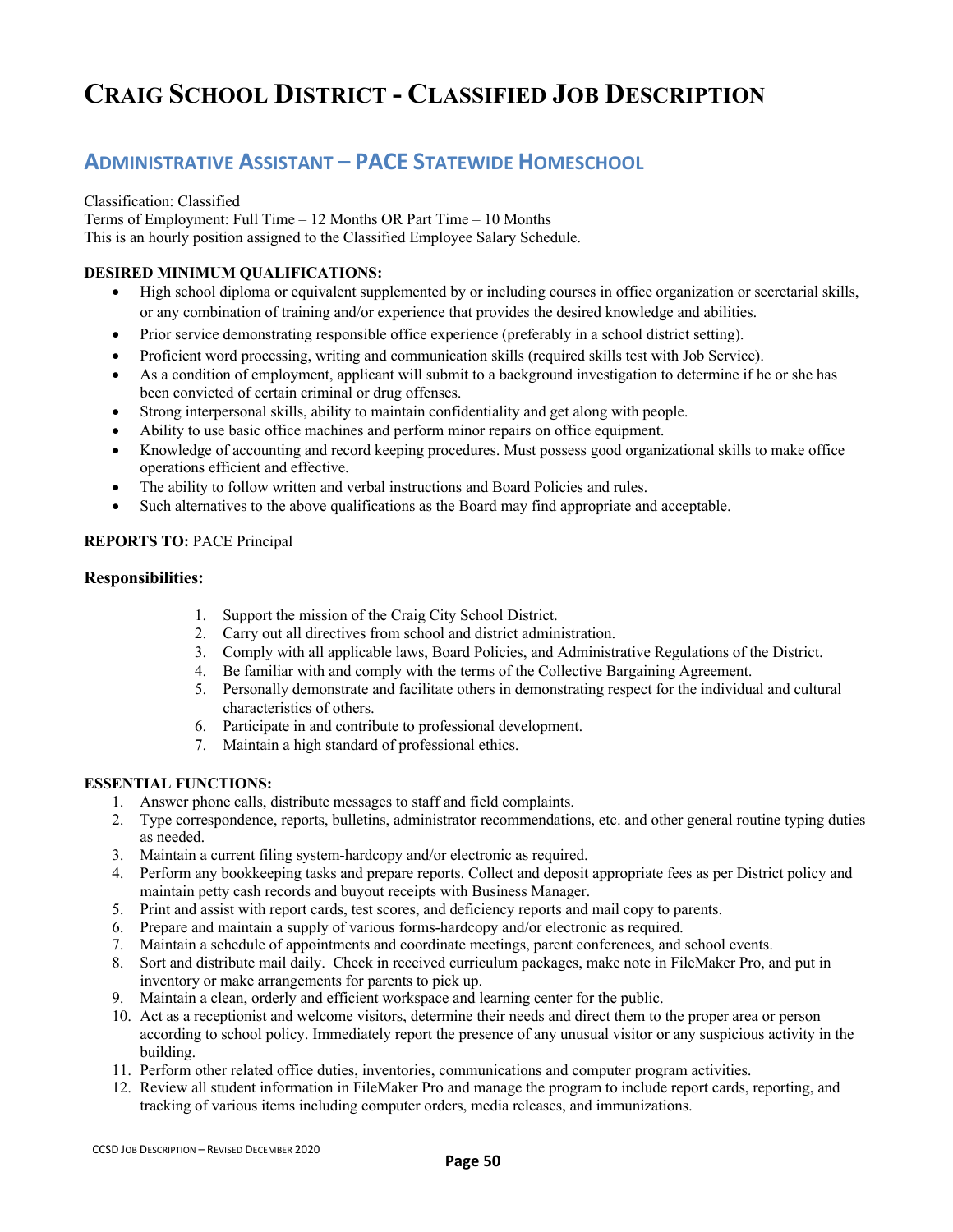- 13. Act as an information desk for supervisors, teachers, students, and parents.
- 14. Assist District administrative office during summer months as assigned.
- 15. Maintain learning center files.
- 16. Design marketing materials and dispense as needed.
- 17. Enroll students in online programs.
- 18. Assist in maintaining website and social media.
- 19. Create and distribute monthly newsletter.
- 20. Other duties and responsibilities as assigned by the principal.

*Only minimum duties are listed. Other functions may be required as given or assigned by the Principal or Superintendent.*

### **EVALUATION:**

Performance of this job will be evaluated in accordance with the Board's policy on Evaluation of Classified Personnel.

### **EQUIPMENT USED:**

Computer, calculator, copier, fax machine, intercom, telephone/voice mail/email, emergency response systems.

### **WORK ENVIRONMENT:**

While performing the duties of this job, the employee regularly works inside. The employee must be able to meet deadlines with severe time limitations and frequent disruptions.

The noise level in the work environment is usually moderate to quiet. The environment can be very noisy at times.

#### **PHYSICAL DEMANDS:**

While performing the duties of this job, the employee is frequently required to sit; walk and stand; twist at neck and waist. Specific vision abilities required by this job include close vision, distance vision, depth perception, and the ability to adjust focus. The employee is required to be able to hear conversations in quiet environments.

### **MENTAL/MOTOR DEMANDS:**

While performing the duties of this job, the employee rarely performs routine work. The employee frequently exercises flexibility (ability to shift from one task to another). Guidance and reinforcement are infrequently available. The employee must frequently work within time constraints and maintain intense focus. The employee is frequently involved in social interactions that require oral and written communications.

*The physical demands, work-environment characteristics, and mental/motor demands described within this job description are representative of those that must be met by an employee to successfully perform the essential functions of this job. Reasonable accommodations may be made to enable individuals with disabilities to perform the essential functions.*

*The Craig City School District is committed to providing equal educational and employment opportunities, services and benefits to all students and employees without regard to race, color, religion, physical handicap, national origin, sex, or other prohibitions. This policy is consistent with local, state and federal employment laws and regulations.*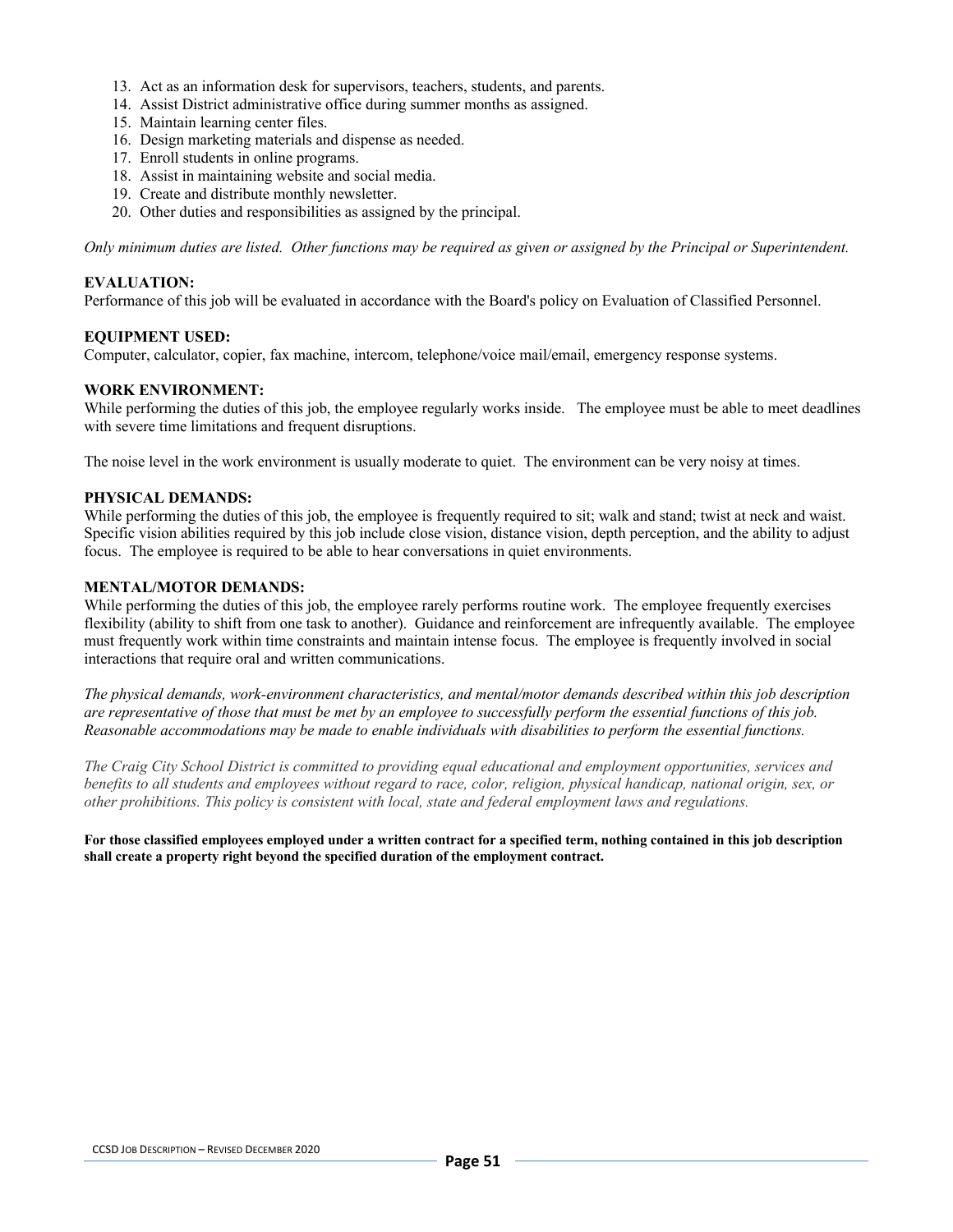# **CUSTODIAN**

Classification: Classified Terms of Employment: 12 Months This is an hourly position assigned to the Classified Employee Salary Schedule.

# **DESIRED MINIMUM QUALIFICATIONS:**

- 1. High school diploma or equivalent required; a combination of training and experience likely to provide the desired knowledge and abilities is preferred.
- 2. Must possess a valid Alaska Driver's license.
- 3. Must be able to walk, communicate, have vision and carry or lift up to 50 pounds.
- 4. As a condition of employment, applicant will submit to a background investigation to determine if he or she has been convicted of certain criminal or drug offenses.
- 5. Ability to work with others and promote a harmonious, productive atmosphere.
- 6. Ability to work with minimal supervision.
- 7. Keep basic work records and make reports to immediate supervisors.
- 8. Ability to maintain confidentiality of employment and student matters.
- 9. Knowledge of basic safety practices and to read and interpret operating and procedures manuals.
- 10. Ability to handle stressful situations.
- 11. Possess basic knowledge of mechanics and basic electrical and plumbing skills.
- 12. Ability to comply with Board Policies, rules and regulations, and directives.

### **REPORTS TO:** Maintenance Director and/or Building Principal

### **Responsibilities:**

- 1. Support the mission of the Craig City School District.
- 2. Carry out all directives from school and district administration.
- 3. Comply with all applicable laws, Board Policies, and Administrative Regulations of the District.
- 4. Be familiar with and comply with the terms of the Collective Bargaining Agreement.
- 5. Personally demonstrate and facilitate others in demonstrating respect for the individual and cultural characteristics of others.
- 6. Participate in and contribute to professional development.
- 7. Maintain a high standard of professional ethics.

#### **ESSENTIAL FUNCTIONS:**

Assist with daily operation and maintenance of building plant and campus.

- 1. Inspect plant, grounds and equipment for required maintenance during normal work routines and perform minor repairs as necessary or report to head custodian,
- 2. Maintain productive work schedule and work extracurricular activities as assigned,
- 3. Provide for building and campus security through scheduled checks at end of shift,
- 4. Assist with the identifying of potential health and safety hazards and take action to correct.
- 5. Respond to emergencies during normal and after hours as requested,
- 6. Clear away ice and snow on public walks and maintain clearance log for building plant/campus,
- 7. Perform Daily, Twice Weekly, and Weekly Addendum tasks, and
- 8. Advises and reports areas of concern or major activities to head custodian and/or building principal.

Responsible for monitoring and compliance with state and federal regulations and Board policy requirements.

- 1. Comply with federal, state, and Board Policies, standards and guidelines regarding safety regulations,
- 2. Comply with Material Safety and Data Sheet controls for the building plant.
- 3. Attend District level custodial meetings and other trainings as required.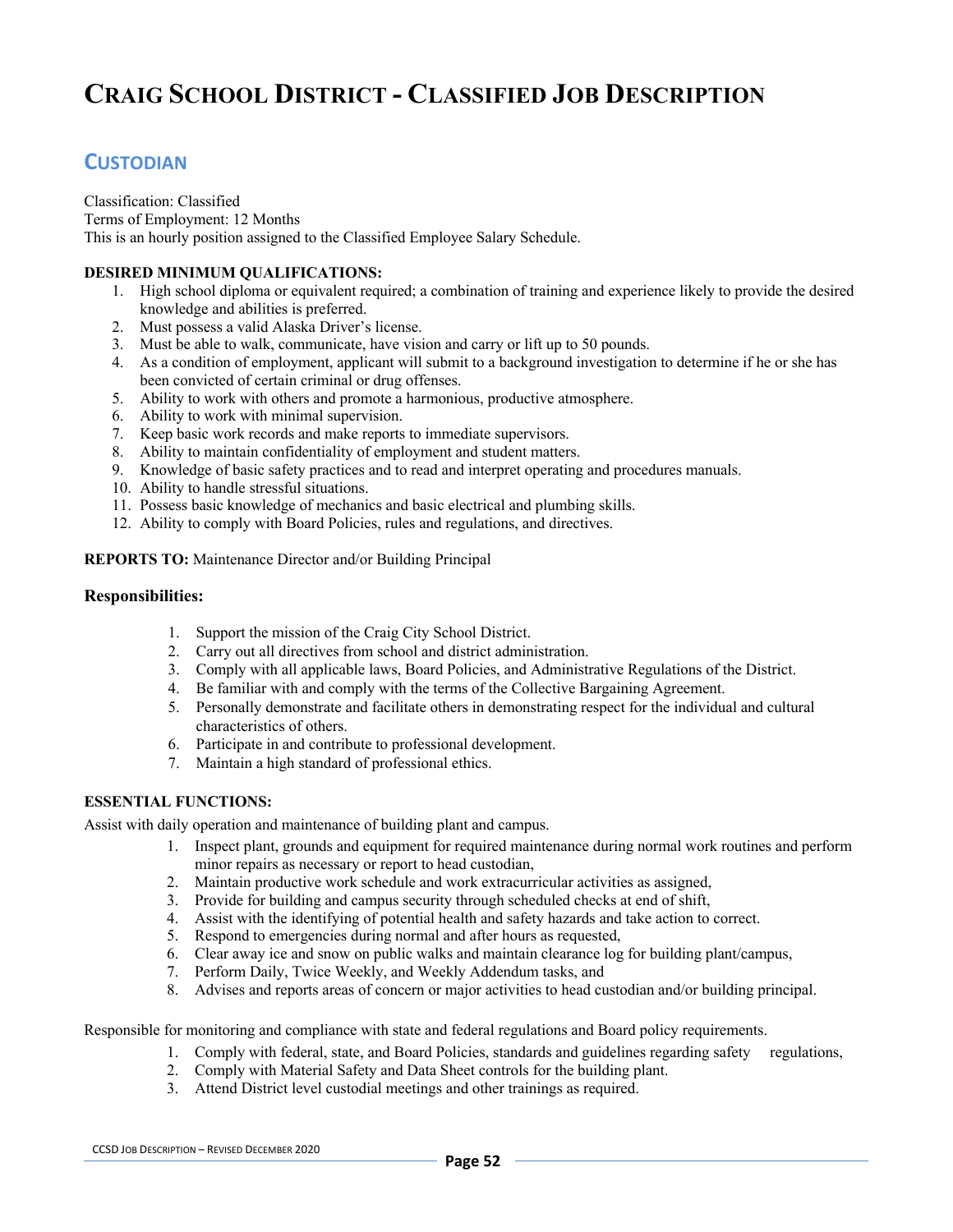Assist Facilities Manager with building level maintenance budget.

- 1. Make recommendations for supplies and equipment needs,
- 2. Comply with reporting requirements for all Checks all bills and purchase orders for accuracy before presenting them to the business manager for payment.
- 3. Assist with inventory of all custodial supplies and equipment.

Assume other duties as may be assigned by supervisors.

*Only minimum duties are listed. Other functions may be required as given or assigned.*

### **EVALUATION:**

Performance of this job will be evaluated in accordance with the Board's policy on Evaluation of Support Services Personnel.

### **EQUIPMENT USED:**

Cleaning and maintenance tools and equipment, including but not limited to vacuum, floor polishers, floor strippers and scrubbing equipment.

#### **WORK ENVIRONMENT:**

While performing the duties of this job, the employee regularly works inside and outside. The employee must be able to meet deadlines with severe time constraints. The noise level in the work environment is usually moderate but can be noisy, depending upon the task at hand.

#### **PHYSICAL DEMANDS:**

While performing the duties of this job, the employee is frequently required to walk, stand, travel from one building to another, push heavy equipment, twist at neck and waist, reach, and kneel. Specific vision abilities required by this job include close vision, distance vision, depth perception, and the ability to adjust focus. May be required to lift and/or carry up to 50 pounds.

#### **MENTAL/MOTOR DEMANDS:**

While performing the duties of this job, the employee often performs routine work. The employee frequently exercises flexibility (ability to shift from one task to another). Guidance and reinforcement are usually unavailable. The employee must frequently work within time constraints and maintain intense focus. The employee may be involved in interactions that require oral and written communications.

*The physical demands, work-environment characteristics, and mental/motor demands described within this job description are representative of those that must be met by an employee to successfully perform the essential functions of this job. Reasonable accommodations may be made to enable individuals with disabilities to perform the essential functions.*

*The Craig City School District is committed to providing equal educational and employment opportunities, services and benefits to all students and employees without regard to race, color, religion, physical handicap, national origin, sex, or other prohibitions. This policy is consistent with local, state and federal employment laws and regulations.*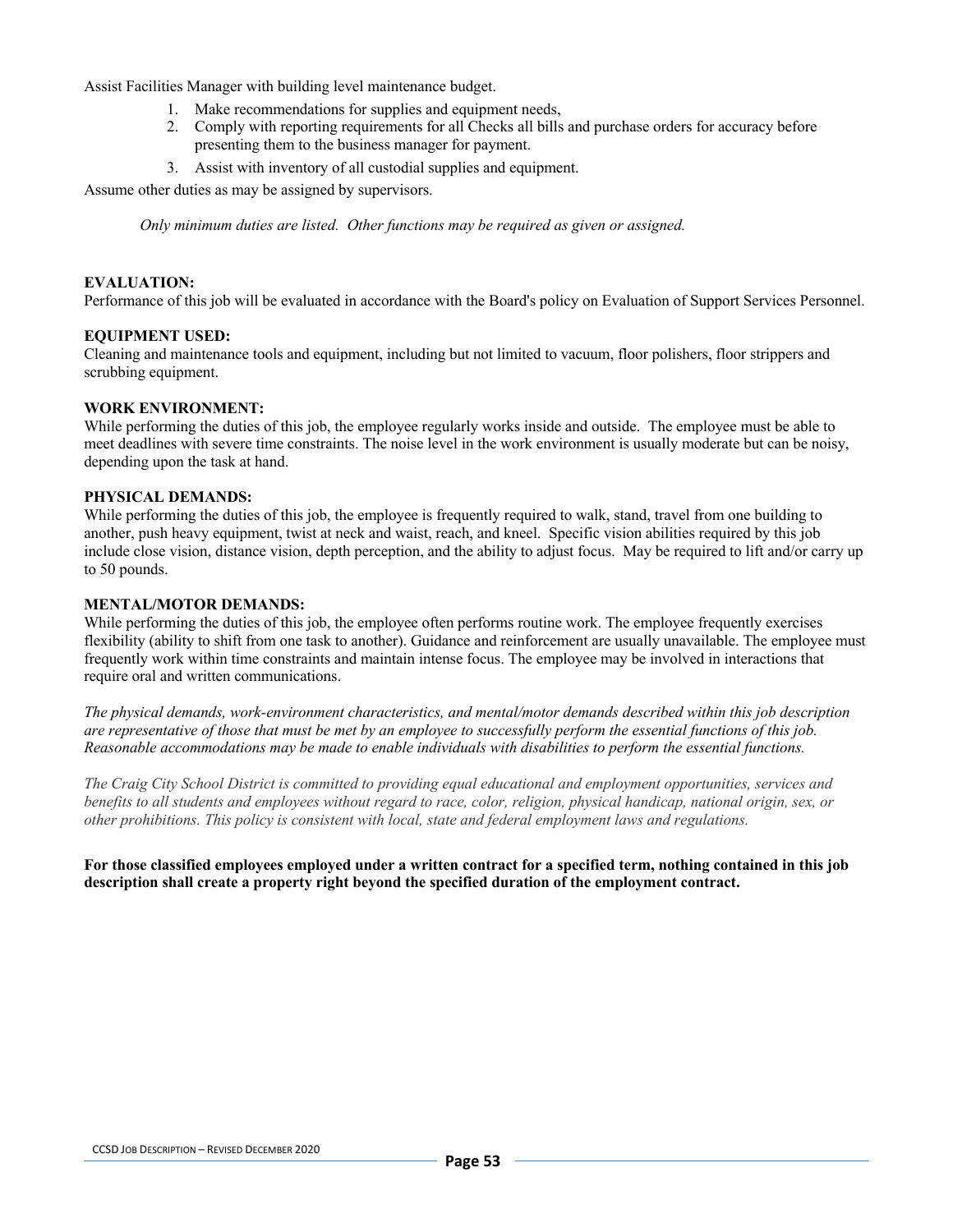# **BUS DRIVER**

Classification: Classified Terms of Employment: 9 Months This is an hourly position assigned to the Classified Employee Salary Schedule.

# **DESIRED MINIMUM QUALIFICATIONS:**

- 1. Work history demonstrating dependability and reliability; good driving record; high school diploma or equivalent; or any combination of training and experience likely to provide the desired knowledge and abilities; and, be at least 21 years of age.
- 2. Ability to obtain an Alaska commercial driver's license.
- 3. Ability to acquire first aid card with CPR or provide documentation of course completion within 60 days of hire.
- 4. Must pass a Department of Transportation (DOT) physical examination conducted by a Certified medical examiner – paid by the school district.
- 5. Must undergo pre-employment urine drug testing with employment conditioned on receipt of a negative test result.
- 6. Must be able to walk, communicate, have vision and carry or lift up to 50 pounds.
- 7. Drive school bus safely over variety of normal and hazardous road conditions.
- 8. Maintain order among students on a bus.
- 9. As a condition of employment, applicant will submit to a background investigation to determine if he or she has been convicted of certain criminal or drug offenses and provide written release allowing the district to contact previous employers.
- 10. Five years of driving experience with no traffic violations.
- 11. Ability to read, interpret, and implement safety rules and procedures.
- 12. Ability to complete simple reports as required by supervisor.
- 13. Maintain cooperative, working relationships with those contacted in the course of work.
- 14. Ability to handle stressful situations and effectively manage time and responsibilities.
- 15. Ability to comply with Board Policies, rules and regulations, and directives.

# **REPORTS TO:** Maintenance Director

# **Responsibilities:**

- 1. Support the mission of the Craig City School District.
- 2. Carry out all directives from school and district administration.
- 3. Comply with all applicable laws, Board Policies, and Administrative Regulations of the District.
- 4. Be familiar with and comply with the terms of the Collective Bargaining Agreement.
- 5. Personally demonstrate and facilitate others in demonstrating respect for the individual and cultural characteristics of others.
- 6. Participate in and contribute to professional development.
- 7. Maintain a high standard of professional ethics.

# **ESSENTIAL FUNCTIONS:**

Assist with the daily operation of the District's transportation program.

- 1. Understand and carry out oral and written instructions,
- 2. Drive a school bus or transportation vehicle over assigned route in accordance with time schedule.
- 3. Board and discharge student passengers in a safe and orderly manner.
- 4. Transport students, staff, and chaperones on field trips, athletic activities, and other special trips.
- 5. Perform daily maintenance safety inspection check of vehicle.
- 6. Report inspection concerns/needed repairs to transportation supervisor/assistant.
- 7. Keep assigned bus clean inside and out at all times.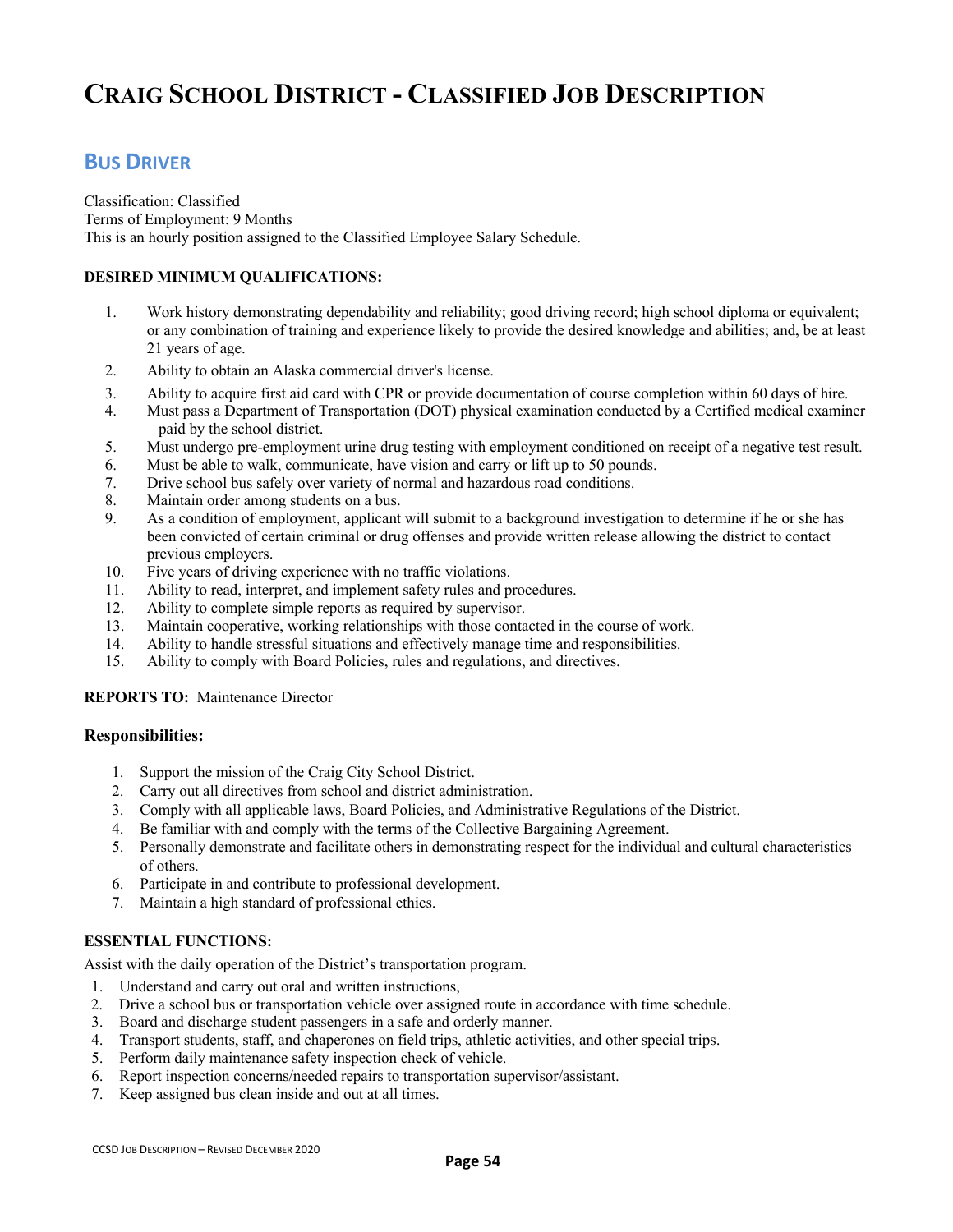- 8. Maintain student discipline at all times and report any discipline issues to transportation supervisor.
- 9. Instruct students and others on proper bus behavior and emergency procedures.
- 10. Render first aid or emergency assistance as needed.
- 11. Responsible for complying with DOT state and federal regulations and Board policy requirements.
- 12. Comply with federal and state standards and guidelines regarding transportation safety regulations.
- 13. Assist with monthly maintenance records on all transportation vehicles.
- 14. Report all accidents and assist law enforcement in the investigation of all accidents as requested.
- 15. Report all student behavioral infractions and incidents to Principals.
- 16. Participate in all required training sessions for transportation personnel compliance (i.e., first aid, 10 hours of annual inservice).

Assume other duties as may be assigned by supervisors.

*Only minimum duties are listed. Other functions may be required as given or assigned.*

# **EVALUATION:**

Performance of this job will be evaluated in accordance with the Board's policy on Evaluation of Support Services Personnel. Employee is subject to the Districts' Drug and Alcohol Testing Policy.

### **EQUIPMENT USED:**

Two-way radio equipment, special needs equipment, telephone/voice mail.

### **WORK ENVIRONMENT:**

While performing the duties of this job, the employee regularly works inside and outside. The employee must be able to meet deadlines with severe time constraints. The environment can be stressful due to the nature of the work. The noise level in the work environment is usually moderate.

# **PHYSICAL DEMANDS:**

While performing the duties of this job, the employee is frequently required to sit, occasionally walk and stand, twist at neck and waist, reach, kneel. Specific vision abilities required by this job include close vision, distance vision, depth perception, and the ability to adjust focus. The employee is also required to get in and out of the bus by use of stairs. The employee is required to be able to hear conversations in quiet environments. May be required to lift or carry up to 50 pounds.

#### **MENTAL/MOTOR DEMANDS:**

While performing the duties of this job, the employee often performs routine work. Guidance and reinforcement are usually unavailable. The employee must frequently work within time constraints and maintain intense focus. The employee is frequently involved in interactions that require oral and written communications.

*The physical demands, work-environment characteristics, and mental/motor demands described within this job description are representative of those that must be met by an employee to successfully perform the essential functions of this job. Reasonable accommodations may be made to enable individuals with disabilities to perform the essential functions.*

*The Craig City School District is committed to providing equal educational and employment opportunities, services and benefits to all students and employees without regard to race, color, religion, physical handicap, national origin, sex, or other prohibitions. This policy is consistent with local, state and federal employment laws and regulations.*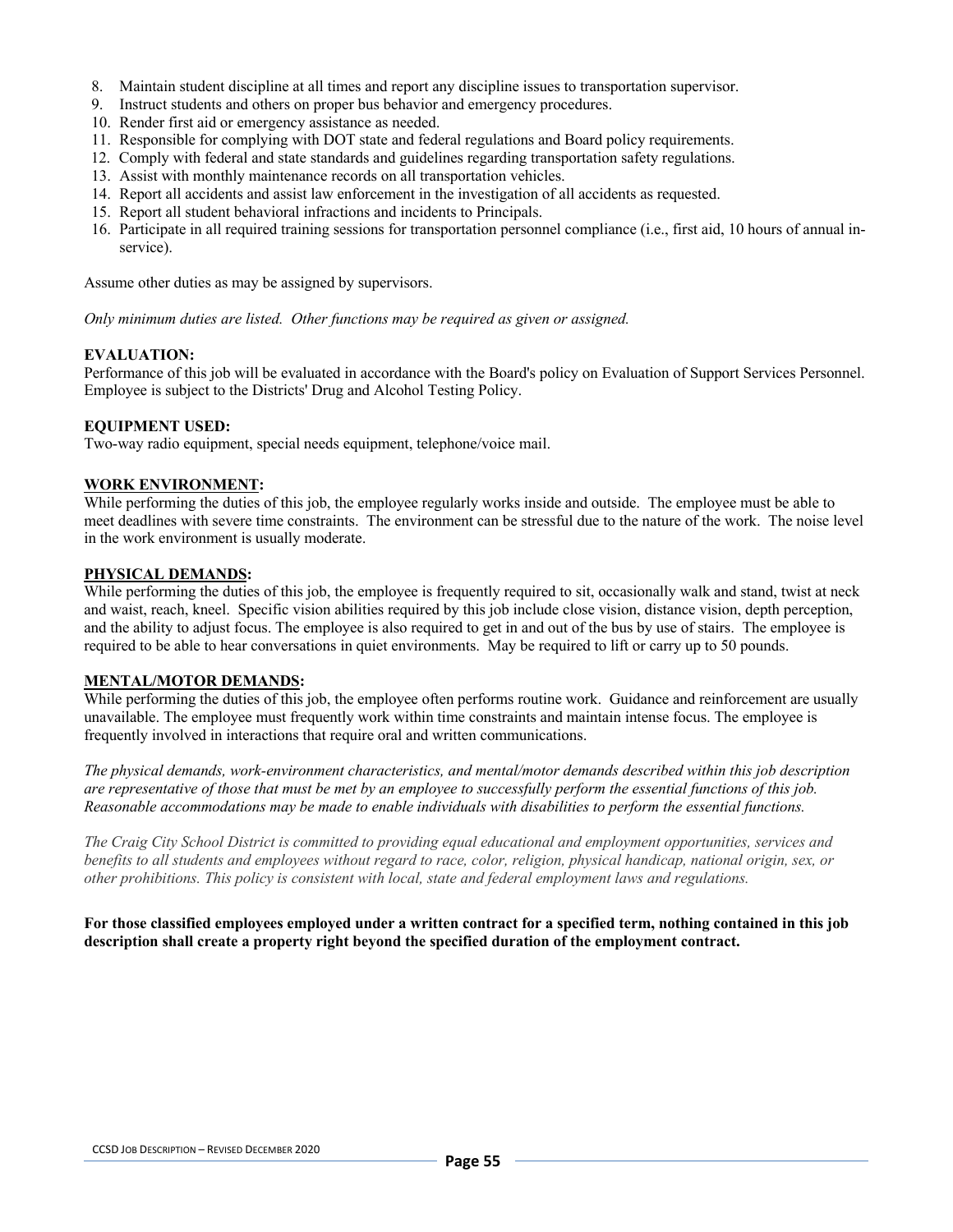# **FOOD SERVICE CAFETERIA WORKER**

Classification: Classified Terms of Employment: 9 Months This is an hourly position assigned to the Classified Employee Salary Schedule.

# **DESIRED MINIMUM QUALIFICATIONS:**

- 1. High school diploma or equivalent and/or prior experience in food/culinary services.
- 2. Pass a physical examination if offered the position—paid by the district.
- 3. Ability to obtain ServSafe certification as a condition of continued employment.
- 4. Must be able to communicate, have vision and carry or lift up to 50 pounds.
- 5. Valid Alaska Drivers license.
- 6. As a condition of employment, applicant will submit to a background investigation to determine if he or she has been convicted of certain criminal or drug offenses.
- 7. Ability to express himself/herself clearly and concisely in both oral and written communications.
- 8. Ability to write, read, and comprehend simple instructions and correspondence.
- 9. Ability to establish and maintain effective working relationships with food service personnel and others in the school setting.
- 10. Ability to perform duties with an awareness of all District requirements and Board Policies.
- 11. Ability to handle stressful situations.
- 12. Ability to effectively manage time and responsibilities.

**REPORTS TO:** Food Service Director and Building Principals

# **TERMS OF EMPLOYMENT**: 180 Pupil Instruction Days (unless specified otherwise)

# **Responsibilities**

- 1. Support the mission of the Craig City School District.
- 2. Carry out all directives from school and district administration.
- 3. Comply with all applicable laws, Board Policies, and Administrative Regulations of the District.
- 4. Be familiar with and comply with the terms of the Collective Bargaining Agreement.
- 5. Personally demonstrate and facilitate others in demonstrating respect for the individual and cultural characteristics of others.
- 6. Participate in and contribute to professional development.
- 7. Maintain a high standard of professional ethics.

#### **ESSENTIAL FUNCTIONS:**

- 1. Help students develop and observe proper dining habits, both in terms of etiquette and nutrition.
- 2. Assist younger students with use of utensils when needed.
- 3. Inform any attending teacher at once of any serious infraction of disciplinary rules by students.
- 4. Assist in the preparation and serving of all food in the cafeteria and prepares serving tables.
- 5. Assist in all aspects of salad bar service and preparation when assigned by supervisor.
- 6. Perform related duties as required including duties at special meal functions.
- 7. Remove used dishes and assist in the cleaning and storage of counters, tables, and furnishings in the lunchroom area.
- 8. Assist in the disposal and storage of unused food.
- 9. Assist in cleaning the kitchen and cafeteria.
- 10. Maintain the trash and garbage collection area in a neat and sanitary fashion.
- 11. Responsible for maintaining high standards of cleanliness and food safety in the kitchen and cafeteria (i.e., ServSafe requirements).
- 12. Wear a clean food services uniform daily.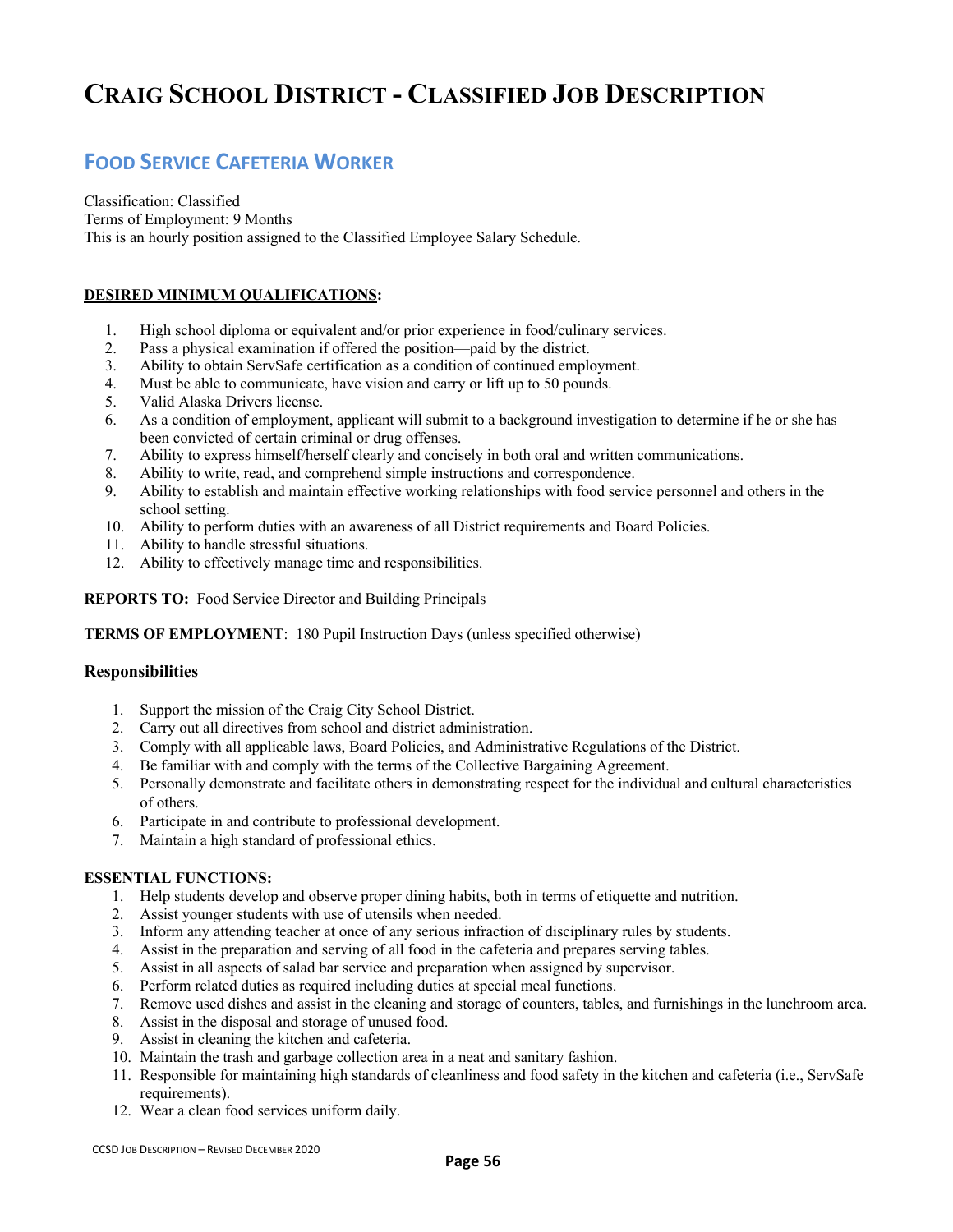- 13. Help unload trucks and store merchandise properly.
- 14. Help load and unload vans and deliver prepared meals when required.
- 15. Assume other duties as may be assigned by supervisors.

*Only minimum duties are listed. Other functions may be required as given or assigned.*

#### **EVALUATION:**

Performance of this job will be evaluated in accordance with the Board's policy on Evaluation of Support Services Personnel.

### **EQUIPMENT USED:**

Calculator, copy machine, fax machine, telephone/voice mail, oven, dishwasher, and other kitchen equipment.

#### **WORK ENVIRONMENT:**

The employee constantly works around others, works with the public, and works inside. The noise level in the work environment is frequently loud. The employee has a greater than average risk of getting a minor injury such as a cut or burn while performing the duties of this job. The employee occasionally will be working in temperatures about 100 degrees and will be walking on slippery surfaces.

#### **PHYSICAL DEMANDS:**

The employee is frequently required to walk and continuously required to stand. The employee will frequently bend or twist at the neck and waist while performing the duties of this position. The employee will occasionally be required to reach with hands and arms and stoop, kneel, crouch, or crawl. The employee continuously uses hand strength to grasp tools. The employee must occasionally lift and/or move up to 50 pounds. Specific vision abilities required by this position include close vision, depth perception, and peripheral vision.

#### **MENTAL/MOTOR DEMANDS:**

While performing the duties of this job, the employee rarely performs routine work. The employee exercises flexibility (ability to shift from one task to another). Guidance and reinforcement are infrequently available. The employee must frequently work with time constraints and maintain intense focus. The employee is frequently involved in social interactions that require oral and written communication. Memory, reasoning, and exercising judgment are constantly used/required on the job. Mathematics, estimating, and problem solving are frequently used/required on the job.

*The physical demands, work-environment characteristics, and mental/motor demands described within this job description are representative of those that must be met by an employee to successfully perform the essential functions of this job. Reasonable accommodations may be made to enable individuals with disabilities to perform the essential functions.*

*The Craig City School District is committed to providing equal educational and employment opportunities, services and benefits to all students and employees without regard to race, color, religion, physical handicap, national origin, sex, or other prohibitions. This policy is consistent with local, state and federal employment laws and regulations.*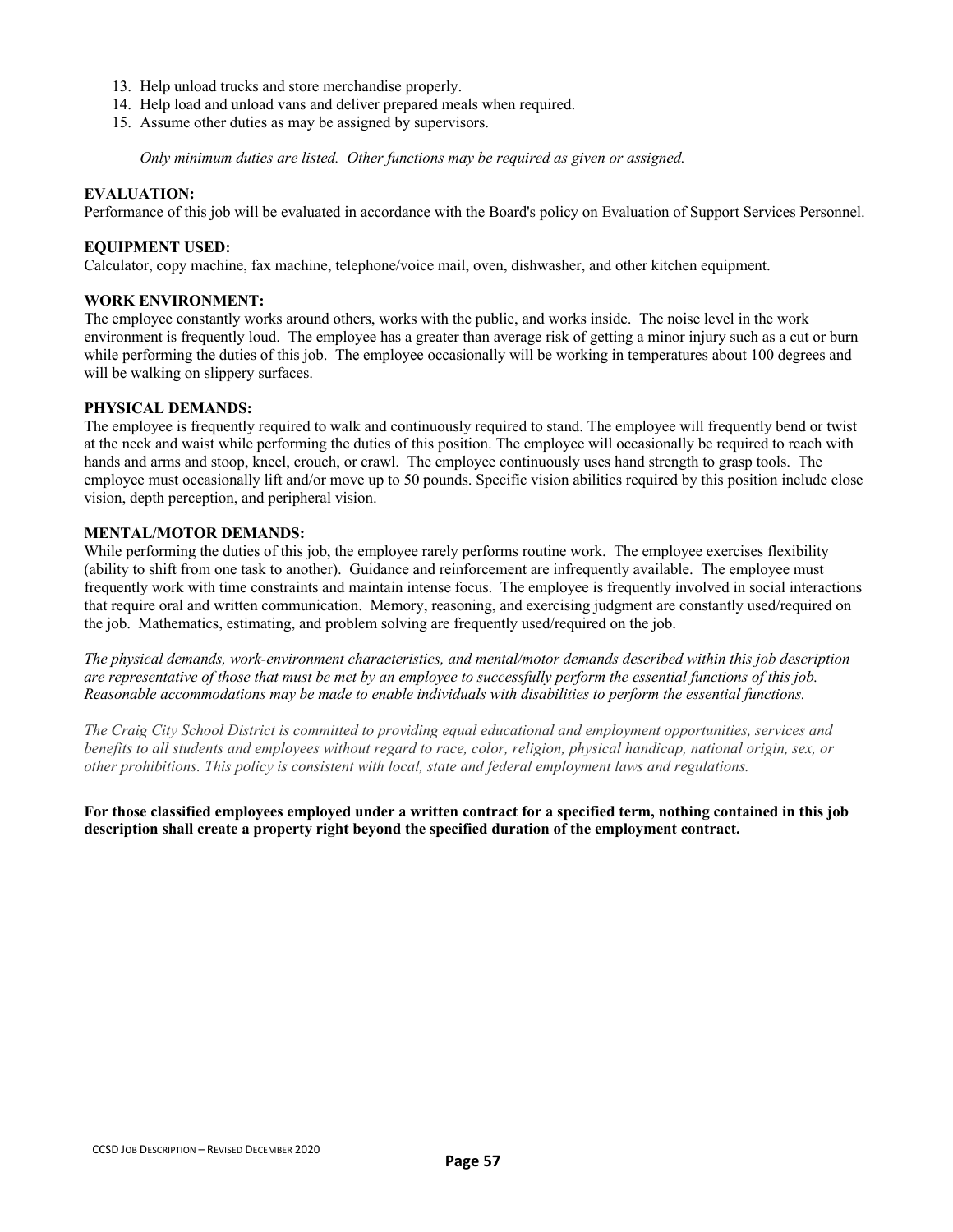# **TEACHER AIDE**

Classification: Classified Terms of Employment: 9 Months This is an hourly position assigned to the Classified Employee Salary Schedule.

# **DESIRED MINIMUM QUALIFICATIONS:**

- 1. Completion of at least two years of study at an institute of higher education preferred; an associate or higher degree or meet a rigorous standard of quality; and/or can demonstrate knowledge of and ability to assist in the instruction of reading, writing, and math; one year paid or volunteer experience working with children in an educational or childcare setting highly desirable.
- 2. As a condition of employment, applicant will submit to a background investigation to determine if he or she has been convicted of certain criminal or drug offenses.
- 3. Knowledge of general concepts of child growth, development, learning and behavior characteristics.
- 4. General knowledge of education goals and objectives.
- 5. Basic skills with math, reading and writing concepts.
- 6. Learn and utilize basic methods and procedures to be followed in instructional settings of assignment.
- 7. Demonstrate understanding, patient, warm, and receptive attitude toward students.
- 8. Understand and carry out oral and written instructions.
- 9. Maintain cooperative working relationships with students, staff, parents, and general public.
- 10. Ability to handle stressful situations.
- 11. Ability to maintain confidentiality of employment and student matters.
- 12. Ability to effectively manage time and responsibilities.

# **REPORTS TO:** Classroom Teacher and Building Principal

# **Responsibilities:**

- 1. Support the mission of the Craig City School District.
- 2. Carry out all directives from school and district administration.
- 3. Comply with all applicable laws, Board Policies, and Administrative Regulations of the District.
- 4. Be familiar and comply with the terms of the Professional Teaching Practices Commission.
- 5. Be familiar with and comply with the terms of the Collective Bargaining Agreement.
- 6. Personally demonstrate and facilitate others in demonstrating respect for the individual and cultural characteristics of others.
- 7. Facilitate, monitor and assess student learning.
	- a) Implement all adopted programs and materials as set forth in District curriculum documents.
	- b) Utilize District programs and tools for planning and grading as directed.
	- c) Clearly articulate objectives and learning goals for all lessons, units and courses and communicate these to students.
	- d) Provide and support methods for students to monitor their own learning progress as appropriate.
- 8. Participate in and contribute to the teaching profession.
	- a) Participate in and contribute to professional development.
	- b) Maintain a high standard of professional ethics.

# **ESSENTIAL FUNCTIONS:**

- 1. Assists classroom teacher in presentation of learning materials and instructional exercises in accord with learning goals.
- 2. Instructs students individually or in small groups in new and follow up learning activities.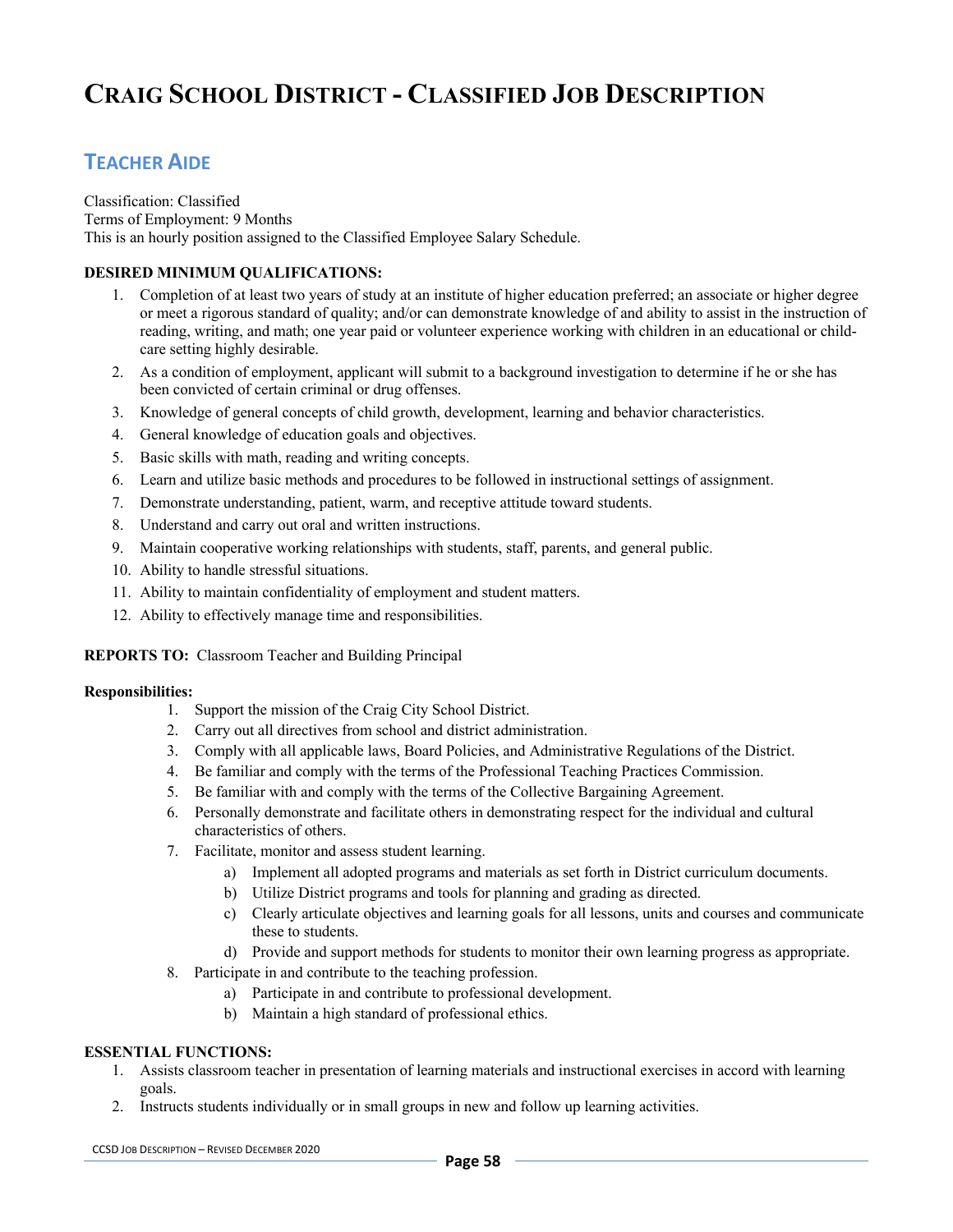- 3. Monitors and assists students through drills, practice, and study activities following presentation of instructional concepts by instructional personnel.
- 4. Listens to students reading, reads to students, explains words and meanings, rephrases materials, and provides similar learning examples.
- 5. Assists in scoring tests; homework, computes and records/charts test scores—student performance.
- 6. Assists in maintaining a variety of reports and records.
- 7. Assists in supervision of students in the classroom, on study trip activities, on the playground, and in bus duty, and other areas as directed.
- 8. Assists students in their personal hygiene.
- 9. Assists in maintaining student discipline.
- 10. Assists in management and shaping of student behavior through use of positive reinforcement strategies.
- 11. Assists instructional personnel with development of a variety of instructional materials and tasks.
- 12. Performs general clerical duties for instructional personnel (i.e., copying, filing, and typing).
- 13. Assists in maintaining neat, orderly, and attractive learning environment, including designing and displaying bulletin boards.
- 14. Comply with federal, state, and Board Policies, standards and guidelines regarding student regulations.
- 15. Attends and participates in District level meetings and other trainings as required.
- 16. Assumes other duties as may be assigned by the Classroom Teacher/Building Principal.

*Only minimum duties are listed. Other functions may be required as given or assigned.*

### **EVALUATION:**

Performance of this job will be evaluated in accordance with the Board's policy on Evaluation of Support Services Personnel.

# **EQUIPMENT USED:**

Computer, calculator, copier, telephone/voice mail, fax, lifts, etc.

### **WORK ENVIRONMENT:**

While performing the duties of this job, the employee regularly works inside but may be assigned to outside activities. The employee must be able to meet deadlines with severe time constraints.

The noise level in the work environment is usually moderate.

#### **PHYSICAL DEMANDS:**

While performing the duties of this job, the employee is required to sit, walk, and stand; twist at neck, bend at waist; kneel; reach. Specific vision abilities required by this job include close vision, distance vision, depth perception, and the ability to adjust focus. The employee is required to be able to hear conversations in quiet environments. May be required to lift or move up to 50 pounds.

#### **MENTAL/MOTOR DEMANDS:**

While performing the duties of this job, the employee rarely performs routine work. The employee frequently exercises flexibility (ability to shift from one task to another). Guidance and reinforcement are usually available. The employee must frequently work with time constraints and maintain intense focus. The employee is frequently involved in social interactions that require oral and written communications.

An aide must be able to help plan and implement appropriate education programs for all students. Understand and interpret written and verbal instructions. Follow written and verbal instructions. Comply with federal, state and District regulations. Utilize effective classroom management techniques.

*The physical demands, work-environment characteristics, and mental/motor demands described within this job description are representative of those that must be met by an employee to successfully perform the essential functions of this job. Reasonable accommodations may be made to enable individuals with disabilities to perform the essential functions.*

*The Craig City School District is committed to providing equal educational and employment opportunities, services and benefits to all students and employees without regard to race, color, religion, physical handicap, national origin, sex, or other prohibitions. This policy is consistent with local, state and federal employment laws and regulations.*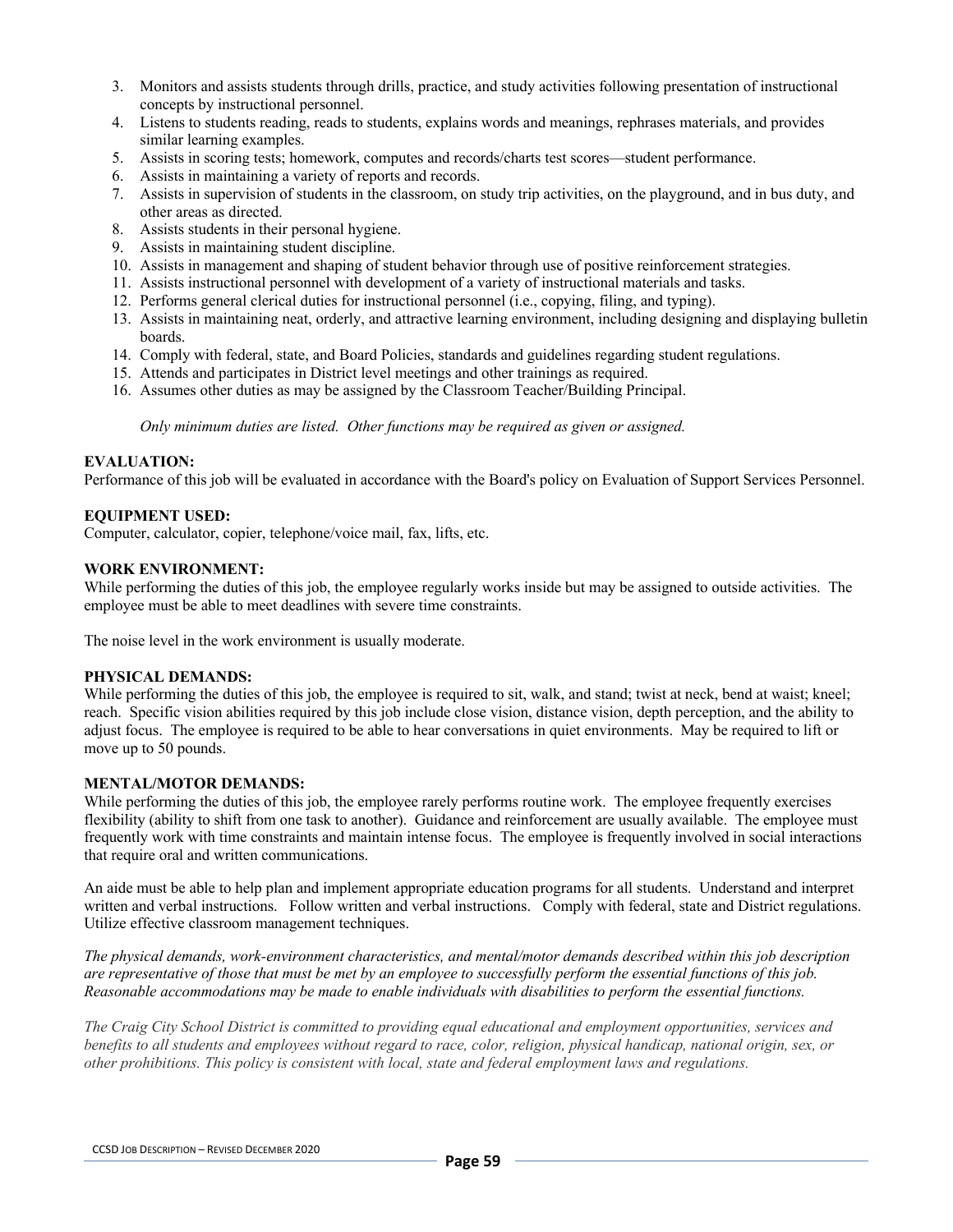# **SPECIAL EDUCATION TEACHER AIDE (PRE K-12)**

Classification: Classified Terms of Employment: 9 Months This is an hourly position assigned to the Classified Employee Salary Schedule.

# **DESIRED MINIMUM QUALIFICATIONS:**

- 1. Completion of at least two years of study at an institute of higher education preferred; an associate or higher degree or meet a rigorous standard of quality; and/or can demonstrate knowledge of and ability to assist in the instruction of reading, writing, and math; one year paid or volunteer experience working with children in educational or child-care setting highly desirable, preferably involving children with special needs.
- 2. As a condition of employment, applicant will submit to a background investigation to determine if he or she has been convicted of certain criminal or drug offenses.
- 3. Knowledge of general concepts of child growth, development, and behavior characteristics in special education programs assigned.
- 4. Knowledge of special education goals and objectives.
- 5. Basic mathematical concepts.
- 6. Ability to handle stressful situations.
- 7. Ability to maintain confidentiality of employment and student matters.
- 8. Ability to effectively manage time and responsibilities.

**REPORTS TO:** Special Education Teacher, Special Education Program Coordinator and Building Principal.

### **Responsibilities:**

- 1. Support the mission of the Craig City School District.
- 2. Carry out all directives from school and district administration.
- 3. Comply with all applicable laws, Board Policies, and Administrative Regulations of the District.
- 4. Be familiar with and comply with the terms of the Collective Bargaining Agreement.
- 5. Be familiar and comply with the terms of the Professional Teaching Practices Commission.
- 6. Personally demonstrate and facilitate others in demonstrating respect for the individual and cultural characteristics of others.
- 7. Facilitate, monitor and assess student learning.
	- a. Implement all adopted programs and materials as set forth in District curriculum documents.
	- b. Utilize District programs and tools for planning and grading as directed.
	- c. Clearly articulate objectives and learning goals for all lessons, units and courses and communicate these to students.
	- d. Provide and support methods for students to monitor their own learning progress as appropriate.
- 8. Participate in and contribute to the teaching profession.
	- a. Participate in and contribute to professional development.
	- b. Maintain a high standard of professional ethics.

# **ESSENTIAL FUNCTIONS:**

Assists in presentation of learning materials and instructional exercises in compliance with the student's IEP.

- 1. Instructs students individually or in small groups in new and follow up learning activities.
- 2. Monitors and assists students through drills, practice, and study activities following presentation of instructional concepts by instructional personnel.
- 3. Listens to students reading, reads to students, explains words and meanings, rephrases materials, and provides similar learning examples.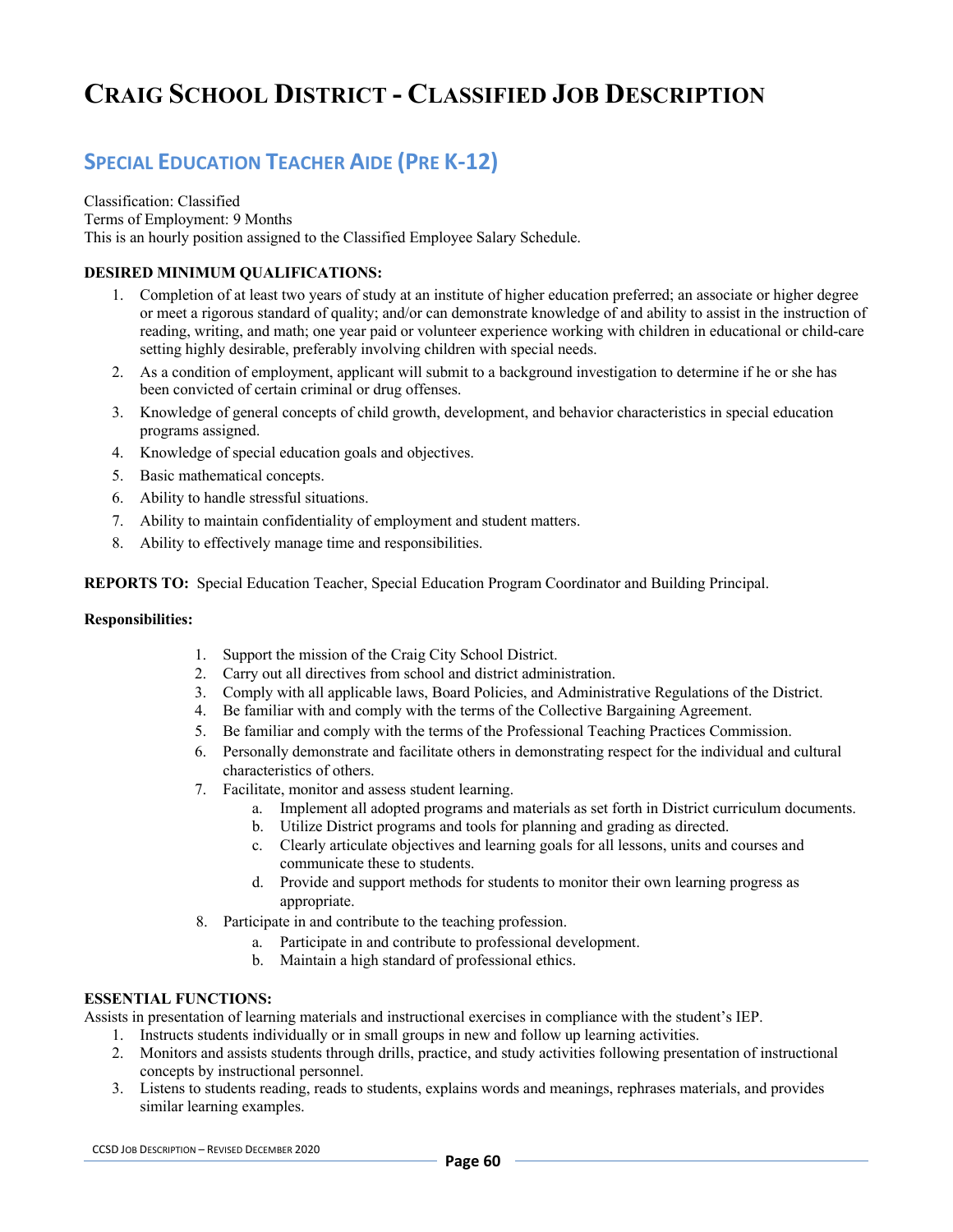- 4. Assists in scoring tests; computes and records/charts test scores—student performance.
- 5. Assists in maintaining a variety of reports and records.
- 6. Assists in supervision of special education students in the classroom, on study trip activities, on the playground, and in bus duty, and other areas as directed.
- 7. Assists students in their personal hygiene.
- 8. Assists in maintaining student discipline.
- 9. Assists in management and shaping of student behavior through use of positive reinforcement strategies.
- 10. Assists instructional personnel with development of a variety of instructional materials and tasks.
- 11. Performs general clerical duties for instructional personnel.
- 12. Assists in maintaining neat, orderly, and attractive learning environment, including designing and displaying bulletin boards.
- 13. Consults with other professionals and teaching staff regarding progress of students and related educational matters.
- 14. Comply with federal, state, and Board Policies, standards and guidelines regarding student regulations and confidentiality.
- 15. Attends and participates in District level meetings and other trainings as required.
- 16. Assumes other duties as may be assigned by the Special Education Teacher/Building Principal.

*Only minimum duties are listed. Other functions may be required as given or assigned.*

# **Expectations:**

- 1. Supervise students at all times.
- 2. Provide feedback to students, parents and teachers regarding student academic performance.
- 3. Monitor students and inform supervisors regarding student discipline issues.
- 4. Understand and carry out oral and written instructions.
- 5. Learn and utilize basic methods and procedures to be followed in instructional settings in special education programs of assignment.
- 6. Maintain cooperative working relationships with students, staff, parents, and general public.
- 7. Demonstrate understanding, patient, warm, and receptive attitude toward children with special needs.

#### **EVALUATION:**

Performance of this job will be evaluated in accordance with the Board's policy on Evaluation of Support Services Personnel.

#### **EQUIPMENT USED:**

Computer, calculator, copier, telephone/voice mail, fax, special needs equipment including wheelchairs, lifts, etc.

#### **WORK ENVIRONMENT:**

While performing the duties of this job, the employee regularly works inside but may be assigned to outside activities. The employee must be able to meet deadlines with severe time constraints.

The noise level in the work environment is usually moderate.

#### **PHYSICAL DEMANDS:**

While performing the duties of this job, the employee is required to sit, walk, and stand; twist at neck, bend at waist; kneel; reach. Specific vision abilities required by this job include close vision, distance vision, depth perception, and the ability to adjust focus. The employee is required to be able to hear conversations in quiet environments. May be required to lift or move up to 50 pounds.

#### **MENTAL/MOTOR DEMANDS:**

While performing the duties of this job, the employee rarely performs routine work. The employee frequently exercises flexibility (ability to shift from one task to another). Guidance and reinforcement are usually available. The employee must frequently work with time constraints and maintain intense focus. The employee is frequently involved in social interactions that require oral and written communications.

An aide must be able to help plan and implement appropriate education programs for all students. Understand and interpret written and verbal instructions. Follow written and verbal instructions. Comply with federal, state and District regulations. Utilize effective classroom management techniques.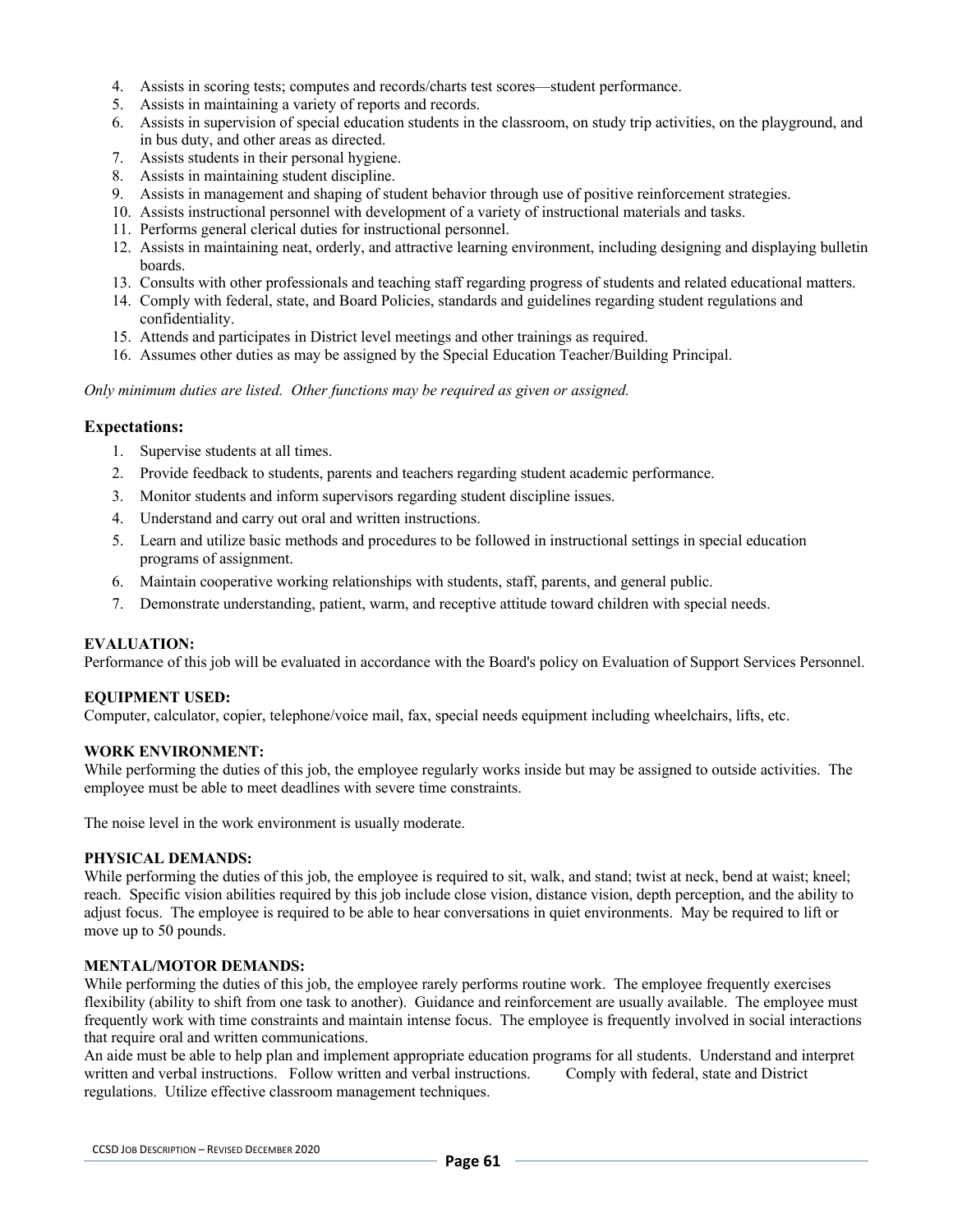*The physical demands, work-environment characteristics, and mental/motor demands described within this job description are representative of those that must be met by an employee to successfully perform the essential functions of this job. Reasonable accommodations may be made to enable individuals with disabilities to perform the essential functions.*

*The Craig City School District is committed to providing equal educational and employment opportunities, services and benefits to all students and employees without regard to race, color, religion, physical handicap, national origin, sex, or other prohibitions. This policy is consistent with local, state and federal employment laws and regulations.*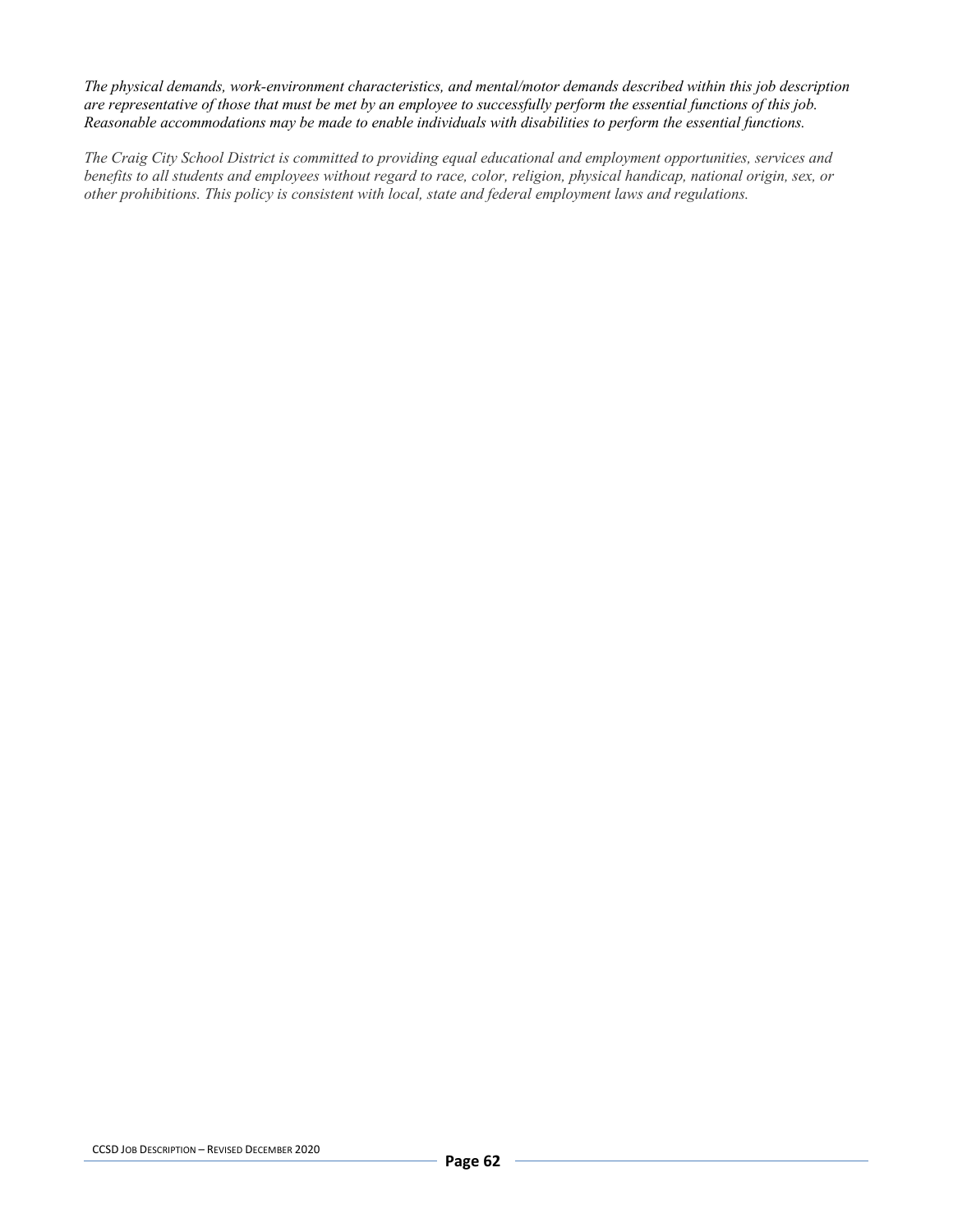# **TITLE I PARAPROFESSIONAL/INSTRUCTIONAL AIDE**

Classification: Classified Terms of Employment: 9 Months This is an hourly position assigned to the Classified Employee Salary Schedule.

# **DESIRED MINIMUM QUALIFICATIONS:**

- Completion of at least two years of study at an institute of higher education preferred; an associate or higher degree or meet a rigorous standard of quality; and/or can demonstrate knowledge of and ability to assist in the instruction of reading, writing, and math; one year paid or volunteer experience working with children in educational or child-care setting highly desirable.
- As a condition of employment, applicant will submit to a background investigation to determine if he or she has been convicted of certain criminal or drug offenses.
- Knowledge of general concepts of child growth, development, learning and behavior characteristics.
- General knowledge of education goals and objectives.
- Demonstrate strong skills with math, reading and writing concepts.
- Learn and utilize basic methods and procedures to be followed in instructional settings of assignment.
- Demonstrate an understanding, patient, warm, and receptive attitude toward students.
- Understand and carry out oral and written instructions.
- Maintain cooperative working relationships with students, staff, parents, and general public.
- Ability to handle stressful situations.
- Ability to maintain confidentiality of employment and student matters.
- Ability to effectively manage time and responsibilities.

**REPORTS TO:** Title I Teacher and Building Principal

**TERMS OF EMPLOYMENT**: 181 days (unless specified otherwise)

# **ESSENTIAL FUNCTIONS:**

Assist Title I teacher in presentation of learning materials and instructional exercises in accord with Title I learning goals.

- Provide instruction to students individually or in small groups to further reinforce core/basic skills.
- Monitor and assist students through drills, practice, and study activities following presentation of instructional concepts as prescribed by Title I teacher.
- Listen to students reading, reads to students, explains and reinforces words and meanings, rephrases materials, and provides similar learning examples.
- Assist in scoring tests; homework, computes and records/charts test scores-student performance.
- Assist in maintaining a variety of reports and records for Title I students.
- Assist in supervision of students in the classroom, on study trip activities, on the playground, and in bus duty, and other areas as directed.
- Assist in maintaining student discipline.
- Assist in management and shaping of student behavior through use of positive reinforcement strategies.
- Assist instructional personnel with development of a variety of instructional materials and tasks.
- Perform general clerical duties for instructional personnel (i.e., copying, filing, and typing).
- Prepare and plan various teaching aids (i.e., charts, cards, graphs, and worksheets).
- Revise lesson plans or instructional materials as needed.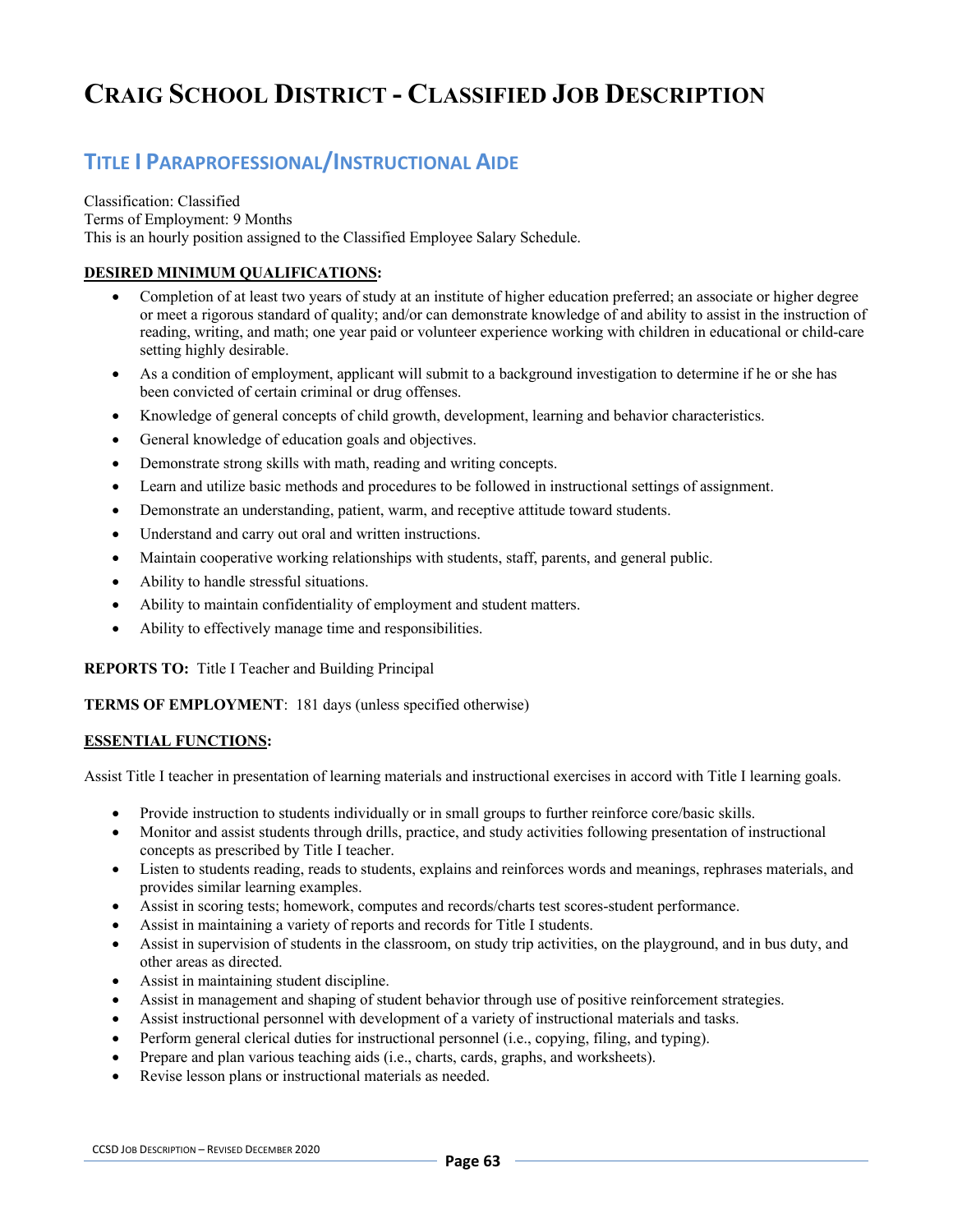• Assist in maintaining neat, orderly, and attractive learning environment, including designing and displaying bulletin boards.

Comply with federal, state, and Board Policies, standards and guidelines regarding student regulations.

Attend and participate in District level meetings and other trainings as required.

Assume other duties as may be assigned by the Classroom Teacher/Building Principal.

*Only minimum duties are listed. Other functions may be required as given or assigned.*

#### **EVALUATION:**

Performance of this job will be evaluated in accordance with the Board's policy on Evaluation of Support Services Personnel.

### **EQUIPMENT USED:**

Computer, calculator, copier, telephone/voice mail, fax, etc.

### **WORK ENVIRONMENT:**

While performing the duties of this job, the employee regularly works inside but may be assigned to outside activities. The employee must be able to meet deadlines with severe time constraints.

The noise level in the work environment is usually moderate.

### **PHYSICAL DEMANDS:**

While performing the duties of this job, the employee is required to sit, walk, and stand; twist at neck, bend at waist; kneel; reach. Specific vision abilities required by this job include close vision, distance vision, depth perception, and the ability to adjust focus. The employee is required to be able to hear conversations in quiet environments. May be required to lift or move up to 50 pounds.

# **MENTAL/MOTOR DEMANDS:**

While performing the duties of this job, the employee rarely performs routine work. The employee frequently exercises flexibility (ability to shift from one task to another). Guidance and reinforcement are usually available. The employee must frequently work with time constraints and maintain intense focus. The employee is frequently involved in social interactions which require oral and written communications.

An aide must be able to help plan and implement appropriate Title I education programs for all eligible students. Understand and interpret written and verbal instructions. Follow written and verbal instructions. Comply with federal, state and District regulations. Utilize effective classroom management techniques.

*The physical demands, work-environment characteristics, and mental/motor demands described within this job description are representative of those that must be met by an employee to successfully perform the essential functions of this job. Reasonable accommodations may be made to enable individuals with disabilities to perform the essential functions.*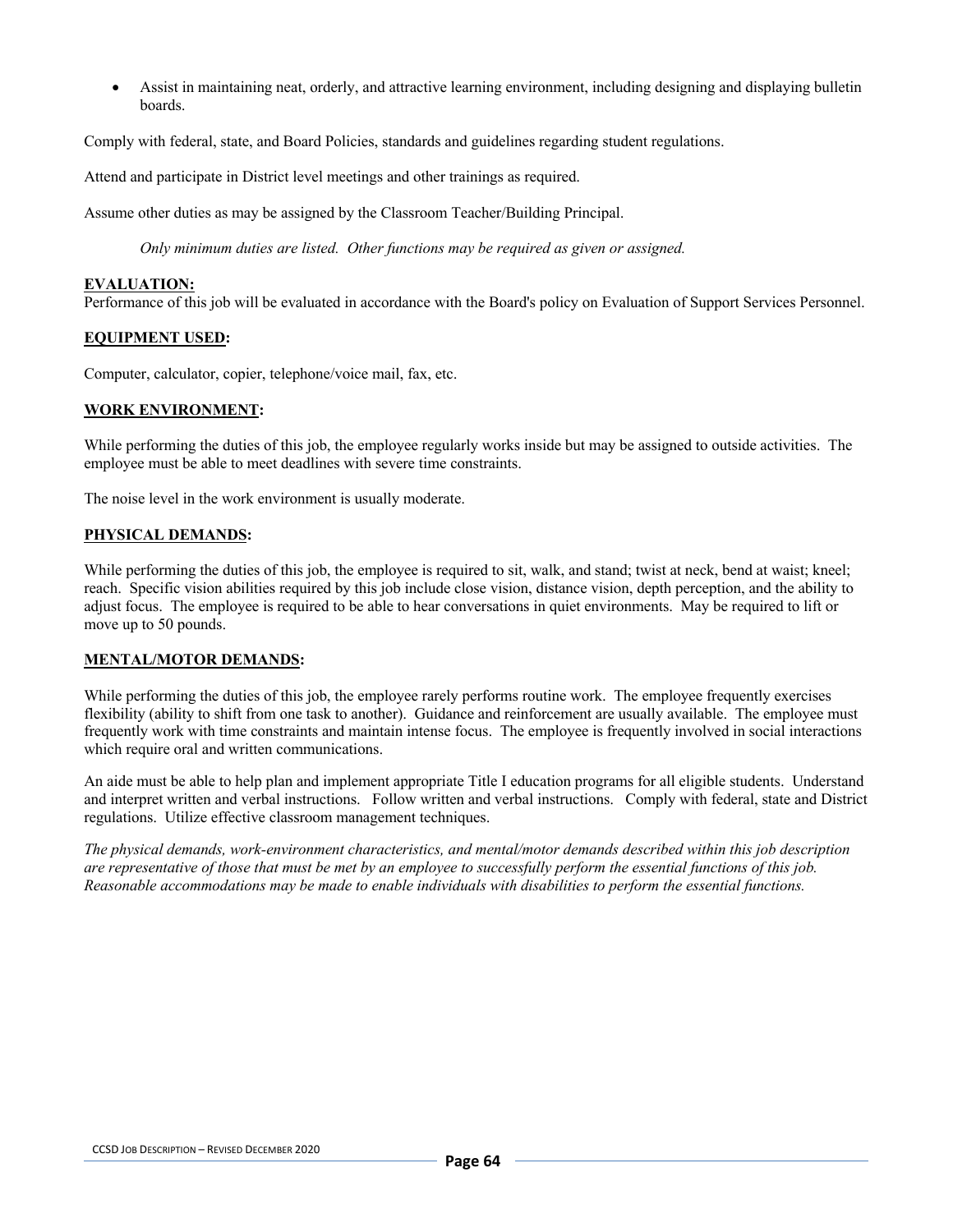# **LIBRARY AIDE**

Classification: Classified Terms of Employment: 9 Months This is an hourly position assigned to the Classified Employee Salary Schedule.

# **DESIRED MINIMUM QUALIFICATIONS:**

- 1. High school diploma or general education degree (GED); two years of study at an institute of higher education preferred; one year of clerical and computer experience; and prefer some exposure to basic library procedures.
- 2. As a condition of employment, applicant will submit to a background investigation to determine if he or she has been convicted of certain criminal or drug offenses.
- 3. General knowledge of education goals and objectives.
- 4. Learn and utilize basic methods and procedures to be followed in a library setting.
- 5. Demonstrate understanding, patient, warm, and receptive attitude toward students.
- 6. Understand and carry out oral and written instructions.
- 7. Maintain cooperative working relationships with students, staff, parents, and general public.
- 8. Ability to handle stressful situations.
- 9. Ability to maintain confidentiality of employment and student matters.
- 10. Ability to effectively manage time and responsibilities.

# **REPORTS TO:** Building Principal

### **Responsibilities:**

- 1. Support the mission of the Craig City School District.
- 2. Carry out all directives from school and district administration.
- 3. Comply with all applicable laws, Board Policies, and Administrative Regulations of the District.
- 4. Be familiar with and comply with the terms of the Collective Bargaining Agreement.
- 5. Personally demonstrate and facilitate others in demonstrating respect for the individual and cultural characteristics of others. Support the mission of the Craig City School District.
- 6. Participate in and contribute to professional development.
- 7. Maintain a high standard of professional ethics.

# **ESSENTIAL FUNCTIONS:**

Manages day-to-day operation of library.

- 1. Operates all computers, printers, and software applicable to the library/media center. Includes use of CD-ROM, Internet, and electronic catalog circulation program, and word processing and spreadsheet applications.
- 2. Assist students and staff in using on-line or CD-ROM reference databases.
- 3. Assist in the instruction students and staff in the use and operation of networked computers, software, and related sources.
- 4. Operate various library and audiovisual equipment (i.e., laminator, copy machine, Smart Board, printers, etc.)
- 5. Assist students and staff to locate and checkout books and library materials.
- 6. Assist with daily notices for overdue materials and collects fines for overdue materials.
- 7. Assists in maintaining neat, orderly, and attractive learning environment, including designing and displaying bulletin boards.
- 8. Assists in supervision of students in the library, computer lab, and other areas as directed.
- 9. Assists in management of student library behavior and shaping of student behavior through use of positive reinforcement strategies.
- 10. Assists with development of a variety of instructional materials and tasks.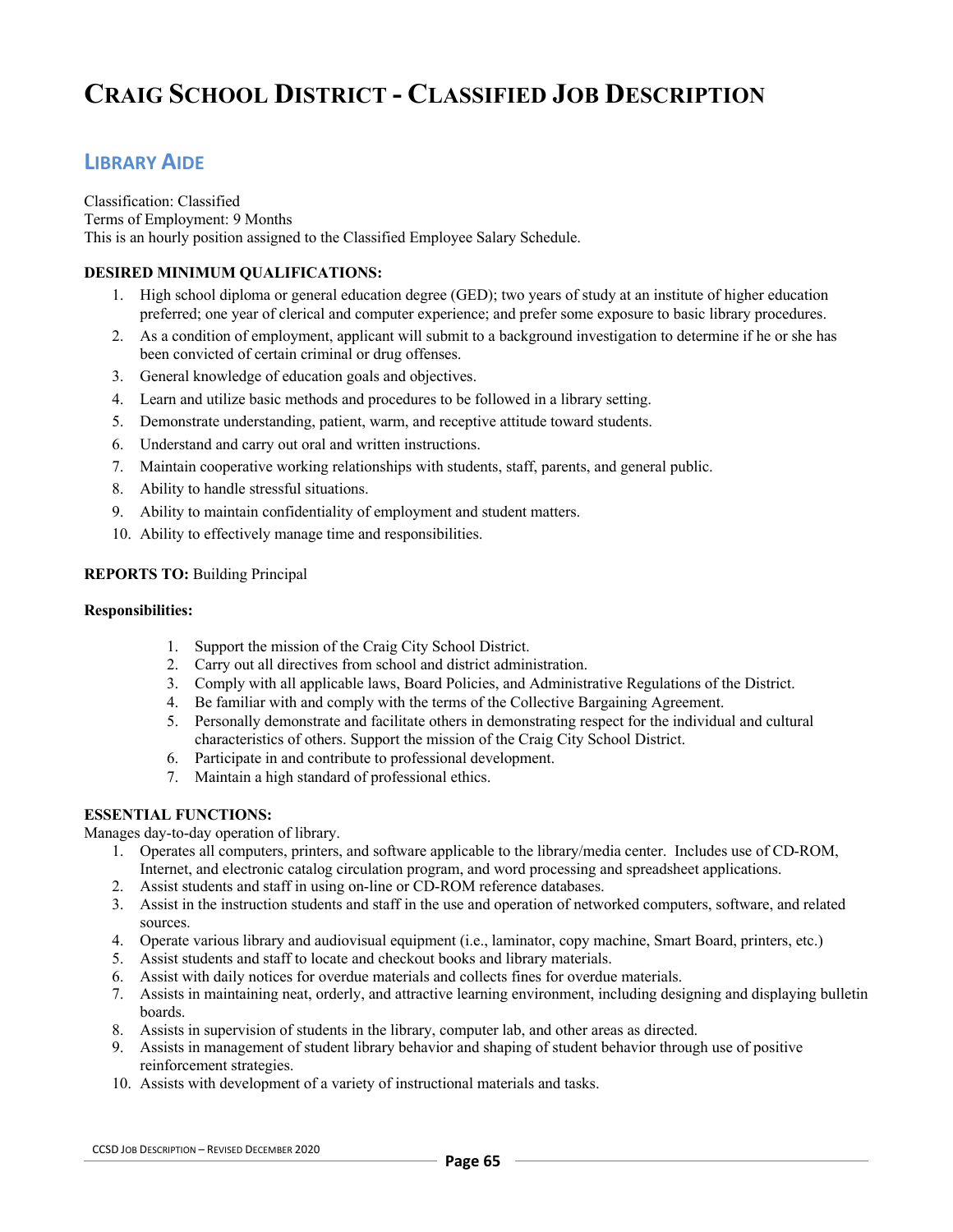- 11. Assist general education teachers in presentation of learning materials and instructional exercises in accordance with literacy learning goals.
- 12. Provide instruction to students individually or in small groups to further reinforce core/basic skills.
- 13. Monitor and assist students through drills, practice, and study activities following presentation of instructional concepts as prescribed by classroom teacher.
- 14. Performs general clerical duties, including processing and maintaining library media; entering records and files; maintain schedules for use of computers; library media center; books and related reference materials; and assemble packets and materials for students and staff.
- 15. Evaluate and maintain orderliness of shelved materials; shelve books, periodicals, and newspapers; pull and route materials in need of mending, binding, repairing, or discarding.
- 16. Assists in the annual inventory of media center materials and the preparation of lists of missing materials and materials to be discarded.
- 17. Comply with federal, state, and Board Policies, standards and guidelines regarding student regulations.
- 18. Attends and participates in District level meetings and other trainings as required.
- 19. Assumes other duties as may be assigned by the Building Principal.

*Only minimum duties are listed. Other functions may be required as given or assigned.*

#### **EVALUATION:**

Performance of this job will be evaluated in accordance with the Board's policy on Evaluation of Support Services Personnel.

# **EQUIPMENT USED:**

Computer, calculator, copier, telephone/voice mail, fax, etc.

# **WORK ENVIRONMENT:**

While performing the duties of this job, the employee regularly works inside but may be assigned activities outside of the library. The employee must be able to meet deadlines with severe time constraints.

The noise level in the work environment is usually quiet to moderate.

#### **PHYSICAL DEMANDS:**

While performing the duties of this job, the employee is required to sit, walk, and stand; twist at neck, bend at waist; kneel; reach. Specific vision abilities required by this job include close vision, distance vision, depth perception, and the ability to adjust focus. The employee is required to be able to hear conversations in quiet environments. May be required to lift or move up to 50 pounds.

#### **MENTAL/MOTOR DEMANDS:**

While performing the duties of this job, the employee rarely performs routine work. The employee frequently exercises flexibility (ability to shift from one task to another). Guidance and reinforcement are usually available. The employee must frequently work with time constraints and maintain intense focus. The employee is frequently involved in social interactions that require oral and written communications.

Must be able to help plan and implement appropriate library procedures. Understand and interpret written and verbal instructions. Follow written and verbal instructions. Comply with federal, state and District regulations. Utilize effective classroom management techniques.

*The physical demands, work-environment characteristics, and mental/motor demands described within this job description are representative of those that must be met by an employee to successfully perform the essential functions of this job. Reasonable accommodations may be made to enable individuals with disabilities to perform the essential functions.*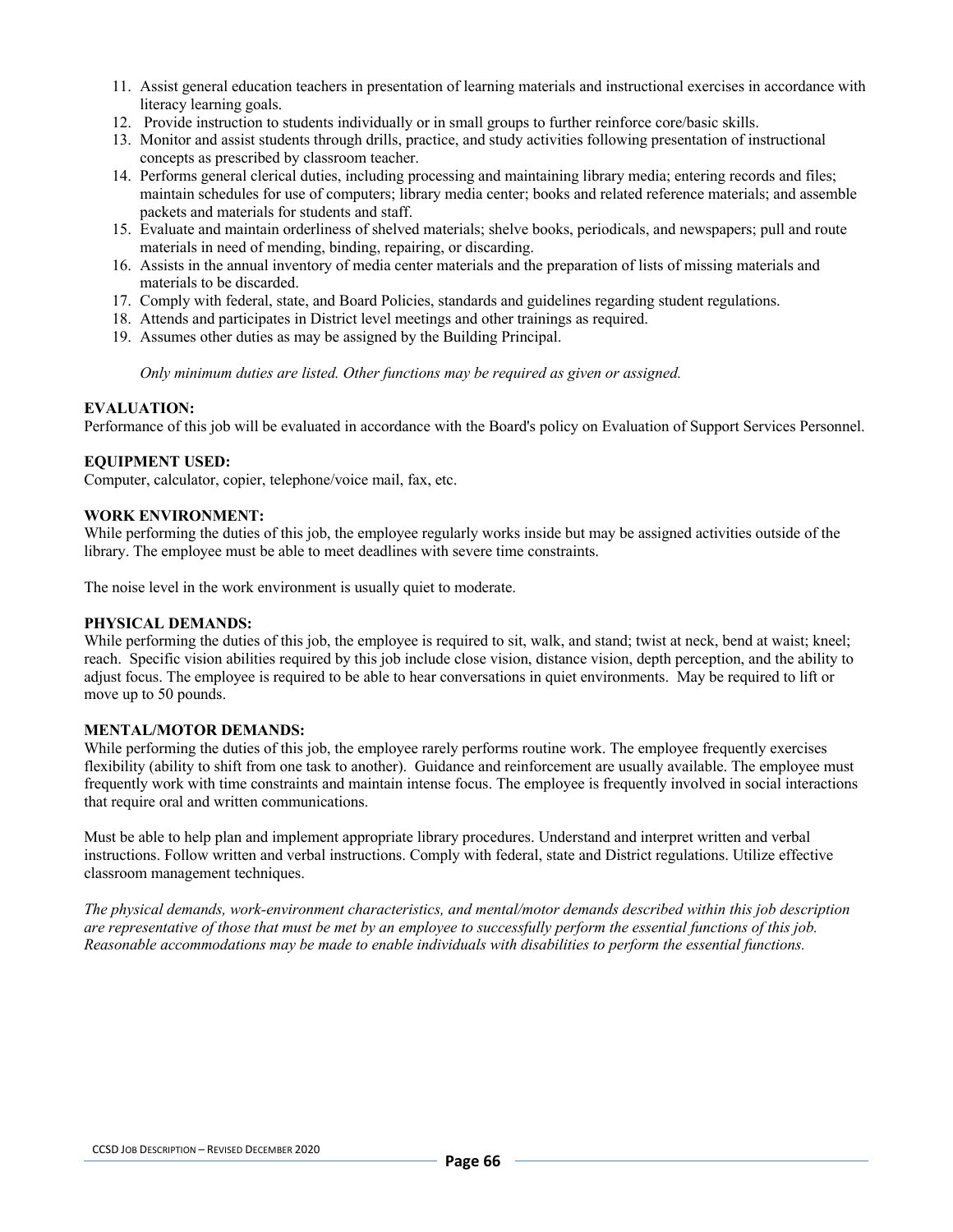# **HEAD COOK**

Classification: Classified Terms of Employment: 10 Months This is an hourly position assigned to the Classified Employee Salary Schedule.

# **Position Summary:**

Under the general direction of the district superintendent the maintenance supervisor is responsible for directing the maintenance, repair and operation of the buildings and equipment to which he or she is assigned.

# **DESIRED MINIMUM QUALIFICATIONS:**

- Supervisory experience required.
- Ability to plan, coordinate, cook and schedule meals.
- As a condition of employment, applicant will submit to a background investigation to determine if he or she has been convicted of certain criminal or drug offenses.
- Strong interpersonal skills, ability to communicated effectively, maintain confidentiality and get along with people.
- Must possess good organizational skills to make office operations efficient and effective.
- The ability to follow written and verbal instructions and Board Policies and rules.
- Such alternatives to the above qualifications as the Board may find appropriate and acceptable.
- Ability to recognize and report hazards and apply safe work methods.
- Ability to exercise judgment when to act independently

# **REPORTS TO:** Superintendent

### **Responsibilities:**

- 1. Support the mission of the Craig City School District.
- 2. Carry out all directives from school and district administration.
- 3. Comply with all applicable laws, Board Policies, and Administrative Regulations of the District.
- 4. Be familiar with and comply with the terms of the Collective Bargaining Agreement.
- 5. Personally demonstrate and facilitate others in demonstrating respect for the individual and cultural characteristics of others.
- 6. Participate in and contribute to professional development.
- 7. Maintain a high standard of professional ethics

#### **ESSENTIAL FUNCTIONS:**

- 1. Assist in the hiring, training, evaluations and dismissal of food service personnel.
- 2. Inventory and order all supplies, receiving, storage, and meal service transportation.
- 3. Complete weekly, monthly and yearly orders and delivery receipts.
- 4. Cook and prepare meals in accordance with USDA guidelines.
- 5. Serve and supervise portion control according to USDA guidelines.
- 6. Plan monthly meal menus according to USDA guidelines.
- 7. Complete record keeping according to USDA guidelines.
- 8. Establish cleaning schedules and assist where needed.
- 9. Other duties as assigned.

*Only minimum duties are listed. Other functions may be required as given or assigned.*

# **EVALUATION:**

Performance of this job will be evaluated in accordance with the Board's policy on Evaluation of Support Services Personnel.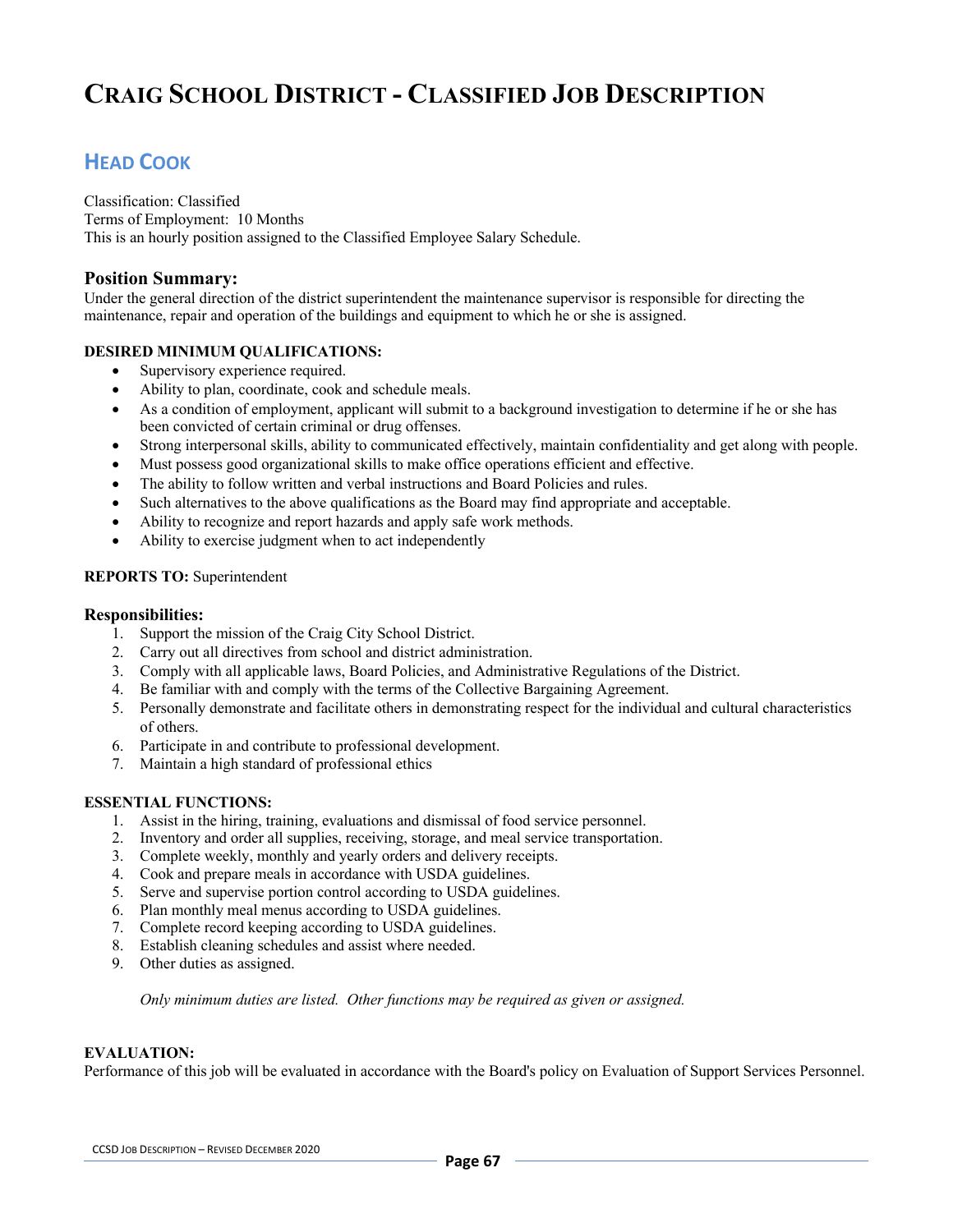# **EQUIPMENT USED:**

Computer, calculator, copier, fax machine, intercom, telephone/voice mail/email, emergency response systems.

#### **WORK ENVIRONMENT:**

While performing the duties of this job, the employee regularly works inside. The employee must be able to meet deadlines with severe time limitations.

The noise level in the work environment is usually moderate to quiet.

### **PHYSICAL DEMANDS:**

While performing the duties of this job, the employee is frequently required to sit; walk and stand; twist at neck and waist. Specific vision abilities required by this job include close vision, distance vision, depth perception, and the ability to adjust focus. The employee is required to be able to hear conversations in quiet environments.

### **MENTAL/MOTOR DEMANDS:**

While performing the duties of this job, the employee rarely performs routine work. The employee frequently exercises flexibility (ability to shift from one task to another). Guidance and reinforcement are infrequently available. The employee must frequently work within time constraints and maintain intense focus. The employee is frequently involved in social interactions that require oral and written communications.

*The physical demands, work-environment characteristics, and mental/motor demands described within this job description are representative of those that must be met by an employee to successfully perform the essential functions of this job. Reasonable accommodations may be made to enable individuals with disabilities to perform the essential functions.*

*The Craig City School District is committed to providing equal educational and employment opportunities, services and benefits to all students and employees without regard to race, color, religion, physical handicap, national origin, sex, or other prohibitions. This policy is consistent with local, state and federal employment laws and regulations.*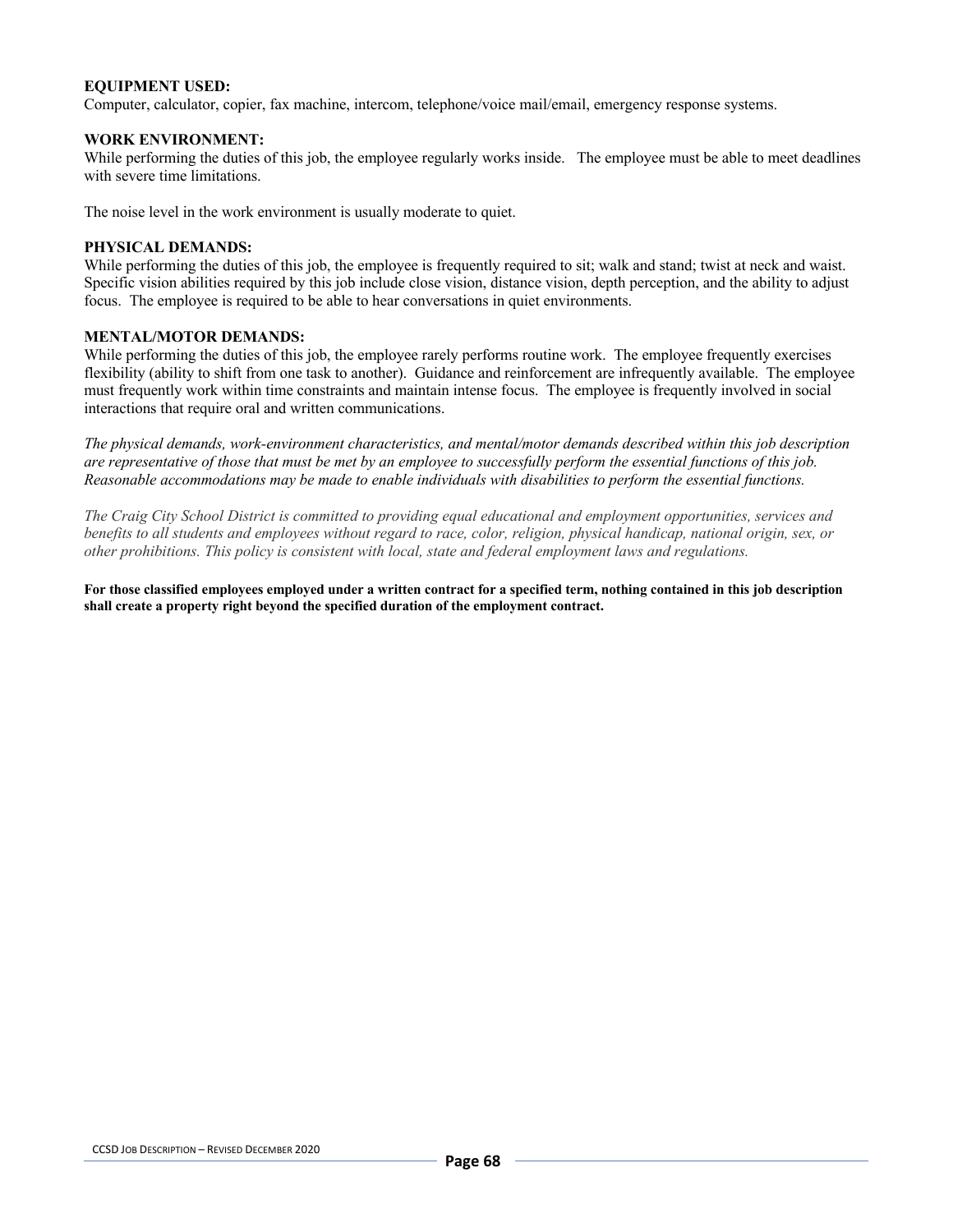# **TECHNOLOGY SPECIALIST II**

#### Classification: Classified Terms of Employment: 10 Months This is an hourly position assigned to the Classified Employee Salary Schedule.

# **DESIRED MINIMUM QUALIFICATIONS:**

- Any combination equivalent to: Preferably a two-year associate degree or higher in computer science, information systems management, and/or a technology related discipline or 2-3 years of responsible computer and networking experience, including experience in maintaining computer operations and systems administration.
- Valid Alaska driver's license.
- As a condition of employment, applicant will submit to a background investigation to determine if he or she has been convicted of certain criminal or drug offenses.
- Knowledge of computer applications, operations, and hardware.
- Knowledge of copyright laws, privacy laws, and District policies related to network and computer access.
- Knowledge of requirements and procedures for device management of current district technology and software.
- Knowledge of methods, tools, and procedures used in installation, repair and maintenance of computers and equipment.
- Knowledge of web design/building and social media to distribute district information.
- Troubleshoot, investigate, and correct computer malfunctions or concerns and perform routine hardware and software technical support.
- Work effectively with strict time lines, numerous contacts, and the necessity of accuracy.
- Establish and maintain cooperative and effective working relationships with others.
- Effectively communicate in writing and orally to nontechnical staff.
- Train and provide direction of technology available to staff and to others.
- Work effectively, both independently and as a member of a team.
- Read, interpret, apply, and explain rules, regulations, policies, and procedures.
- Ability to handle stressful situations.

# **REPORTS TO:** Principal

**TERMS OF EMPLOYMENT**: 210 days (unless specified otherwise)

# **ESSENTIAL FUNCTIONS:**

Provide daily assistance with the District's technology program:

- Responds to the needs and questions of staff, students, and district visitors concerning their access and use of District technology.
- Updates district hardware and software as required.
- Assist with and or provide district staff and students with technology related instruction.
- Assist with implementation of technology services of the K-12 district including technology for the students, staff, and administration.
- Assist with development, implementation and evaluation of the District's Technology Plan in conjunction with building-level plans and the District Technology Committee.
- Participate in district level Technology Committee meetings.
- Remain current on computer technology and serve as a resource for district staff and students.
- Manage and integrate 3<sup>rd</sup> party technology systems implemented by the District.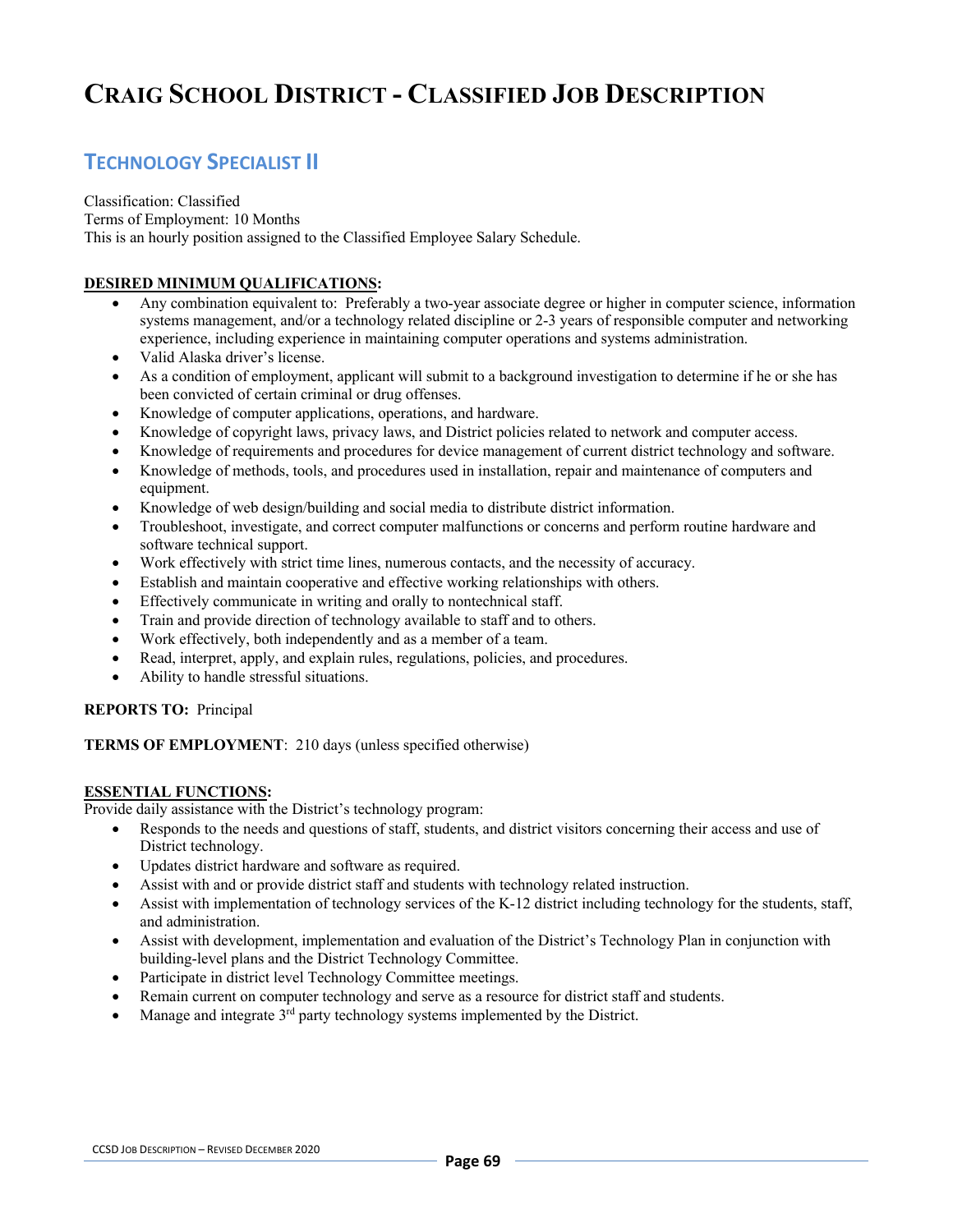### **Provide daily management and assistance with the District's technology infrastructure:**

- Remain current on computer technology and serve as a resource for district staff.
- Assist in inventory, distribution, installation, and operation of the District's technology.
- Provide for the installation, testing, troubleshooting and maintaining of hardware and software.
- Report major software and system malfunctions to Principal and District Network Technician to ensure efficient operation of District technology.
- Perform minor maintenance and preventive maintenance on the District's technology.
- Provide in-service to district staff as needed or as directed.

#### **Assist District's Principal and District Network Technician with budgets and acquisitions.**

- Provide input regarding computer hardware and software purchases to the District Network Technician to assure compatibility.
- Communicate with vendors, suppliers, and district administrators and personnel concerning parts, equipment and program operation and new technology.
- Assist with oversight of the district's technology inventory.

Assumes other duties as may be assigned by the principal and/or the superintendent.

*Only minimum duties are listed. Other functions may be required as given or assigned.*

### **EVALUATION:**

Performance of this job will be evaluated annually in accordance with district evaluation procedures and processes.

### **EQUIPMENT USED:**

Computer software for remote device access, device management tools, interactive boards, TV equipment, copier, fax machine, telephone/voice mail and email.

### **WORK ENVIRONMENT**

While performing the duties of this job, the employee regularly works inside. The employee must be able to meet deadlines with severe time constraints. There may be some noise and temperature variations from computer equipment and adjacent offices.

# **PHYSICAL DEMANDS:**

While performing the duties of this job, the employee is frequently required to sit, walk, stand, bend, stoop, kneel, crawl, stretch, lift and carry equipment and objects, and travel from building to other sites. Must have dexterity of hands and fingers to operate computer keyboard and to finger and grasp objects. Must be able to lift up to 50 pounds. Specific vision abilities required by this job include close vision, distance vision, depth perception, and the ability to adjust focus. The employee is required to be able to speak and to hear to exchange information and make presentations.

#### **MENTAL/MOTOR DEMANDS:**

While performing the duties of this job, the employee rarely performs routine work. The employee frequently exercises flexibility (ability to shift from one task to another). Guidance and reinforcement are usually unavailable. The employee must frequently work within time constraints and maintain intense focus. The employee is frequently involved in social interactions which require oral and written communications.

Must be able to assist with implementation of the District's technology plan. Understand and interpret written and verbal instructions. Follow written and verbal instructions. Comply with federal, state and District regulations. Utilize effective supervisory and management techniques.

*The physical demands, work-environment characteristics, and mental/motor demands described within this job description are representative of those that must be met by an employee to successfully perform the essential functions of this job. Reasonable accommodations may be made to enable individuals with disabilities to perform the essential functions.*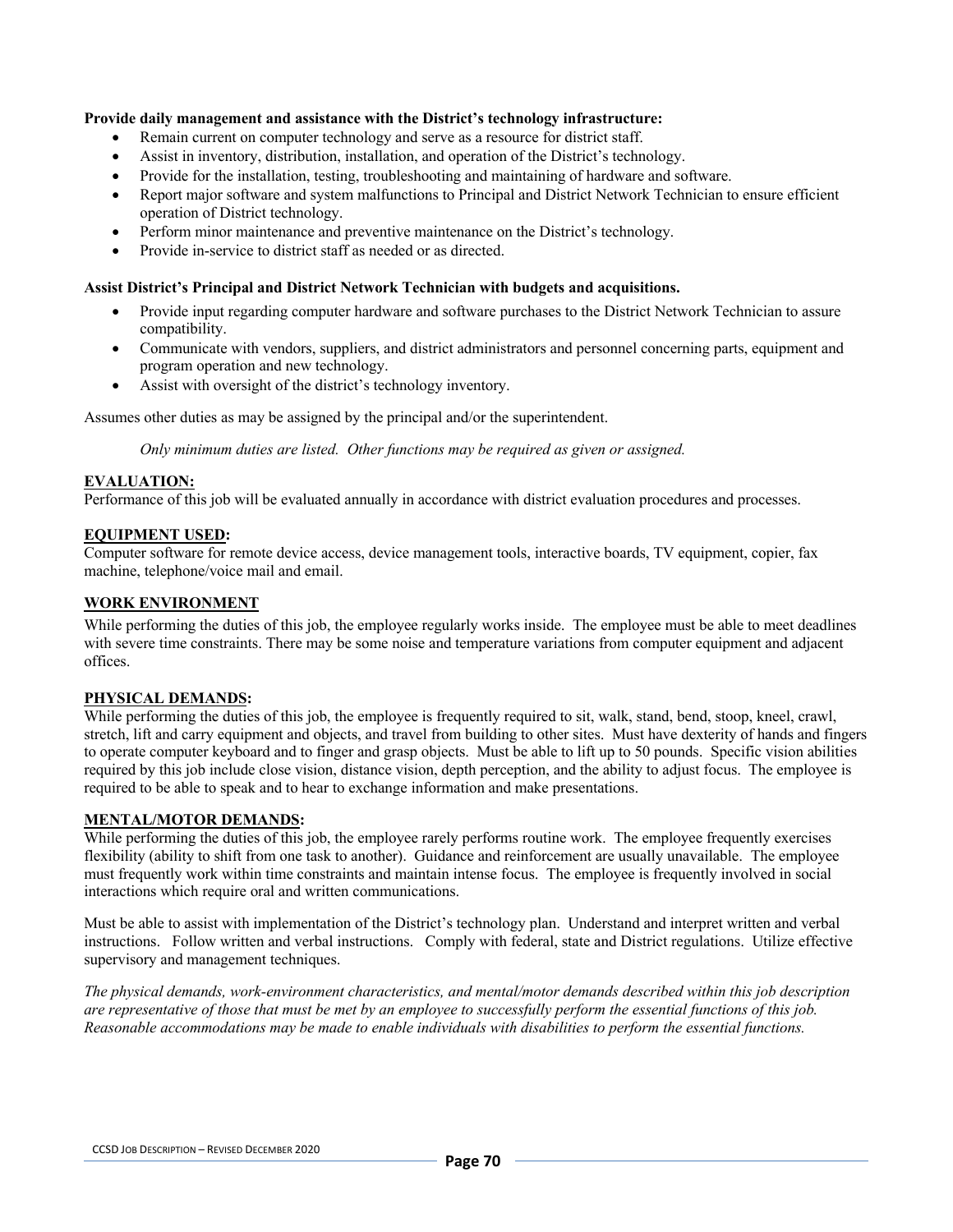# **CRAIG SCHOOL DISTRICT - CLASSIFIED JOB DESCRIPTION**

# **DISTRICT NETWORK TECHNICIAN**

Classification: Classified Terms of Employment: 12 Months This is an hourly position assigned to the Classified Employee Salary Schedule.

# **DESIRED MINIMUM QUALIFICATIONS:**

- Any combination equivalent to: Preferably a two-year associate degree or higher in computer science, information systems management, and/or a technology related discipline or 4 years of responsible computer and networking experience, including experience in maintaining computer operations and systems administration.
- Valid Alaska driver's license.
- As a condition of employment, applicant will submit to a background investigation to determine if he or she has been convicted of certain criminal or drug offenses.
- In-depth knowledge of wide and local area network data communications and security.
- In-depth knowledge of requirements and procedures for device management and configuration of current district technology, applications, and hardware.
- Knowledge of copyright laws, privacy laws, and District policies related to network and computer access.
- Knowledge of methods, tools, and procedures used in installation, repair, and maintenance of computers and equipment.
- Knowledge of web design/building and social media to distribute district information.
- Troubleshoot, investigate, and correct network connectivity issues in a multi-operating system environment and across various types of hardware as well as other computer malfunctions or concerns and perform routine hardware and software technical support.
- Work effectively with strict time lines, numerous contacts, and the necessity of accuracy.
- Establish and maintain cooperative and effective working relationships with others.
- Effectively communicate in writing and orally to nontechnical staff.
- Provide technology related instruction to staff and to others.
- Work effectively, both independently and as a member of a team.
- Read, interpret, apply, and explain rules, regulations, policies, and procedures.
- Ability to handle stressful situations.

# **REPORTS TO:** Principal

# **TERMS OF EMPLOYMENT**: 240 days (unless specified otherwise)

# **ESSENTIAL FUNCTIONS:**

Provide daily assistance with the District's technology program:

- Establishes network standards to maintain network user accounts, user environments, directories and security.
- Responds to the needs and questions of staff, students, and district visitors concerning their access and use of District technology resources.
- Manages the network interconnections and works with Internet Service provider.
- Performs network traffic analysis to monitor network utilization and manage the network resources.
- Updates district network servers, hardware and software as required.
- Establishes network security standards and ensure district data and network resources are secure.
- Develops and maintains district's E-Mail and server disaster recovery plan.
- Assist with and or provide district staff and students with instruction related to district technology.
- Assist with Network related aspects of District growth and functionality.
- Assist with development, implementation and evaluation of the District's Technology Plan in conjunction with building-level plans and the District Technology Committee.
- Participate in district level Technology Committee meetings.
- Remain current on computer technology and serve as a resource for staff and students.
- Manage and integrate  $3<sup>rd</sup>$  party technology systems implemented by the District.